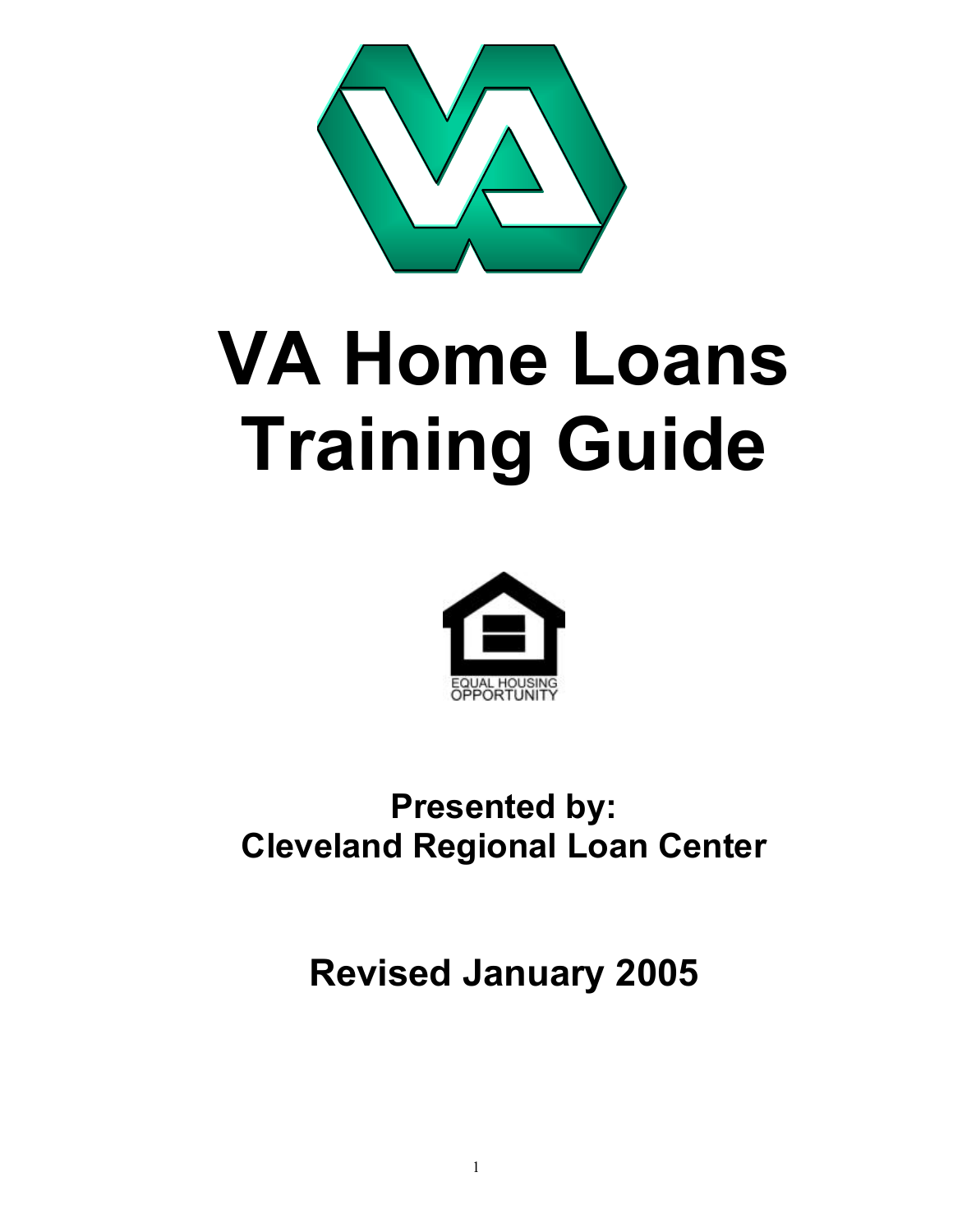# **Introduction**

The purpose of this training guide is to provide a basic overview of the VA home loan program. It is designed to give the reader a general understanding of the steps involved in the processing, underwriting and closing of a VA loan.

It should be understood that the only true source for processing VA home loans is VA Pamphlet 26-7, Lenders Handbook, Revised January 1, 2001. Please also keep in mind that there have been 4 changes added to this Handbook since January 2001, that must be incorporated into the Lenders Handbook.

This training guide is not all inclusive and does not cover every topic discussed in the Lenders Handbook.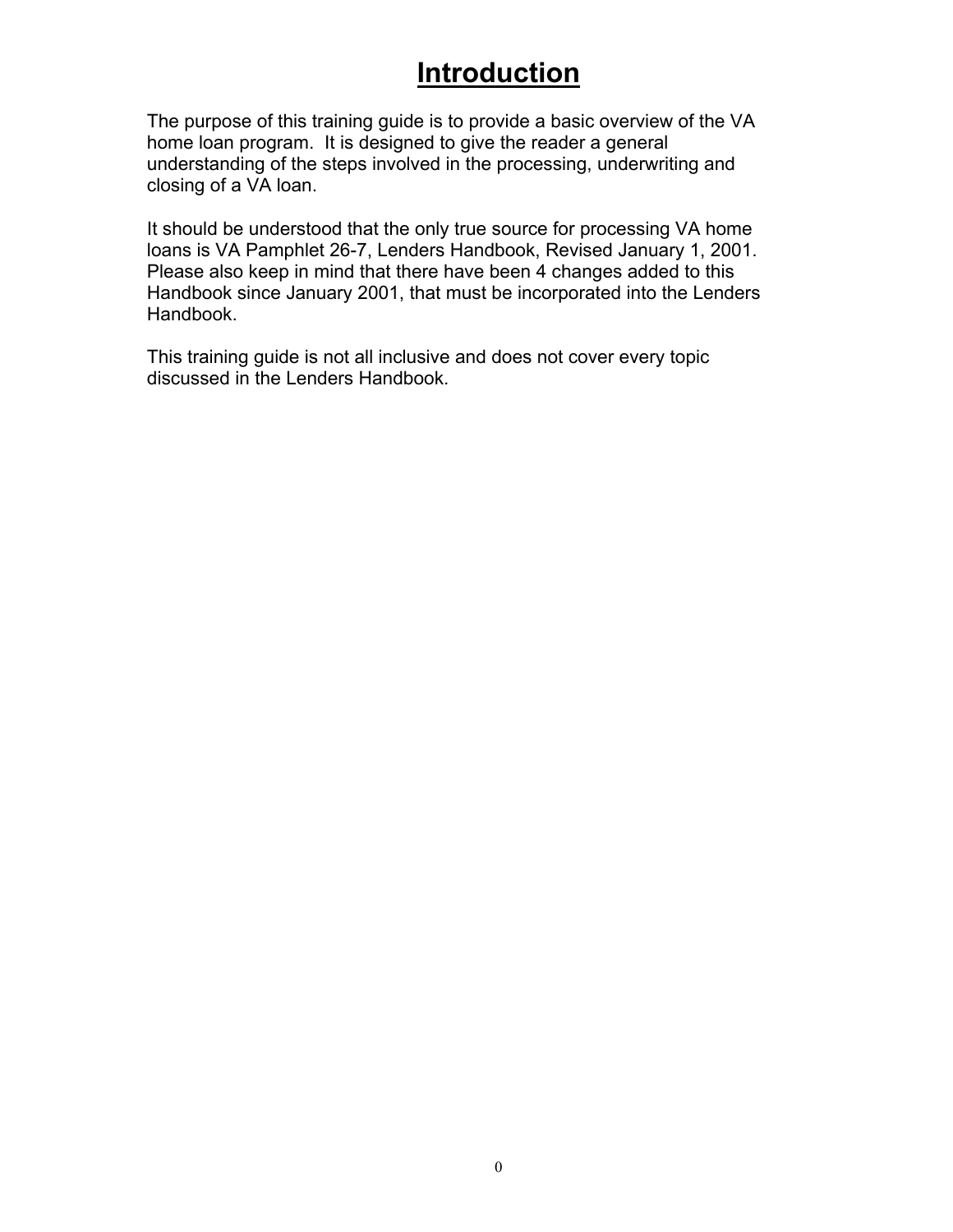# **TABLE OF CONTENTS**

| <b>Chapter 1, Loan Basics</b>                             |  |
|-----------------------------------------------------------|--|
|                                                           |  |
|                                                           |  |
|                                                           |  |
|                                                           |  |
|                                                           |  |
|                                                           |  |
|                                                           |  |
| <b>Chapter 2, Eligibility</b>                             |  |
|                                                           |  |
|                                                           |  |
|                                                           |  |
| <b>Chapter 3, Getting Started</b>                         |  |
|                                                           |  |
|                                                           |  |
| <b>Chapter 4, VA Appraisals/LAPP</b>                      |  |
|                                                           |  |
|                                                           |  |
|                                                           |  |
|                                                           |  |
|                                                           |  |
|                                                           |  |
|                                                           |  |
| <b>Chapter 5, Funding Fee</b>                             |  |
|                                                           |  |
|                                                           |  |
| How To Verify A Veteran Is Exempt From The Funding Fee 24 |  |
|                                                           |  |
|                                                           |  |
|                                                           |  |
| <b>Chapter 6, Credit Underwriting</b>                     |  |
|                                                           |  |
|                                                           |  |
|                                                           |  |
|                                                           |  |
|                                                           |  |
|                                                           |  |
|                                                           |  |
|                                                           |  |
|                                                           |  |
|                                                           |  |
| <b>Chapter 7, Loan Closing and Submission</b>             |  |
|                                                           |  |
|                                                           |  |
|                                                           |  |
|                                                           |  |
|                                                           |  |
|                                                           |  |
|                                                           |  |
|                                                           |  |
|                                                           |  |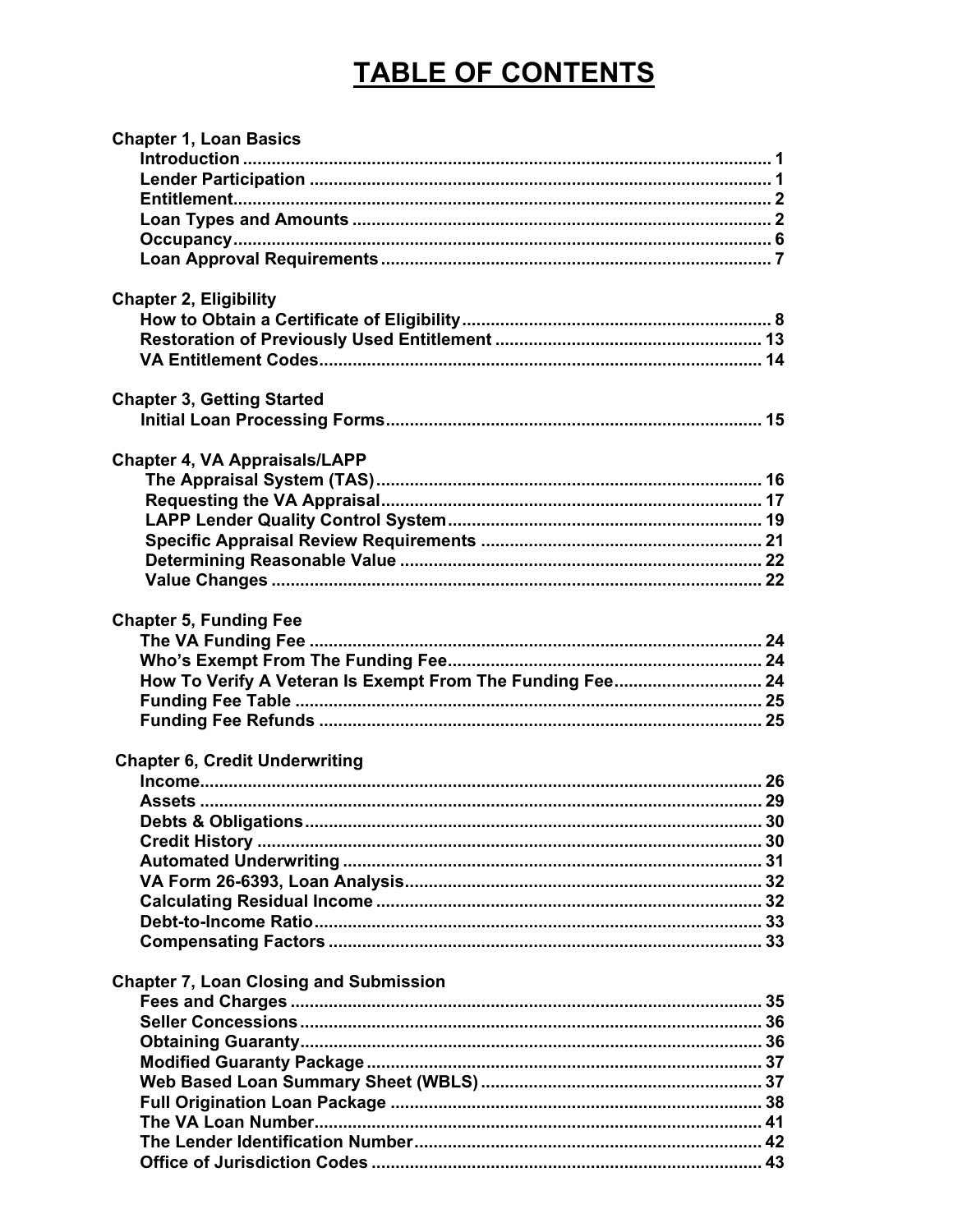| <b>Chapter 9, VA Updates</b>             |  |
|------------------------------------------|--|
|                                          |  |
|                                          |  |
| <b>Chapter 10, Loan Processing Steps</b> |  |
|                                          |  |
|                                          |  |
|                                          |  |
|                                          |  |
|                                          |  |
|                                          |  |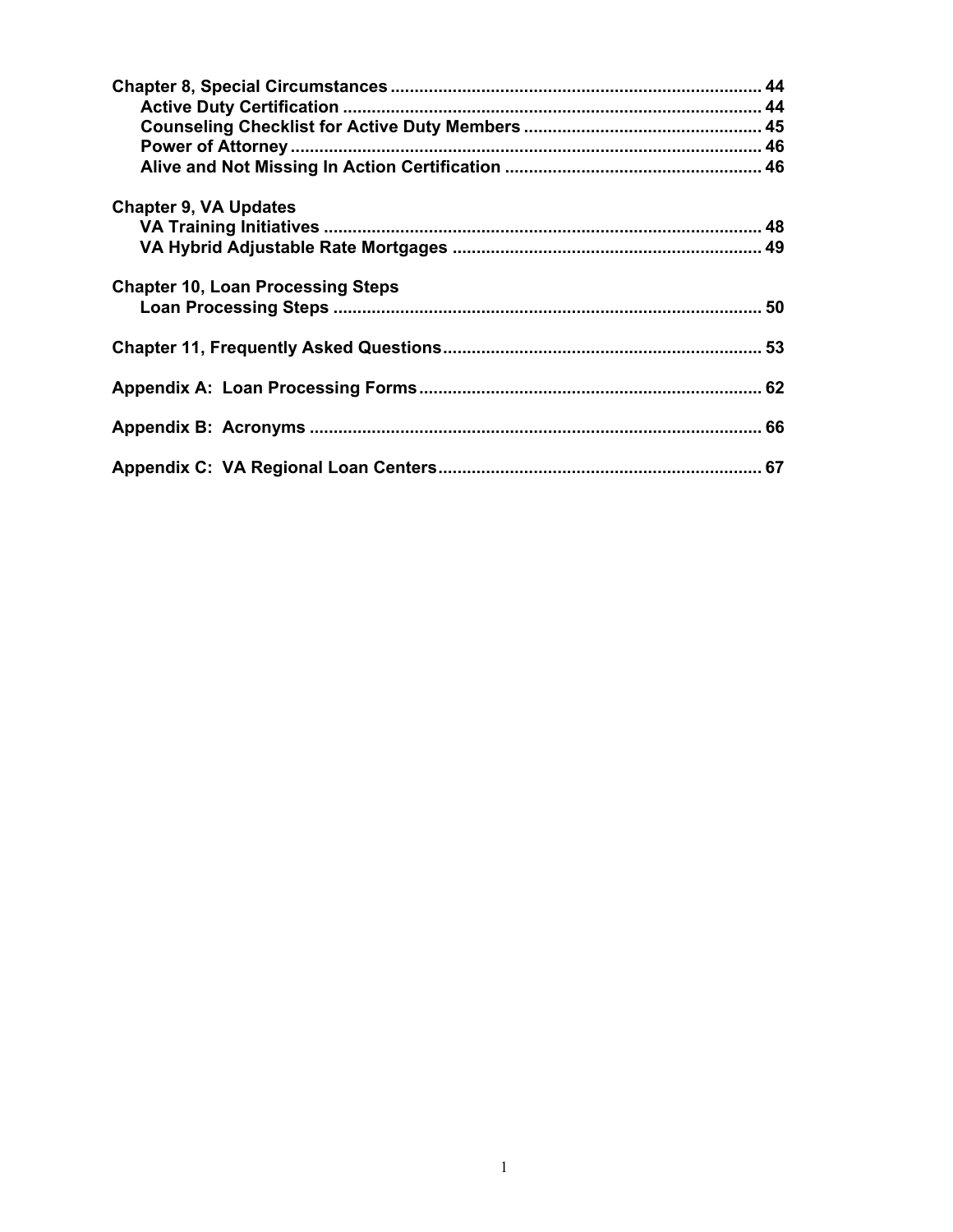# **Chapter 1: Loan Basics**

**Introduction.** The Cleveland Regional Loan Center (RLC) is one of nine nationwide locations handling Loan Production (LP) activities. The Cleveland RLC provides loan guaranty services for six states: Delaware, Indiana, Michigan, New Jersey, Ohio and Pennsylvania. The purpose of this user guide is to provide certain information that will facilitate the processing of home loans that are to be guaranteed by VA. VA's complete instructions to lenders and others is found in the VA Lender's Handbook, VA Pamphlet 26-7.





# **Other sources of VA information available on the internet are:**

- **VA National** website: *www.va.gov*
- VA **National Loan Guaranty Information** website: *www.homeloans.va.gov*
- The **Cleveland, Ohio** website: *http://www.vba.va.gov/cleveland-rlc.htm*
- Information concerning **Certificates of Eligibility**: *www.homeloans.va.gov/eligibility.htm*
- Direct access to **VA Lender's Handbook**: *www.homeloans.va.gov/handbook.htm*
- Website to **E-mail Various VA offices**: *www.homeloans.va.gov/contact.htm*
- To **Download Various VA Forms**: *www.vba.va.gov/pubs/forms1.htm*
- *VA Information Portal: http://vip.vba.va.gov*

**Lender Participation.** Lenders must contact VA to obtain approval and a VA Lender Identification number prior to accepting a veteran's loan application. VA Lenders are classified by the following definitions:

- **Supervised Lender -** is subject to periodic examination and supervision by a federal, state or territorial agency. A supervised lender can close VA loans without prior approval underwriting by VA.
- **Non-supervised Lender -** any lender that is **not** a supervised lender. A non-supervised lender **cannot** close loans without prior approval underwriting by VA unless granted automatic authority (see next bullet).
- **Non-supervised Automatic Lender** non-supervised lender who, after applying to VA for authority to close loans on an automatic basis, has been formally granted such authority by VA.
- **Agent -** person or entity that performs any portion of the work involved in originating and closing a VA-guaranteed loan on behalf of, or in the name of, a sponsoring lender.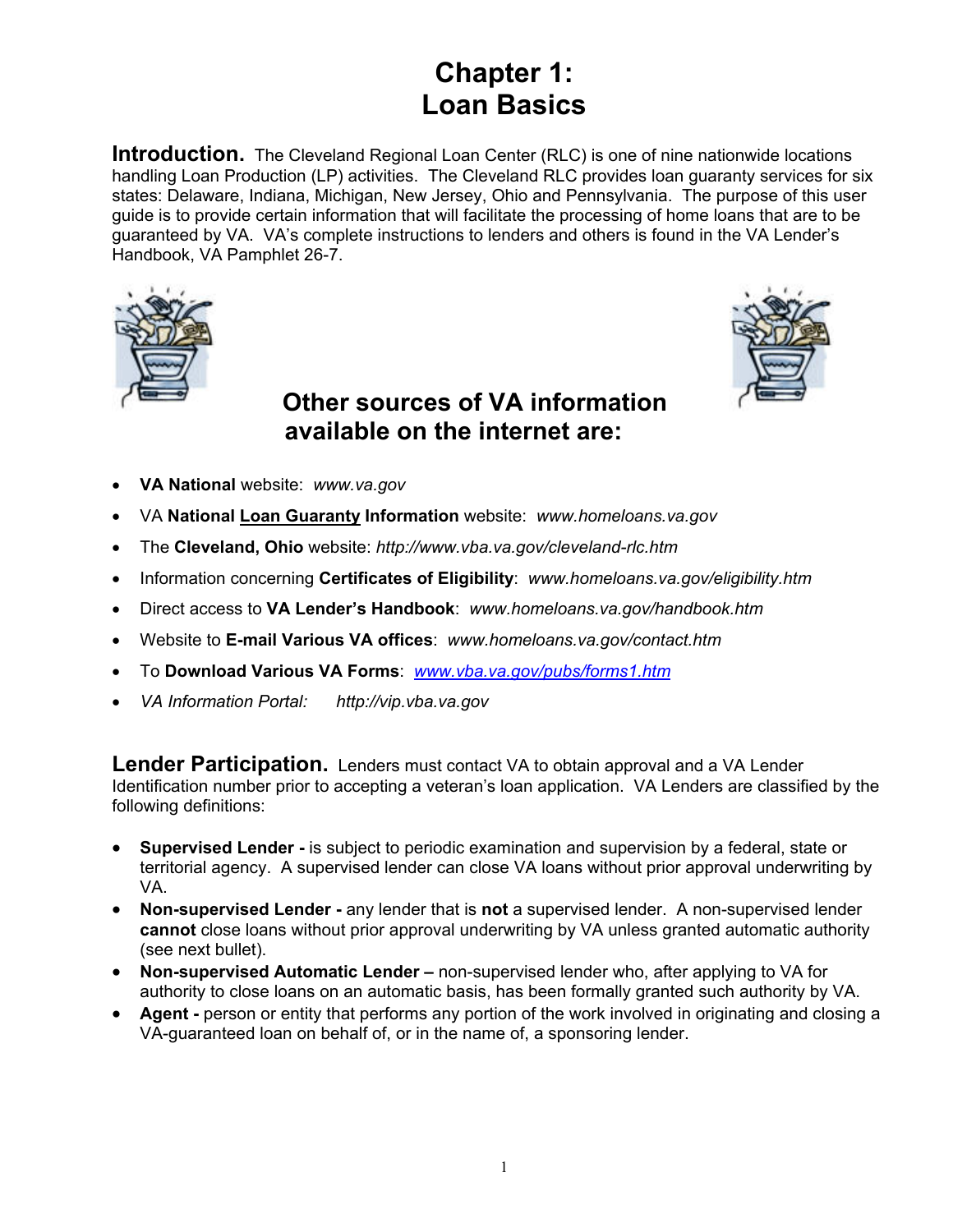**Entitlement:** Every veteran receives **\$36,000** of basic home loan entitlement provided they meet service requirements (discussed in Chapter 2). As of December 10, 2004, the President signed into law The Veterans Benefits Act of 2004. The law changes the maximum guaranty amount for certain loans in excess of \$144,000**, to an amount equal to 25 percent of the Freddie Mac conforming loan limit determined under section 305(a)(2) of the Federal Home Loan Mortgage Corporation Act for a single family residence**, as adjusted for the year involved. For 2005, the maximum loan amount would be \$359,650. These amounts will change annually as Freddie Mac adjusts its maximum conforming loan amount, without additional approval from Congress. Also, under Freddie Mac's charter, maximum original loan amounts are 50 percent higher for first mortgages on properties located in Alaska, Hawaii, Guam and the U.S. Virgin Islands. This change in maximum loan amount in those areas would also apply to VA loans in those areas.

**Loan Types And Amounts.** VA does not set maximum loan amounts. Provided that a veteran has the full \$36,000 of basic entitlement available, VA will issue a minimum of a 25 percent guaranty on any mortgage amount up to the maximum loan limit as set by Freddie Mac's conforming loan amounts as they are set annually (as long as it is supported by the appraisal).

VA's basic loan types and loan amounts (loan amounts are typical for secondary market requirements) are:

- ♦ To build or purchase an existing home, multiple-unit property (up to 4 units) or a condominium in a VA accepted project up to \$359,650.
- ♦ Regular (Cash-out) refinance of an existing home loan or refinance of a construction loan and land sale contract, \$144,000
- ♦ Interest Rate Reduction Refinancing Loan (Streamline) of a VA guaranteed home loan. This loan is to reduce the interest rate of the existing VA loan or convert an existing VA adjustable rate mortgage loan to a fixed rate; VA will give a 25% guaranty on any loan amount up to \$359,650.
- $\bullet$  To purchase and improve a home consecutively. Maximum loan amount will be \$359,650 for this type of purchase.
- ♦ Energy Efficient Improvements, see VA Lenders Handbook, Section 7.03; and Chapter 4 of this training guide for specifics.

**Purchase a single family home, townhouse or condo.** A veteran can purchase a home, condo, townhouse or manufactured home provided it meets certain guidelines:

- It is titled as real estate
- It doesn't exceed more than 4 units (and veteran will occupy at least 1 unit)
- It is a VA approved condo or townhouse development
- It is affixed to a permanent foundation
- It meets VA's minimum property standards of safe, sanitary and sound
- All appraisal compliance issues are repaired prior to closing unless 1  $\frac{1}{2}$  times the cost of repairs is placed into escrow

**New Construction.** Proposed construction requires specifications and blue prints, as well as an appraisal to determine reasonable value. An automatic lender's Staff Appraisal Reviewer can review the plans and specs. The builder must be VA approved. The lender issues all draws of money to construct. Typically the lender and municipality complete inspections for all draws of money, and to ensure compliance with local housing codes.

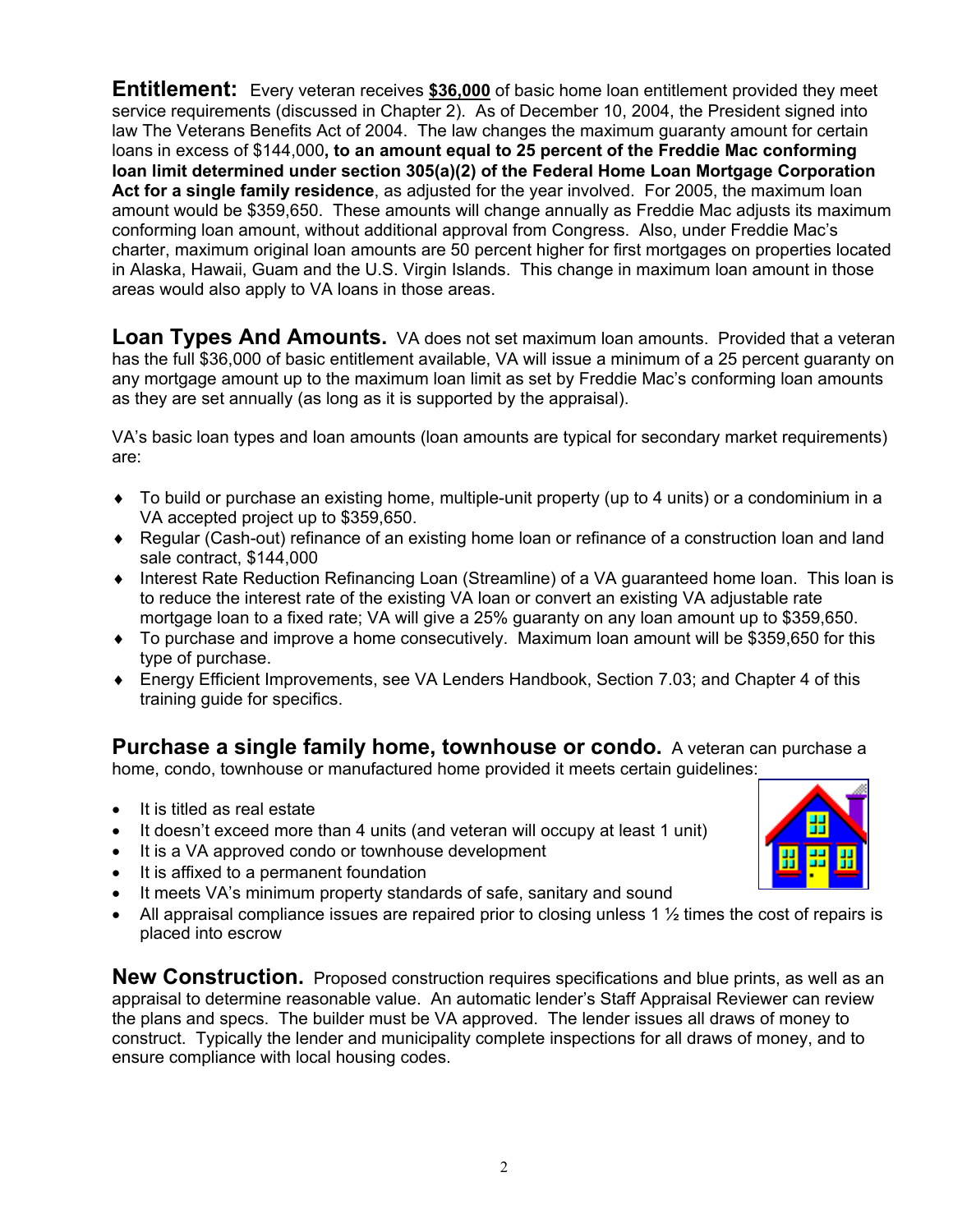There are 2 rules for the builder warranty:

• Builder needs to provide 1 year builder warranty if property was inspected at least 3 times during construction process

# **or**

• Builder needs to provide 10 year HUD warranty if property was proposed construction, but was not inspected until completion of the home.

# **Interest Rate Reduction Refinance Loans (IRRRL's or VA streamline).** Any

veteran who has an existing VA loan can obtain a VA IRRRL. There is no credit report, income or deposit verifications, or appraisal required. The lender must certify either:

- the interest rate and principal and interest payment is decreasing or,
- the term of the loan is decreasing

#### Exceptions to above rule:

- $\Rightarrow$  the veteran is refinancing a VA ARM to a VA fixed rate loan
- $\Rightarrow$  the veteran is refinancing a VA graduated payment mortgage to a VA fixed rate loan

#### **20% P&I Increase on IRRRL's:**

In the event the new mortgage payment is increasing by 20% or more, the lender's underwriter must certify that the veteran qualifies for the increased monthly payment.

# **What amounts can be included in an IRRRL?**

VA allows the lender to finance:

the existing VA loan payoff **+** allowable closing costs **+** VA funding fee **+** up to 2 discount points

# **Who can obtain an IRRRL?**

- $\bullet$  original veteran who still owns the home
- ♦ surviving spouse (veteran deceased)
- ♦ original veteran and new spouse
- ♦ new veteran who substituted entitlement

# **Who can not obtain an IRRRL?**

- ♦ veteran holding a conventional home loan
- ♦ veteran's previous spouse (if divorced and spouse still in home)
- ♦ spouse who is not signed on original VA loan (if veteran divorced or deceased)
- ♦ non veteran (if closed as a joint loan and original veteran quit claims interest in property)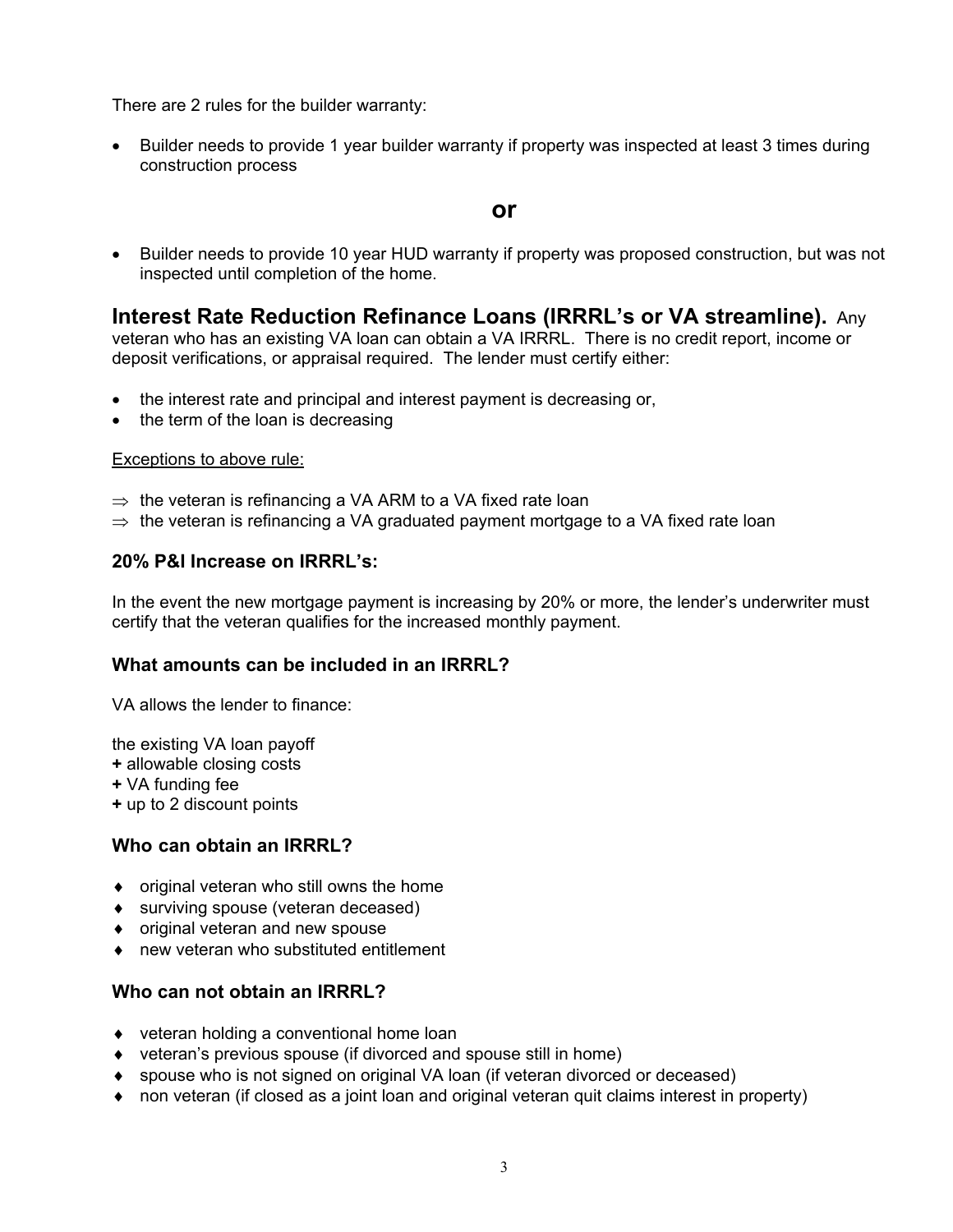# **IRRRL Special Circumstances:**

An IRRRL for an existing VA loan that is 30 days past due at the time of application or closing must be sent to VA for prior approval underwriting.

The veteran can not receive more than \$500 cash back at closing on an IRRRL

If the veteran receives cash back, the lender must be able to document the overage.

The lender must document the number of months it will take to recoup the closing costs for an IRRRL. Typical formula is: Total closing costs divided by costs savings in Principal and Interest per month

**Cash-Out Refinancing Loans.** A cash-out refinancing loan is a VA-guaranteed loan which refinances any type of lien or liens against the secured property. It also allows for additional cash to be distributed to the veteran provided they qualify. The liens to be paid off may be from any source, such as

- Tax or judgment liens, and
- VA, FHA, or conventional mortgage.

The maximum loan amount is 90 percent of the Notice of Value amount plus the cost of any energy efficiency improvements plus the VA funding fee.

The loan must be secured by a first lien on the property.

Loan proceeds beyond the amount needed to pay off the lien(s) may be taken as cash by the borrower for any purpose acceptable to the lender.

**The maximum guaranty is for cash out refinances is \$36,000, regardless of Freddie Mac's adjusted conforming loan amounts.** This typically results in a maximum loan amount for cash out purposes of \$144,000 (don't forget the 25% guaranty provision).

*Reference: VA Lenders Handbook, Section 6.03* 

**Exceptions to Cash Out Rules.** These consist of loans to refinance:

- Construction loans
- Installment land sales contracts
- Loans assumed by veterans at interest rates higher than that for the proposed refinance.

These above loan types are like cash-out refinances in all respects except:

- The loan amount is not limited to 90% of the value
- These loans may not exceed the lesser of the NOV

**or**

• the sum of the outstanding balance of the loan to be refinanced plus allowable closing costs and discount points.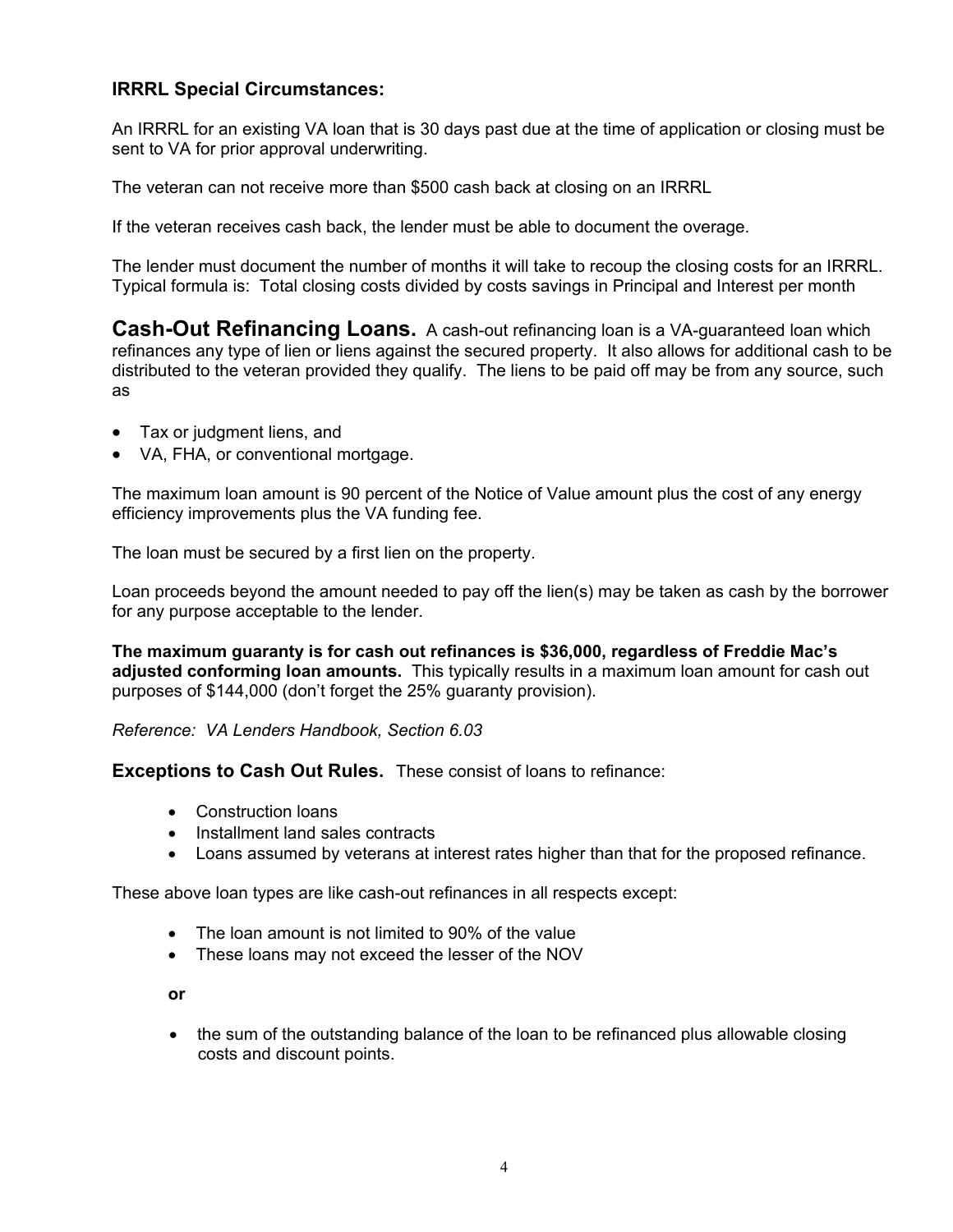# **REFINANCE COMPARISON**

|                                      | <b>Regular Refinance</b><br>(Cash-out Refinance)                                      | <b>IRRRL</b><br><b>VA Streamline Refinance</b>                                                                                                             |
|--------------------------------------|---------------------------------------------------------------------------------------|------------------------------------------------------------------------------------------------------------------------------------------------------------|
| <b>Cash out allowed?</b>             | Yes (within 90%)                                                                      | <b>No</b>                                                                                                                                                  |
| <b>Loan limit</b>                    | 90% of NOV + funding<br>fee + up to $$6,000$ for<br>energy efficient<br>improvements* | Payoff of previous VA loan +<br>allowable closing costs + funding fee<br>+ up to \$6,000 for energy efficient<br>improvements                              |
| <b>Must veteran own property?</b>    | Yes                                                                                   | Yes                                                                                                                                                        |
| <b>Must veteran occupy property?</b> | Yes                                                                                   | No (must have occupied at time of<br>purchase)                                                                                                             |
| <b>Maximum loan term</b>             | 30 years                                                                              | Existing VA loan term + 10 years<br>(not to exceed 30 years).                                                                                              |
| <b>Maximum interest</b>              | <b>Negotiated Rate</b>                                                                | Rate must be lower than rate on<br>present VA loan, unless refinancing<br>ARM to fixed rate.<br><b>GEM Loans: Rate MUST be lower</b><br>than existing rate |
| Lien of record required?             | Yes                                                                                   | Yes                                                                                                                                                        |
| OK to refinance other liens?         | Yes                                                                                   | <b>No</b>                                                                                                                                                  |
| <b>Appraisal required?</b>           | Yes                                                                                   | <b>No</b>                                                                                                                                                  |
| <b>Credit package required?</b>      | Yes                                                                                   | No, unless 30 or more days past<br>due                                                                                                                     |
| OK for automatic processing?         | Yes, automatic lenders                                                                | Yes, all lenders, unless existing VA<br>loan is 30 or more days past due                                                                                   |

**Consecutive Purchase and Improvement.** A veteran can use his existing entitlement to purchase a home and also make consecutive improvements. The veteran must provide specifications and blue prints to the lender. An appraisal must be completed that certifies the improvement will result in a dollar for dollar increase in the appraised value.

**Energy Efficient Mortgages (EEM's).** EEM's are loans to cover the cost of making energy efficiency improvements to a dwelling. Funds for energy efficiency improvements are considered part of the total loan. They can be made in conjunction with:

- A VA loan for the purchase of an existing dwelling, or
- A VA refinancing loan secured by the dwelling.

The mortgage may be increased by:

- Up to \$3,000 based solely on the documented costs of the energy improvements, **or**
- Up to \$6,000 provided the increase in monthly mortgage payment does not exceed the likely reduction in monthly utility costs, **or**
- More than \$6,000 subject to a value determination by VA.

If the labor is to be performed by the veteran, the loan increase will be limited to the amount necessary to pay for materials.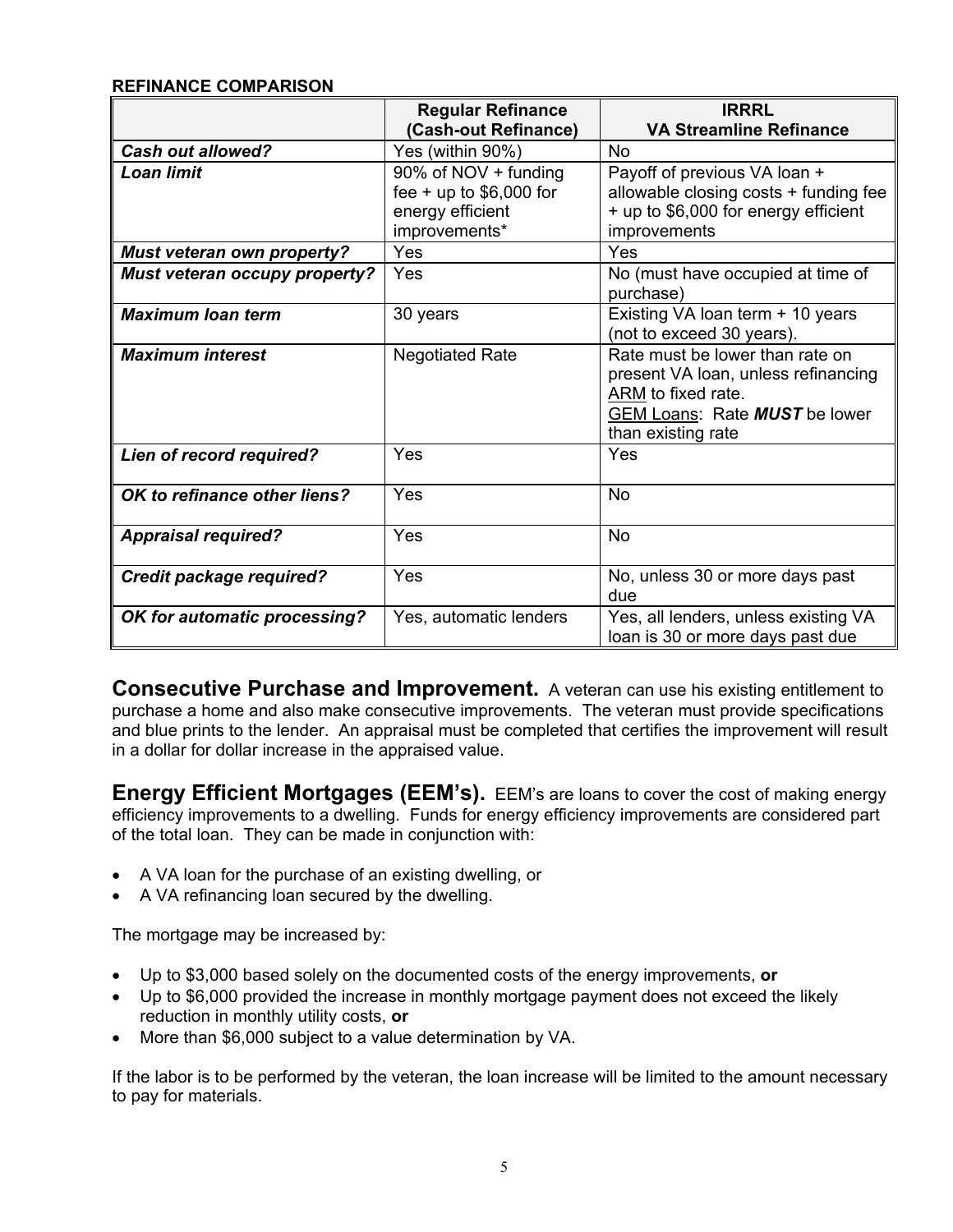# **EXAMPLES OF ENERGY EFFICIENT IMPROVEMENTS**

- ◊ Solar heating and cooling systems
- ◊ Furnace replacement or efficiency modifications
- ◊ Clock thermostats
- ◊ New or additional ceiling, attic, wall and floor insulation
- ◊ Water heater insulation
- ◊ Storm windows and/or doors/vapor barriers
- ◊ Heat pumps

# **What Items Can Not Be Considered EEM Improvements?**

- New roof or shingles
- Vinyl siding
- Air Conditioning units

VA will guaranty an energy efficient mortgage in the same proportion as a loan not including energy efficiency improvements. However, the charge to the veteran's entitlement will be based upon the loan amount before adding the cost of energy efficiency improvements.

*Note: The funding fee must be calculated on the full loan amount, including the cost of the energy efficient improvements.* 

*Reference: VA Lenders Handbook, Section 7.03.*

**Guaranty Limits On Joint Loans.** The term "joint loan" generally refers to any loan for which a veteran and any person other than the veteran's spouse are liable. VA classifies a joint loan as a loan with two veterans both using their certificates of eligibility *or* a loan between a veteran and person other than a spouse who does not have a certificate of eligibility.

If a veteran is purchasing with a person who is not a spouse and who does not have home loan benefits, the guaranty is calculated based on the veteran's portion of the loan.

**Example** - Loan amount = \$136,000 (funding fee paid in cash)

- 1. Veteran & spouse obligors = \$36,000 guaranty
- 2. Two veteran obligors (both with full entitlement) = \$36,000 guaranty
- 3. Veteran and sister (not eligible for VA home loan benefits) = \$27,200 (20%) guaranty Calculation: \$136,000/2 (vet's portion) = \$68,000. Guaranty = \$27,200 *(this amount may not be sufficient to meet secondary market requirements - check with your investors).*

**Occupancy.** VA requires the veteran to occupy the subject property as his/her primary residence. The normal guideline is within 60 days from the date of closing. However this may be extended to 12 months if the veteran has a specific date that s/he will be moving in **and** a particular reason/future event that is causing the delay. Use of the property as a second home or seasonal vacation home does not satisfy the occupancy requirement.

For active duty military personnel who are deployed from their permanent duty station considered to be in a temporary duty status and able to provide a valid intent to occupy, the spouse can fulfill the occupancy requirement. Other circumstances are addressed in VA Lender's Handbook, Section 3.05, or can be discussed with the Regional Loan Center with jurisdiction over the property.

**Exception**: The veteran does not have to occupy the property for interest rate reduction refinance loans (IRRRL's), just certify that they previously occupied the home.

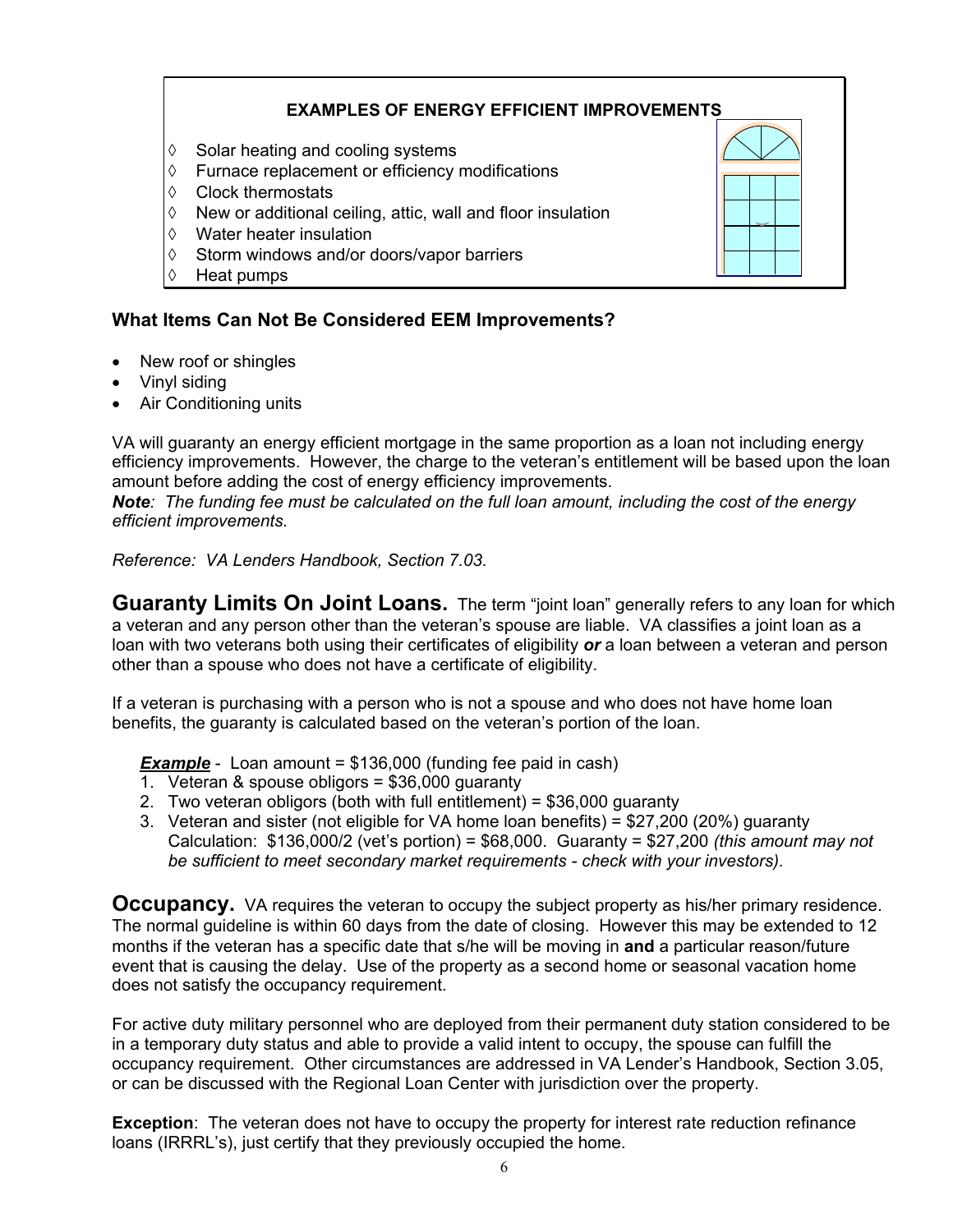**Loan Approval Requirements.** The basic requirements for a VA loan are:

- The veteran must have sufficient eligibility/benefit (see Chapter 2 of the VA Lender's Handbook)
- The loan must be for an acceptable purpose
- The occupancy requirement must be met
- The veteran (and spouse, if applicable) must have sufficient, stable income and acceptable credit. (see Chapter 4 of the VA Lender's Handbook)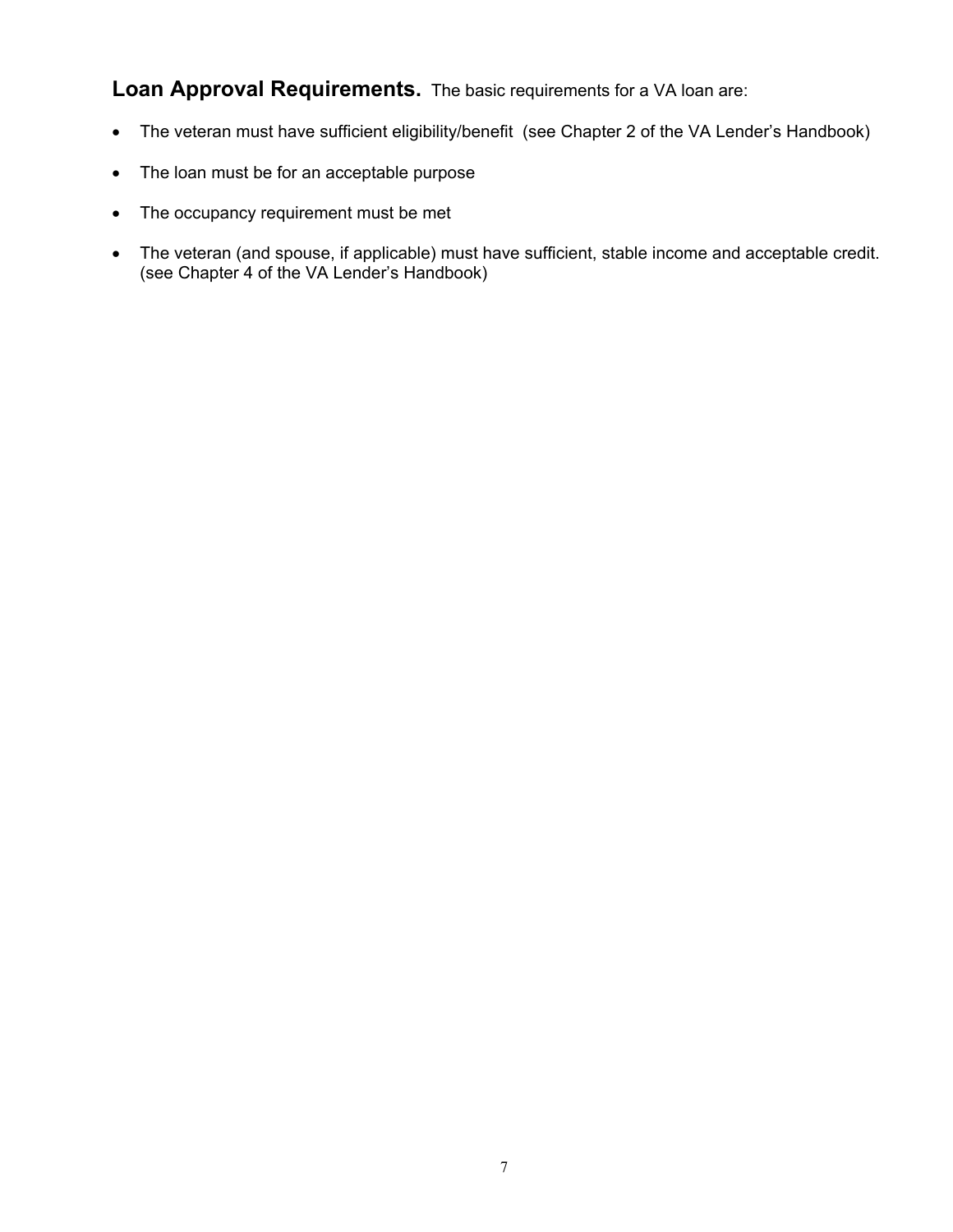# **Chapter 2: How To Obtain A Certificate Of Eligibility.**

# **ACE, Automated Certificate of Eligibility & OnLine Loan Status Inquiry:**

ACE is an Internet based application that allows lenders to obtain a COE in a matter of 10-15 seconds. It issues COE's for most first-time users who served full-time active duty military or will give a certificate if the veteran has an existing VA loan (for use with an IRRRL). It also allows lenders to check on status of loans submitted for guaranty. The program was implemented in June 2002. The system can be accessed as a link within the Veterans Information Portal located at:

# **vip.vba.va.gov**

Go to the **ACE** Link located on the left hand toolbar. You will need a lender i.d. to use this system.

# **Eligibility Center:**

If you do not obtain a valid certificate of eligibility from this system, you should have the veteran complete:

- VA Form 26-1880, Request for a Certificate of Eligibility for VA Home Loan Benefits, and
- Submit it along with proof of military service to VA's Winston-Salem, NC, Eligibility Center.

#### **Eastern Eligibility Center Contact Information (East of Mississippi, excluding Louisiana)**

| <b>Standard Mailing Address</b>  | P.O. Box 20729, Winston-Salem, NC 27120  |
|----------------------------------|------------------------------------------|
| <b>Overnight Mailing Address</b> | 251 N. Main St., Winston-Salem, NC 27155 |
| <b>Telephone Number</b>          | (888) 244-6711                           |
| E-Mail Address                   | NCELIGIB@vba.va.gov                      |

#### **Western Eligibility Center Contact Information (West of Mississippi, including Louisiana)**

| <b>Standard Mailing Address</b> | P.O. Box 240097, Los Angeles, CA 90024 |
|---------------------------------|----------------------------------------|
| Telephone Number                | (888) 487-1970                         |
| E-Mail Address                  | vavbalan/Igyeli@vba.va.gov             |

VA Form 26-1880 can be obtained at *www.vba.va.gov/pubs/forms1.htm,* by calling/writing/e-mailing the Eligibility Center, from a local VA Regional Office, or from a lender who participates in the VA home loan program.

# **Walk-In Applicants:**

Veterans who require walk-in service can visit the nearest Veterans Service Center or the Regional Loan Center in Cleveland, Ohio from 8 am to 4:30 pm ET, Monday through Friday. In some cases, a COE may be obtained at other VA Regional Offices; however, most VA Regional Offices provide limited walk-in service, if any, and veterans should phone a specific office prior to making a trip.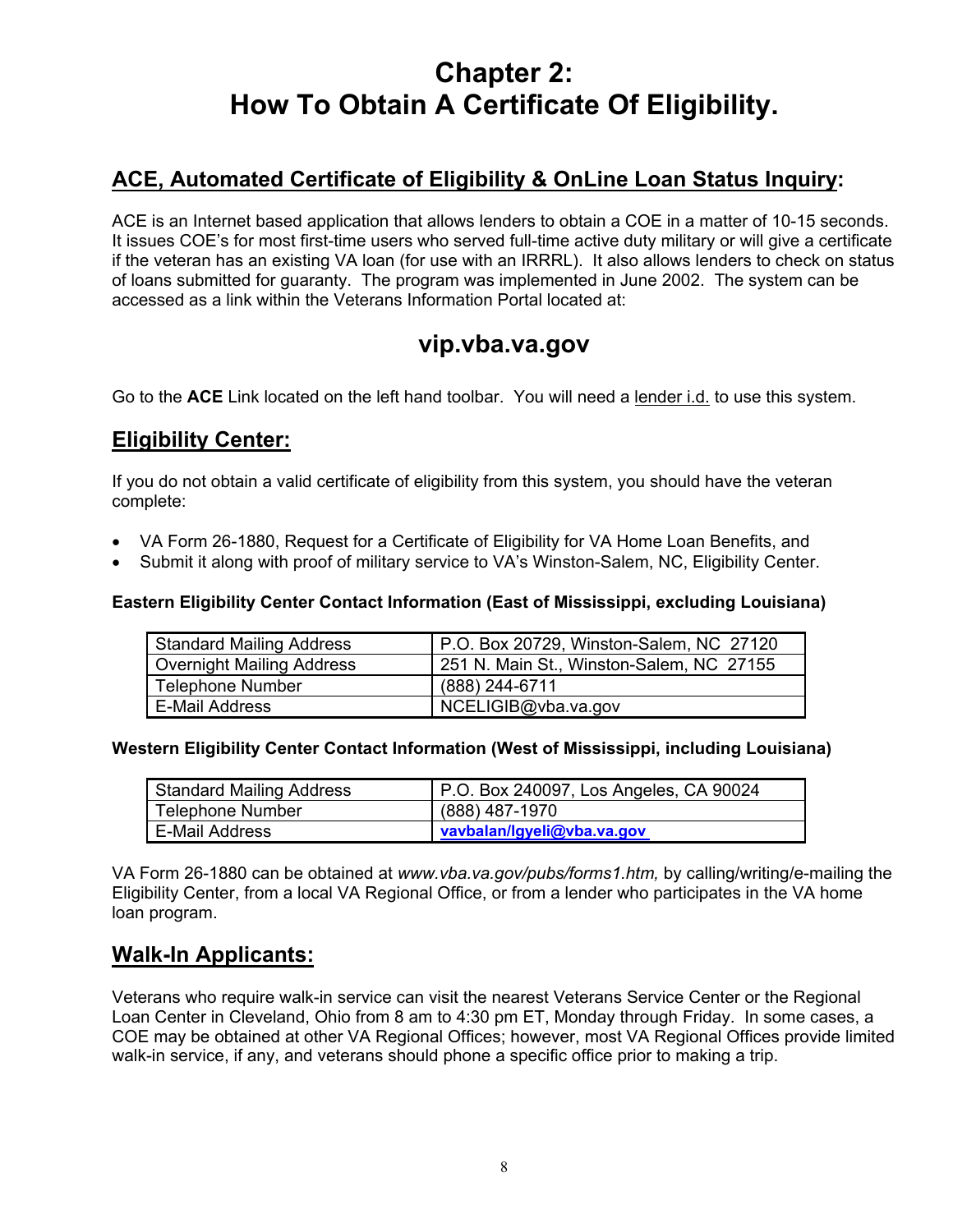# **Eligibility Verification via E-mail for streamline, IRRRL cases:**

Veterans who do not have their original Certificate of Eligibility do not need that document for an Interest Rate Reduction Refinance Loan. VA has approved the use of an automated e-mail based eligibility verification site that any lender can use to verify the veteran's current existing VA loan. **This e-mail serves as the Certificate of Eligibility.** You can access this site at:

# **www.http://www.vba-roanoke.com/rlc/GILoans.asp**

**Proof Of Military Service.** Acceptable documentation of military service depends on whether the veteran served on regular active duty or in the Selected Reserves or National Guard, or whether the veteran remains on regular active duty or in the Selected Reserves or National Guard.

- A. For a veteran discharged from regular active duty after January 1, 1950, a copy of DD 214 Certificate of Release or Discharge from Active Duty should be included with VA Form 26-1880. If discharged after October 1, 1979, Copy 4 of DD 214 should be submitted.
- B. If the applicant is on regular active duty and has not been previously discharged from active duty service, a statement of service which includes the name of the issuing authority (base or command) and is signed by or at the direction of an appropriate official is required. The statement must include the service member's name, SSN, date of entry on active duty and the duration of any time lost. If on active Selected Reserve duty, the statement of service should be from the unit Commanding Officer and should cite the length of time served with the reserve unit. (Faxed copies and photocopies are not acceptable.)
- C. If veteran was discharged from the Selected Reserves or the National Guard, include copies of documentation of at least 6 years of honorable service. If discharged from the Army or Air Force National Guard, submit NGB Form 22, Report of Separation and Record of Service, or NGB Form 23, Retirement Points Accounting, or its equivalent. If discharged from the Selected Reserve, submit a copy of the latest annual points statement and evidence of honorable service. Unfortunately, there is no single form used by the Reserves or National Guard similar to the DD Form 214. It is veteran's responsibility to furnish adequate documentation of at least 6 years of honorable service.
- D. If the veteran is still serving in the Selected Reserves or the National Guard, include an original statement of service signed by the veteran's Commanding Officer or Personnel Officer. It should show the date of entry into veteran's current tour of duty, list all previous service, and all previous service numbers. It must be identified with the veteran's social security number and date of birth. (Faxed copies and photocopies are not acceptable.) At least 6 years of honorable service must be documented.

*NOTE:* If the veteran has been discharged from regular active duty, it may be possible to make a determination without the veteran providing evidence of military service. However, it is best to provide such evidence with VA Form 26-1880 to prevent possible delays in processing the request.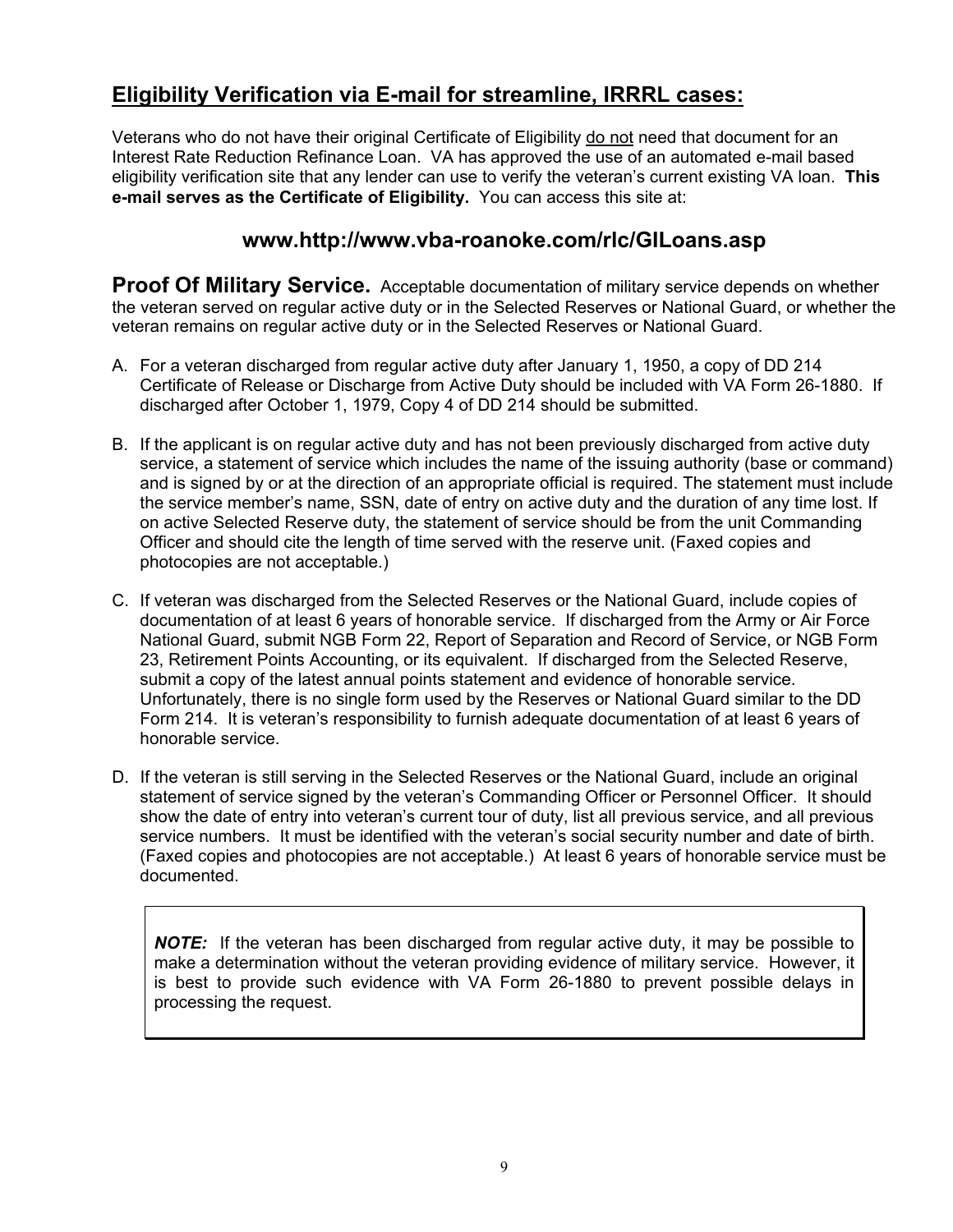| <b>CERTIFICATE OF ELIGIBILITY</b><br><b>Veterans Affairs</b><br>FOR LOAN GUARANTY BENEFITS                                                                                                                                                                                |                                                                                                                                                                                                                                                                                                                                                                                                    |
|---------------------------------------------------------------------------------------------------------------------------------------------------------------------------------------------------------------------------------------------------------------------------|----------------------------------------------------------------------------------------------------------------------------------------------------------------------------------------------------------------------------------------------------------------------------------------------------------------------------------------------------------------------------------------------------|
| VA-335-0087351<br><b>IS OF FETERIAL OWN, MORAL EN</b>                                                                                                                                                                                                                     | This is a sample                                                                                                                                                                                                                                                                                                                                                                                   |
| <b>SERVICE MULTER/SOCIAL SECURITY MU</b><br>JEFFREY M. SHUNBERG<br>111 11 1111                                                                                                                                                                                            |                                                                                                                                                                                                                                                                                                                                                                                                    |
| <b>NAVY</b><br>11/09/1969                                                                                                                                                                                                                                                 | of a COE for                                                                                                                                                                                                                                                                                                                                                                                       |
| Is cligible for the benefits of Chapter 37, Title 38, U.S. Code, and has the amount of entitlement shown as available,<br>subject to the statements (if checked) and prior usage shown below.                                                                             | entitlement based                                                                                                                                                                                                                                                                                                                                                                                  |
| Valid unless discharged or released subsequent to date of this certificate. A certification of continuous active duty as<br>of date of note is required.                                                                                                                  | on active service                                                                                                                                                                                                                                                                                                                                                                                  |
| $\begin{tabular}{l} Excluded entitled the network previously used for VA LIN \\ connection with the property which secured that loan. \end{tabular}$<br>as shown herein is available only for use in                                                                      |                                                                                                                                                                                                                                                                                                                                                                                                    |
| Entitlement has been used for manufactured home purposes. Remaining entitlement for additional manufactured<br>home use is                                                                                                                                                |                                                                                                                                                                                                                                                                                                                                                                                                    |
| Not eligible for any loan to purchase a manufactured home unit until veteran disposes of unit purchased with manufactured home loan number VA LIN $\_\_\_\_\_\$ .                                                                                                         |                                                                                                                                                                                                                                                                                                                                                                                                    |
| Entitlement previously used for VA LIN<br>sposal of the property,<br>has been restored without<br>under provision of 38 U.S.C. 3702b(4). Any future restoration requires disposal of a<br>obtained with a<br>VA loan                                                      |                                                                                                                                                                                                                                                                                                                                                                                                    |
| DATE AND<br>INITIALS OF<br>VA AGENT<br><b>LOAN NUMBER</b><br>unt if Direct La                                                                                                                                                                                             |                                                                                                                                                                                                                                                                                                                                                                                                    |
|                                                                                                                                                                                                                                                                           |                                                                                                                                                                                                                                                                                                                                                                                                    |
|                                                                                                                                                                                                                                                                           |                                                                                                                                                                                                                                                                                                                                                                                                    |
|                                                                                                                                                                                                                                                                           |                                                                                                                                                                                                                                                                                                                                                                                                    |
| *The amount shown is increased by up to \$14,750 for home purchase and construction and condominium loans which are for an amount in<br>excess of \$144,000. The guaranty will not exceed 25%.                                                                            |                                                                                                                                                                                                                                                                                                                                                                                                    |
| NOTE: The figure shown as available embilement represents the portion of a loan which may be guaranteed or insured by VA to a lender.<br>For information about maximum loan amounts, see VA Pamphlets 26-4 and 26-71-1, or contac<br>information.                         |                                                                                                                                                                                                                                                                                                                                                                                                    |
| according to entitlement is subject to reduction if VA incurs actual list<br>bility or loss control, if any, listed below, obtained by the veteran with the assistance of<br>loan benefits derived from military service in WWII or<br><b>REDUCED</b><br>DATE             |                                                                                                                                                                                                                                                                                                                                                                                                    |
| <b>INITIALS OF</b><br>VA AGENT<br><b>FEBR</b><br>OUTSTANDING LOAN NUMBER(8)   DATE   DETTALS OF VA AGENT                                                                                                                                                                  |                                                                                                                                                                                                                                                                                                                                                                                                    |
|                                                                                                                                                                                                                                                                           |                                                                                                                                                                                                                                                                                                                                                                                                    |
| SAFEGUARD THIS DOCUMENT FOR FUTURE USE<br>SECRETARY OF VETERANS AFFAIRS<br>St. Paul, MN 55111<br>(Issuing Office)<br><u> Grace Cooper</u><br>11/03/1999<br>(Date Issued)<br>SUPERSEDES VA FORM 26-8320, FEB 1990, WHICH WILL NOT BE USED<br>CG26-8320<br>VA FORM AUG 1995 |                                                                                                                                                                                                                                                                                                                                                                                                    |
| This is a Sample<br>of a COE for a<br><b>National Guard or</b>                                                                                                                                                                                                            | <b>CERTIFICATE C</b><br><b>Department of</b><br>FOR LOAN GUARAN<br><b>Veterans Affairs</b><br>(Reserves/Nation<br>VA-335-0087351<br><b>NAIS OF FETERAN (Fort, Middle Initial, Las</b><br><b>JEFFREY M. SHUNBERG</b><br><b>ENTITLEMENT CODE</b><br><b><i>BUILD OF BEITICH</i></b><br><b>NAVY</b><br>11<br>Is eligible for the benefits of Chapter 37, Title 38, U.S. Code, and has the amount of en |
| Reservist                                                                                                                                                                                                                                                                 | subject to the statements (if checked) and prior usage shown below.                                                                                                                                                                                                                                                                                                                                |
|                                                                                                                                                                                                                                                                           | Valid unless discharged or released subsequent to date of this certificate. A certi Reserves or National Guard as of date of note is required.<br>as shown her                                                                                                                                                                                                                                     |
|                                                                                                                                                                                                                                                                           | Excluded entitlement previously used for VA LIN<br>□<br>connection with the property which secured that loan.                                                                                                                                                                                                                                                                                      |
|                                                                                                                                                                                                                                                                           | home use is                                                                                                                                                                                                                                                                                                                                                                                        |
|                                                                                                                                                                                                                                                                           | Entitlement has been used for manufactured home purposes. Remaining entitlem<br>Not cligible for any loan to purchase a manufactured home unit until veteran disp<br>manufactured home loan number VA LIN<br>has been rea                                                                                                                                                                          |
|                                                                                                                                                                                                                                                                           | Entitlement previously used for VA LIN<br>ப<br>provision of 38 U.S.C. 3702b(4). Any future restoration require                                                                                                                                                                                                                                                                                     |
|                                                                                                                                                                                                                                                                           | <b>LOAN NUMBER</b><br>(Include amount if Direct Loan)                                                                                                                                                                                                                                                                                                                                              |
|                                                                                                                                                                                                                                                                           |                                                                                                                                                                                                                                                                                                                                                                                                    |
|                                                                                                                                                                                                                                                                           |                                                                                                                                                                                                                                                                                                                                                                                                    |
|                                                                                                                                                                                                                                                                           |                                                                                                                                                                                                                                                                                                                                                                                                    |
|                                                                                                                                                                                                                                                                           | excess of \$144,000. The guaranty will not exceed 25%.                                                                                                                                                                                                                                                                                                                                             |
|                                                                                                                                                                                                                                                                           | information.                                                                                                                                                                                                                                                                                                                                                                                       |
|                                                                                                                                                                                                                                                                           |                                                                                                                                                                                                                                                                                                                                                                                                    |
|                                                                                                                                                                                                                                                                           | *The amount shown is increased by up to \$14,750 for home purchase and construction and condomi<br>NOTE: The figure shown as available entitiement represents the portion of a loan which may be guas<br>For information about maximum loan amounts, see VA Pamphlets 26-4 and 26-71-1, or contact the                                                                                             |
|                                                                                                                                                                                                                                                                           | <b>IMPORTANT</b><br>**RESERVES/NATIONAL GUARD ELICIBILITY*                                                                                                                                                                                                                                                                                                                                         |
|                                                                                                                                                                                                                                                                           | ** INCREASED FUNDING FEE REQUIRED**<br>"ELIGIBILITY EXPIRES SEPTEMBER 30, 2003*                                                                                                                                                                                                                                                                                                                    |
|                                                                                                                                                                                                                                                                           | <b>SAFEGUARD THIS FORM FOR FUTURE I</b><br><b>SECRETARY OF</b>                                                                                                                                                                                                                                                                                                                                     |

**WINDOWS AND SERVE AND SERVE ASSESSED AND SUPPLY AND SUPPLY ASSESSED AND SUPPLY ASSESSED AND SUPPLY ASSESSED AND SUPPLY ASSESSED AND SUPPLY ASSESSED AND SUPPLY ASSESSED AND SUPPLY ASSESSED AND SUPPLY ASSESSED AND SUPPLY AS**  $\frac{111 - 11 - 1111}{\text{AGT of 200}}$ 11/09/1969  $\frac{1}{\sinh \theta}$ nt of entitlement shown as available, rtificate. A certification of continuous service in the as shown herein is available only for use in ment for additio erty, under<br>VA loan. DATE AND<br>INITIALS OF ium loans which are for an amount in n which may be guaranteed or insured by VA to a lender<br>71-1, or contact the nearest VA office for further xт <u>WT</u><br>UARD ELIGIBILITY\*\*<br>FFEE REQUIRED\*\*<br>E<mark>PTEMBER 30, 2003\*\*</mark><br>I <u>FOR FUTURE USE</u> SECRETARY OF VETERANS APPAIRS  $\begin{array}{|c|c|c|c|c|} \hline & \text{St. Pauli MMS 5111} & \text{Grass} & \text{Grace } Cooper \\ \hline & \text{dim} & \text{Graice} & \text{Grace } Conoepere \\ \hline & \text{Gra} & \text{Gra} & \text{Gra} & \text{Gra} & \text{Gra} & \text{Gra} & \text{Gra} \\ \hline & \text{Gra} & \text{Gra} & \text{Gra} & \text{Gra} & \text{Gra} & \text{Gra} & \text{Gra} & \text{Gra} \\ \hline & \text{Gra} & \text{Gra} & \text{G$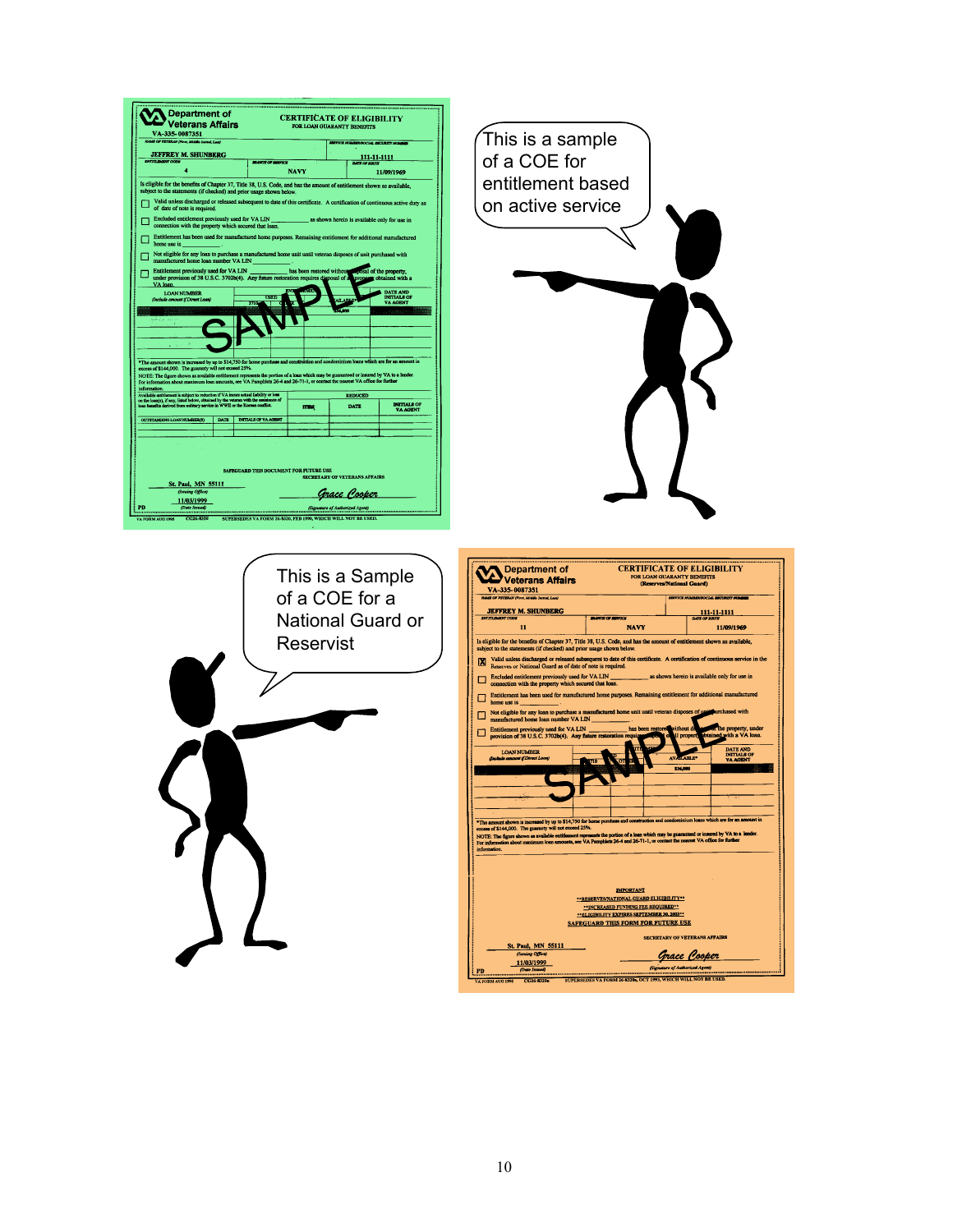**Military Records.** GSA Standard Form 180, Request Pertaining to Military Records, is used to apply for copies of military service records regardless of whether the veteran served on regular active duty or in the Selected Reserves/National Guard. This form in NOT processed by VA. Standard Form 180 is completed and mailed to the appropriate custodian of military service records. Instructions are provided on the reverse of the form to assist in determining the correct mailing address. Additional information is available at National Personnel Records Center (Military Personnel Records NPRC [MPR]): *www.nara.gov/regional/mpr.html*.

Personnel Reserve Centers. If a reservist needs to obtain copies of point statements or other documentation that reflects 6 years participation with evidence of honorable discharge contact:

| <b>Branch</b>              | <b>Type of Form</b>                          | <b>Telephone</b>   |
|----------------------------|----------------------------------------------|--------------------|
| Army/Air National          | NGB 22, Report of Separation & Record        | $(314) 592 - 0123$ |
| Guard                      | of Service                                   |                    |
| Army Reserve               | DARP FM 249-2E or ARPC FM 606,               | (314 592-0123      |
|                            | <b>Chronological Statement of Retirement</b> |                    |
|                            | Points                                       |                    |
| Navy Reserve               | NRPC 1070-124, Annual Retirement             | (800) 966-9174     |
|                            | <b>Point Record</b>                          |                    |
| Air Force Reserve          | AF 526, Point Summary Sheet                  | $(800)$ 525-0102   |
|                            |                                              | ext. 388 or 403    |
| <b>USMC Reserve</b>        | NAVMC 798                                    | (314) 538-4200 or  |
|                            |                                              | 4147               |
| <b>Coast Guard Reserve</b> | CG 4175                                      | (314) 538-4200 or  |
|                            |                                              | 4147               |

**Processing Time - Eligibility Center.** All applications are processed in order by receipt date regardless of mode of submission.

- Turnaround time (including mailing time) for complete applications not requiring development normally runs about 14 days.
- Telephone contact personnel at the Center only have access to records of processed applications. So, it is best to wait at least 10 days after mailing before calling for the status of an application.
- A relatively small percentage of applications require development which can extend the processing period. This development might involve return to the requester for additional information or it might involve development internal to VA. In some cases, it will be necessary to research information regarding a previous VA loan(s) or resolve such issues as character of discharge, serviceconnected disability, or surviving spouse benefits. When a delay for internal VA development is required, the requester is always advised by letter.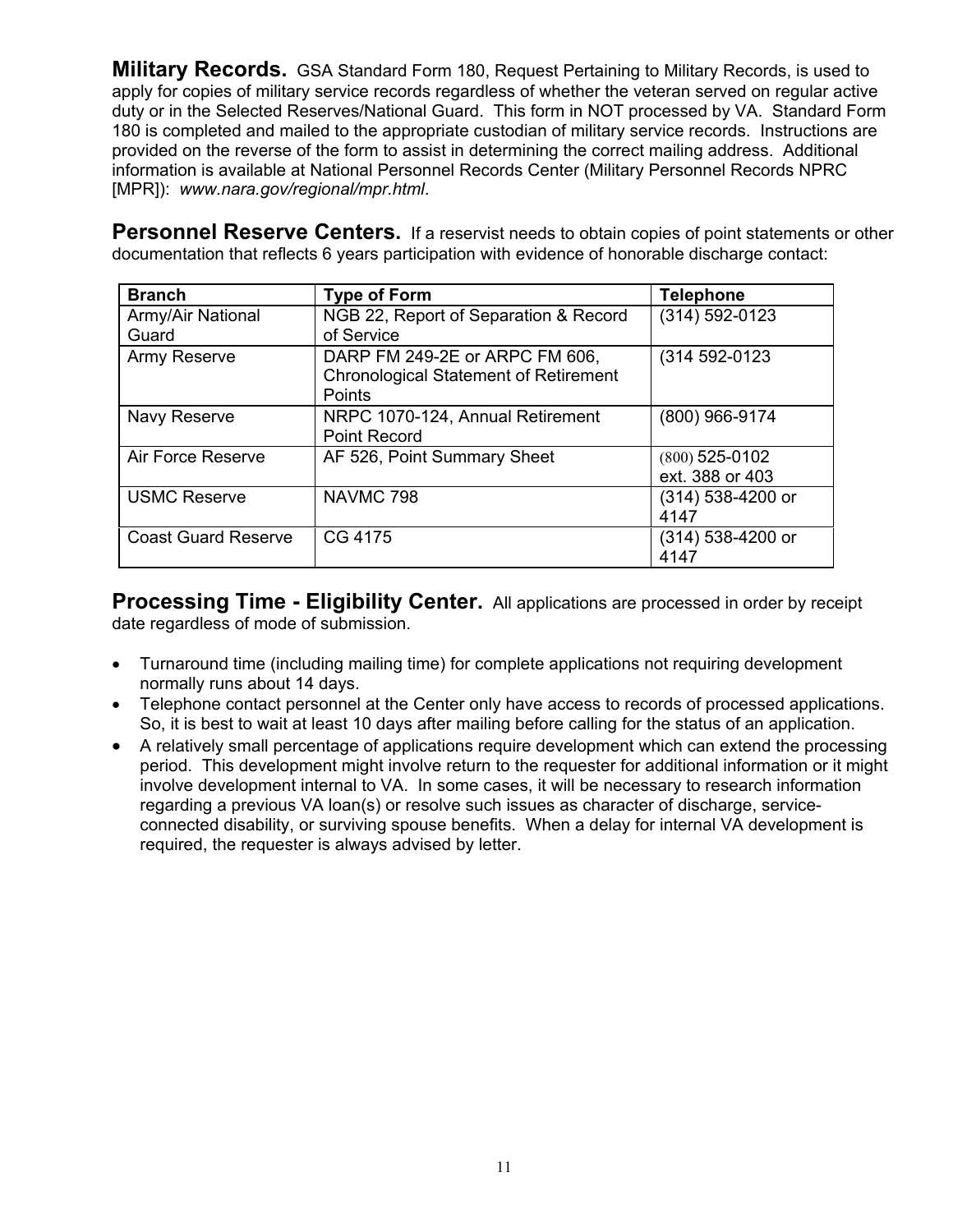| QUICK REFERENCE CHART FOR ELIGIBILIT |                       |                                    |
|--------------------------------------|-----------------------|------------------------------------|
| <b>ERA</b>                           | <b>DATES</b>          | <b>MINIMUM SERVICE*</b>            |
| WWII                                 | 09/16/40 - 07/25/47   | 90 continuous days                 |
| Peacetime                            | 07/26/47 - 06/26/50   | 181 days                           |
| Korean                               | 06/27/50 - 01/31/55   | 90 days                            |
| Post-Korean                          | 02/01/55 - 08/04/64   | 181 days                           |
| Vietnam                              | 08/05/64 - 05/07/75   | 90 days                            |
| Post-Vietnam                         | 05/08/75 - 09/07/80   | 181 days                           |
| Post-Vietnam                         | 09/08/80 - 08/01/90   | 2 years                            |
| Persian Gulf                         | 8/2/90 - undetermined | 2 years or period called to active |
|                                      |                       | duty, not less than 90 days        |

# **QUICK REFERENCE CHART FOR ELIGIBILITY**

*(Veterans eligibility requires honorable service)* 

*\*A veteran who has served less than the minimum required period of service or was discharged because of a service-connected disability, may be eligible for home loan benefits. Other information concerning eligibility and/or exceptions can be found in VA Lenders Handbook, Chapter 2.* 

| <b>OTHER ELIGIBLE PERSONS</b>    | <b>MINIMUM SERVICE REQUIRED</b>                     |
|----------------------------------|-----------------------------------------------------|
| Active duty member**             | 90 continuous days (181 during peacetime)           |
| Active Reserve or National Guard | 6 years in Selected Reserves                        |
| Unmarried surviving spouse***    | No time requirement. Veteran must have died on      |
|                                  | active duty or from a service-connected disability. |
| POW/MIA spouse                   | Veteran must have been POW or MIA 90 days.          |

*\*\*Certificate only valid while veteran remains on active duty* 

*\*\*\*For IRRRL's only, the surviving spouse of a deceased veteran may do an IRRRL using the veteran's Certificate of Eligibility if the spouse was a co-borrower on the existing VA loan. The spouse, in this case, does not have separate entitlement.* 

Detailed information regarding qualifying criteria is available on the Internet at *www.homeloans.va.gov/elig2.htm*. A description of what is acceptable proof of military service can be found at *www.homeloans.va.gov//faqelig.htm* as part of a list of frequently asked questions regarding eligibility for a home loan.

**Updating a COE.** There is no need to update a COE that has never been used (regardless of the type or when it was issued) unless it is a conditional certificate issued to active duty service member who was subsequently discharged. While VA realizes that entitlement changes have occurred over the years, the maximum loan amount changes are afforded the veteran provided he has a full \$36,000 of entitlement available.

Basic entitlement is \$36,000 minus any entitlement previously used (unless previously used entitlement has been excluded and entitlement restored). This is the maximum amount available for regular (cash-out) refinance loans.

The Veterans Benefits Act of 2003 has now extended Reservist and National Guard eligibility indefinitely. A higher funding fee rate applies if entitlement is derived from service in Selected Reserves/National Guard.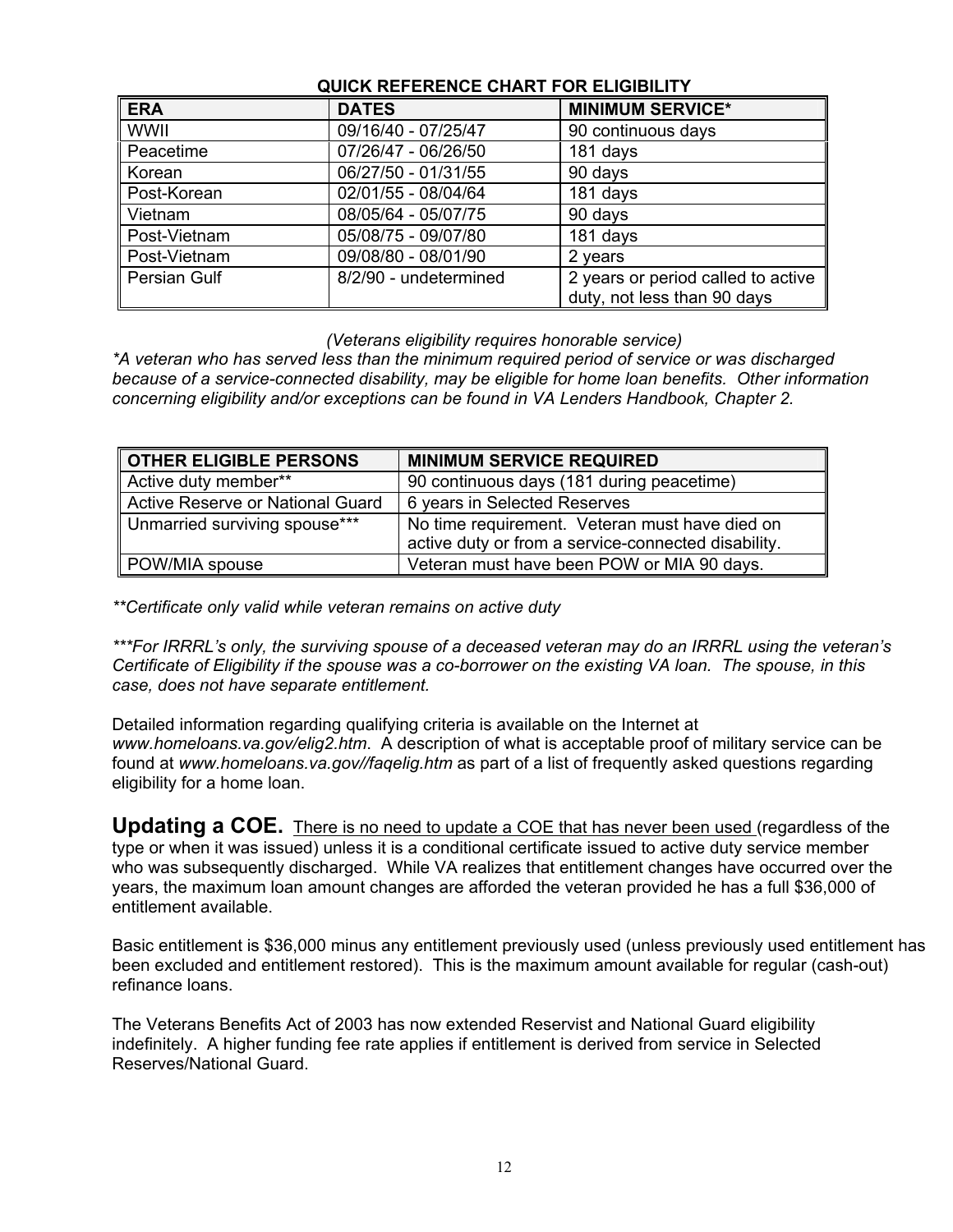**Previously Used Benefit.** A blank certificate is not *always* an indication that the veteran has full entitlement. There are several ways to determine previous usage: credit report; VA Form 26-1880, item 8; and VA Form 26-1802a, item 23.

**Eligibility For Unmarried Surviving Spouse.** An unmarried surviving spouse of a veteran who died on active duty or as the result of a service-connected disability is eligible for home loan benefits.

- VA Form 26-1817, Request for Determination of Loan Guaranty Eligibility-Unmarried Surviving Spouses, must be completed and submitted to the Eligibility Center.
- A loan obtained with a surviving spouse Certificate of Eligibility requires an affidavit at closing that the surviving spouse is not married.

**Restoration Of Previously Used Entitlement.** Entitlement previously used in connection with a VA home loan may be restored under certain circumstances. Once restored it can be used again for another VA loan. Restoration of previously used entitlement is possible if:

- The property which secured the VA guaranteed loan has been sold, **and** the loan has been paid in full, **or**
- An eligible veteran buyer has agreed to assume the outstanding balance on a VA loan and substitute his or her entitlement for the same amount originally used on the loan. The assuming veteran must also meet occupancy, income and credit requirements of the law.

**Special Restoration.** In addition to the basic restoration criteria outlined above, a veteran may obtain restoration of the entitlement used on a previous VA loan under any of the following circumstances:

• The previous VA loan has been paid in full and the veteran has made application for a loan to be secured by the same property which secured the previous VA loan, or

*Not*e: *This includes refinancing situations in which the previous loan will be paid off at closing from a VA refinancing loan on the same property.* 

The previous VA loan has been paid in full, but the veteran has not disposed of the property securing the loan. The veteran may obtain restoration of the entitlement used on the previous loan in order to purchase a different property one time only. Once such restoration is effected, the veteran's COE will indicate the one-time restoration. It will also advise that any future restoration will require disposal of all property obtained with a VA loan.

**How to Apply for Restoration.** The veteran must complete and send VA Form 26-1880, Request for a Certificate of Eligibility, to the appropriate Eligibility Center. If the veteran has evidence of payment in full of any previous loans (HUD-1, settlement statement, etc.), a copy should be included. Additionally, any previously issued COE's should be included.

If the veteran is applying for restoration in order to obtain another VA loan on the same property (as described above in "Special Restoration Cases"), the veteran should include a copy of the loan application submitted to the lender along with VA Form 26-1880. Unmarried surviving spouses applying for restoration of entitlement also need to complete VA Form 26-1880 supplying the deceased veteran's military service data and VA claims file number.

**Foreclosure of a Previous VA Guaranteed Home Loan.** When a veteran's previous VA guaranteed loan has been terminated by foreclosure, deed in lieu of foreclosure or compromise sale (short sale), VA may have sustained a loss because of a claim payment to the lender. Even if the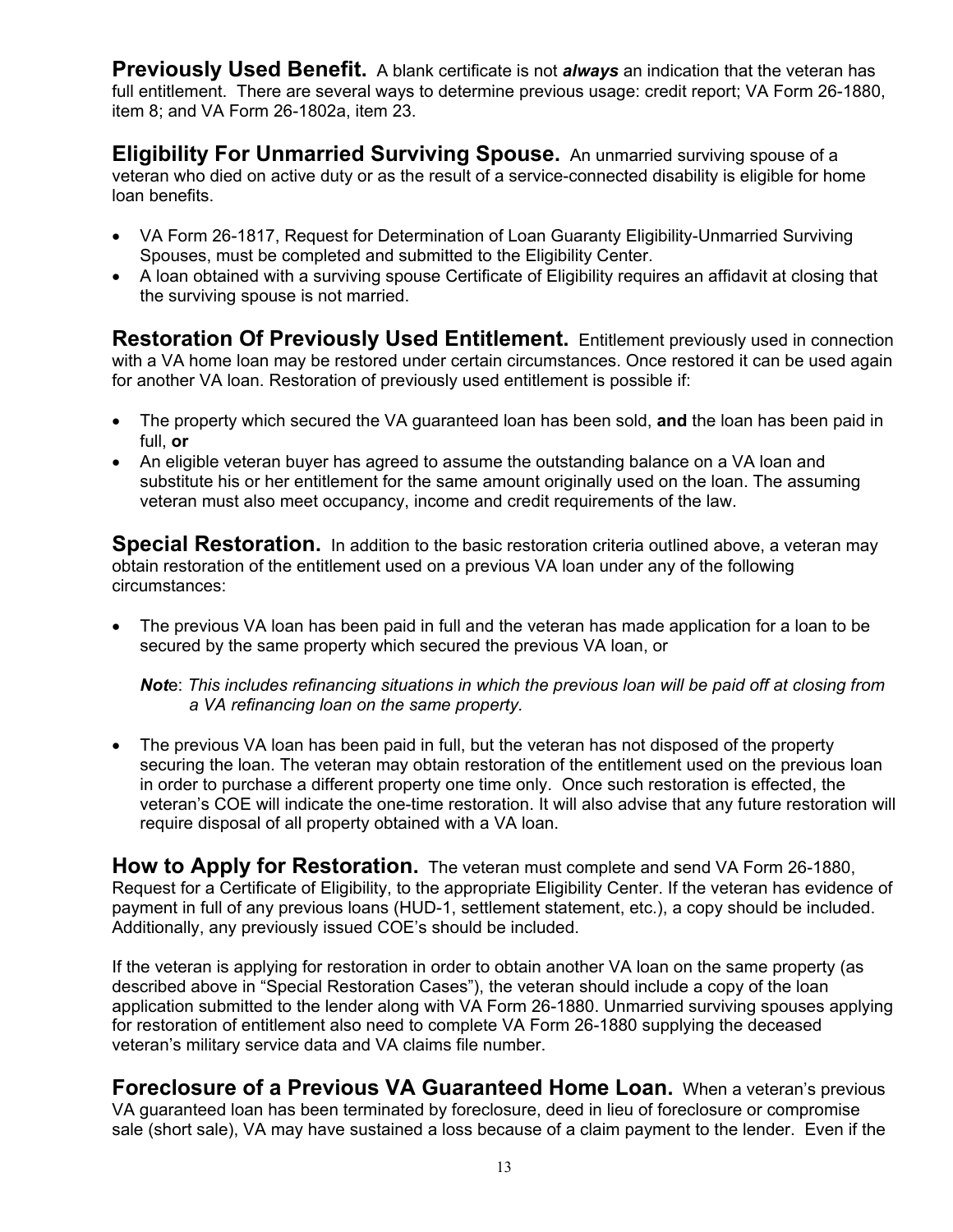veteran was released from liability on the loan and/or the debt was waived, the Government may still have suffered a loss on the loan. The law does not permit restoration of the veteran's eligibility until the Government's loss has been repaid in full.

**Previous VA Loan Was Assumed.** Entitlement is not automatically restored with an approved Assumption/Release of Liability. A veteran's entitlement can only be restored if the assumer is also an eligible veteran who will occupy the property as a personal residence and is willing to substitute his or her available entitlement for that of the original veteran. Otherwise, the original veteran cannot have entitlement restored until the assumer has paid the loan in full.

# **Entitlement Codes:**

| <b>Entitlement</b> | Use the separation, effective, or    |
|--------------------|--------------------------------------|
| Code               | discharge date to determine the      |
|                    | code as follows:                     |
| 01                 | World War II                         |
| 02                 | Korean War                           |
| 03                 | Post-Korean                          |
| 04                 | <b>Vietnam War</b>                   |
| 05                 | <b>Entitlement Restored</b>          |
| 06                 | <b>Un-remarried Surviving Spouse</b> |
| 07                 | <b>Spouse of POW/MIA</b>             |
| 08                 | Post World War II                    |
| 09                 | Post-Vietnam                         |
| 10                 | <b>Gulf War</b>                      |
| 11                 | <b>Selected Reserves</b>             |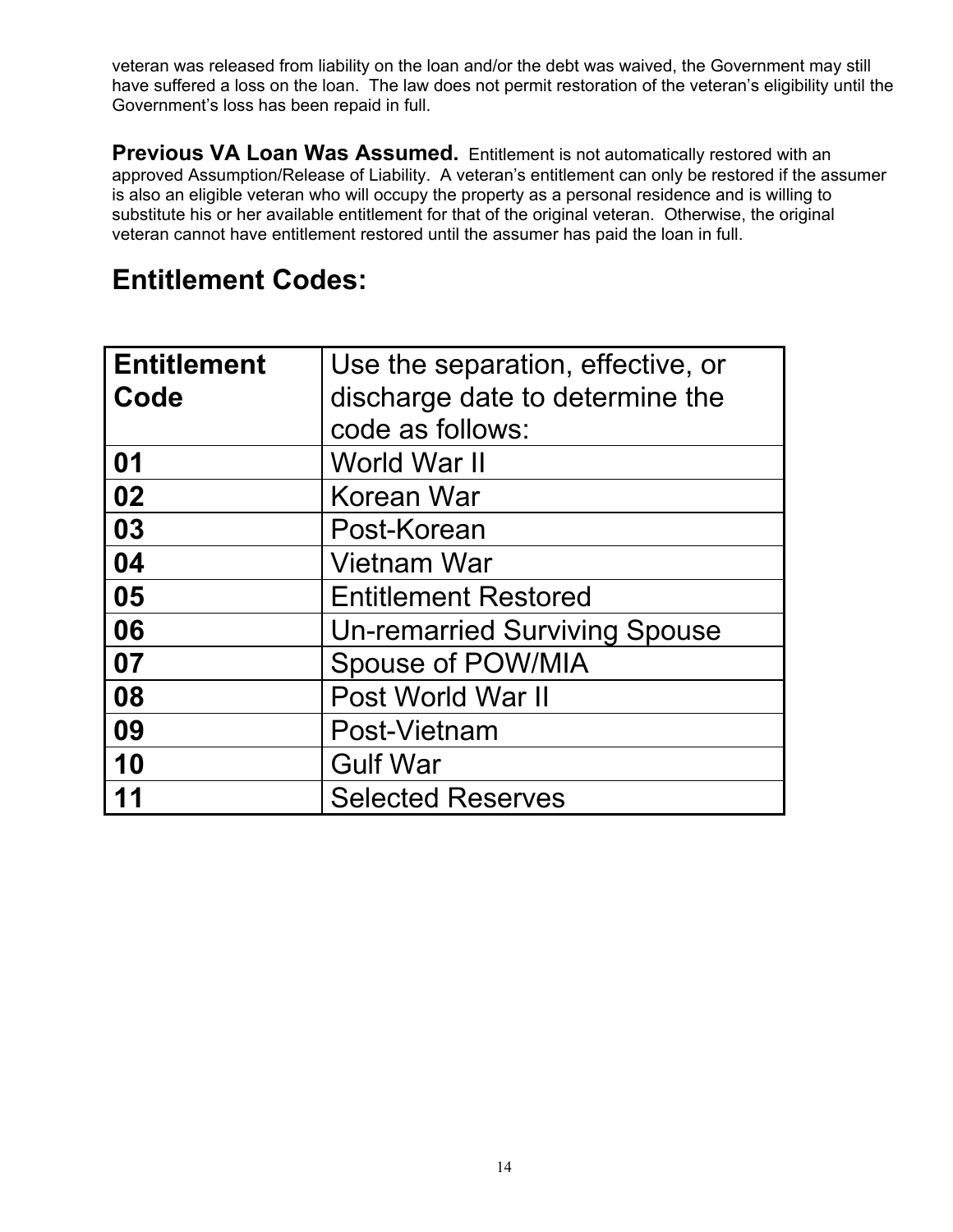# **Chapter 3: Getting Started**

Once a veteran provides a VA Certificate of Eligibility, VA home loans, like most conventional and FHA home loans, require a variety of loan documents that are required in order to close a VA loan. The following documents should be completed upon the initial interview with a veteran home buyer:

# **1. An original Certificate of Eligibility with sufficient entitlement**

- 2. A signed, purchase contract
- 3. Fannie Mae Standard Form 1003, Uniform Residential Loan Application
- 4. VA Form 26-1802a, HUD/VA Addendum to Uniform Residential Loan Application
- 5. Good Faith Estimate (as required by RESPA)
- 6. Equal Credit Opportunity Act certification
- 7. Certification regarding status relative to membership in the Reserves or National Guard
- 8. General verification authorization form (usually company specific)\
- 9. VA Form 26-8497, Request for Verification of Employment
- 10. VA Form 26-8497a, Request for Verification of Deposit
- 11. Interest Rate and Discount Disclosure Statement
- 12. Federal Collection Policy Notice
- 13. VA Funding Fee Exemption Memo (discussed in Chapter 5)
- 14. VA Form 26-8937, Verification of VA Benefit Related Indebtedness (see item #11)
- 15. Counseling Checklist for Military Home Buyers **(only if veteran is serving active duty)**

Typically, a lender will usually require a variety of income paycheck stubs, tax forms, and bank statements as part of the initial process as well.

Copies of all of the VA specific forms (in bold) are provided in Appendix A of this Training Guide.

Once you've received the Certificate of Eligibility and the veteran signs the above mentioned forms, you are ready to order a VA appraisal. Chapter 4 covers ordering an appraisal.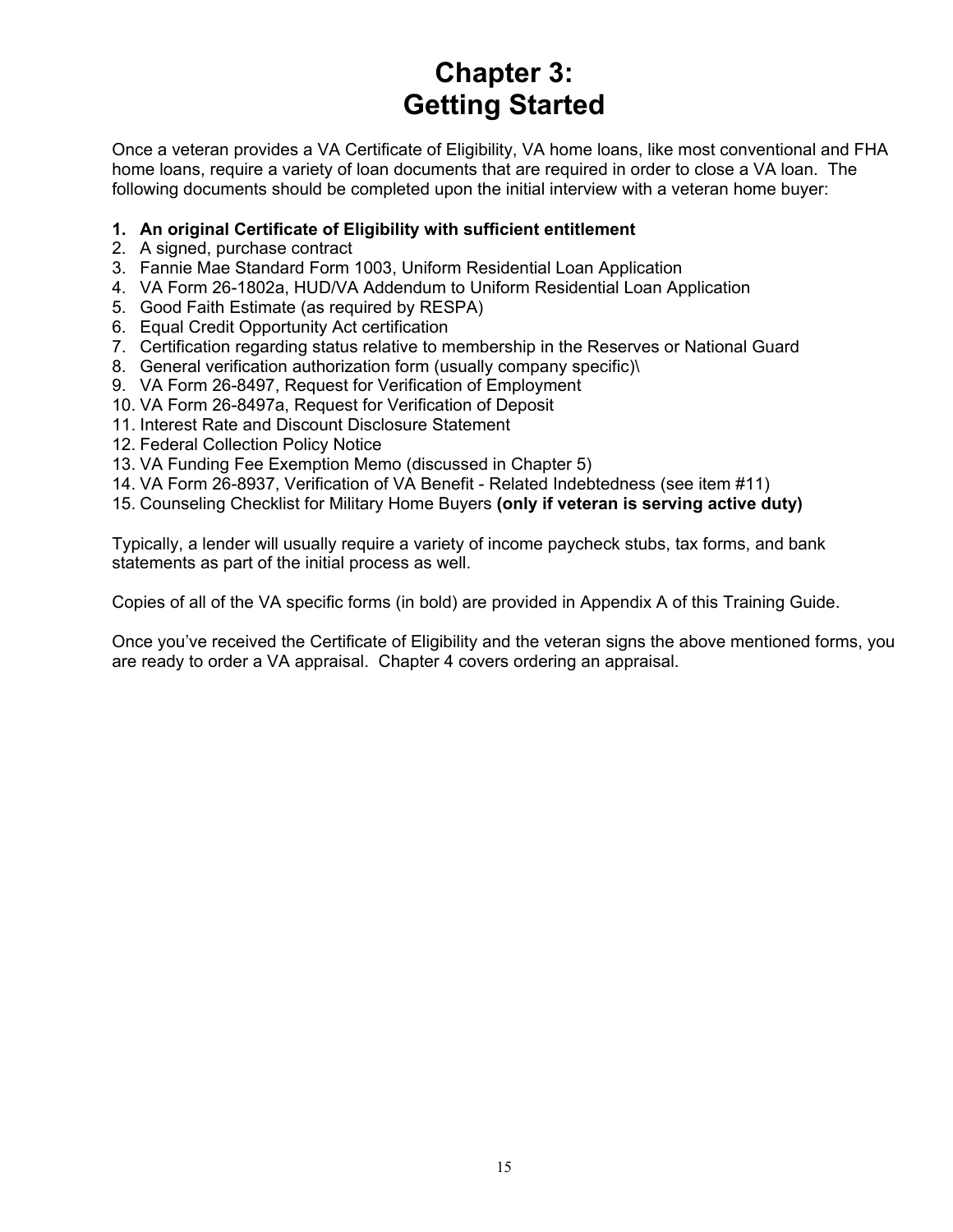# **Chapter 4: VA Appraisals/Lender Appraisal Processing Program (LAPP)**

# **Appraisal Assignments**

- Federal Law requires all appraisals for VA guaranteed loans must be completed by a fee appraiser on a rotational basis from a panel of approved fee appraisers.
- All assignments are made through The Appraisal System (TAS). The appraisal system is located in our VA Information Portal at:

# **http://vip.vba.va.gov**

- If you have never ordered an appraisal or logged into TAS, you must first self register at the initial Portal website. Once you've been given a user name and password, you can get into the Main Portal Website. TAS is located in the left hand tool bar.
- If you are obtaining a new Log-on select "Lender" from TAS, you can do so in the User Registration area. (**VA does not have access to your password so it should be written down.)**
- The VA Information Portal has been enhanced to provide each user with an individual logon. Each individual user is asked to sign in under User Registration. The user will be asked to provide their First name, MI, Last name, SSN (VA has installed banking industry standard security matching that is used by the banking industry for on-line banking. We are employing SSL (Secure Socket Layer) technology with 128 bit Encryption) and e-mail address. Once submitted, the user will be given their own individual ID. They will use this new ID from that point on.

# **Log in screen >>>>>>>>>>>> VA Information Portal**

| Enter your Lender ID Number:              | User type: Typically, most users are considered lenders or agents<br>A VA lender i.d. must be obtained from VA                                                                                                                       |
|-------------------------------------------|--------------------------------------------------------------------------------------------------------------------------------------------------------------------------------------------------------------------------------------|
| Enter your PIN Number (If Known):         | (Note: The default PIN is last four digits of the Lender<br>ID after you delete the last banking digit<br>(i.e. 123456-00-00-9). Contact your Lender Administrator<br>or RLC for the PIN if you are having problems<br>registering.) |
| First MI Last Name:                       |                                                                                                                                                                                                                                      |
| Social Security Number:<br>Email Address: | Please DO NOT USE A BOGUS NUMBER<br>In case there are problems                                                                                                                                                                       |

**USER IDs LOCKED AFTER 5 FAILED PASSWORDS….**Your user ID is locked the fifth time someone tries to logon with the wrong ID or invalid password. Once locked, the User account can only be unlocked by the local VBA Regional Office having jurisdiction (e.g. Cleveland Regional Loan Center will unlock for, Ohio, Michigan, Indiana, Pennsylvania, Delaware, New Jersey) or the Philadelphia IT Support Center (215-381-3050). The failed password count is cumulative and applies to each person attempting to logon with that ID, even on separate machines, separate offices, or at different times. The failed logon attempt count is reset to zero with each successful logon.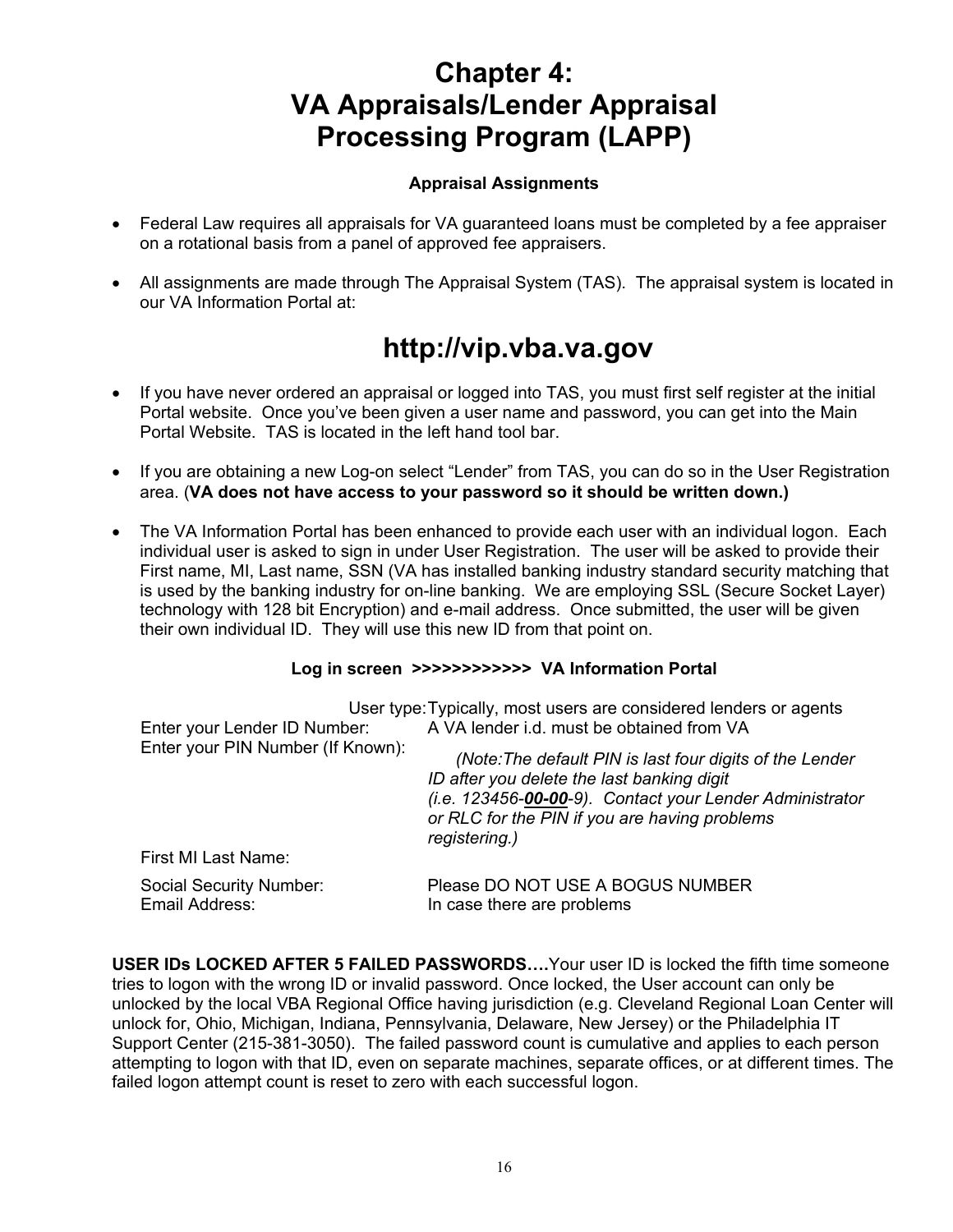**RULES FOR PASSWORDS….**When you change your password you must enter a strong password which consists of at least 8 characters with at least one uppercase letter, one lowercase letter, one digit and, one special character (all within the first 8 characters). Special characters are any character on the keyboard which is not a letter or digit, such as !, \$, &, ), +, or, ?. Passwords are case sensitive. Examples of passwords meeting this criteria are: Bank!234, F!rst4you, and Vhp2C?#Pxxxx. Note: Please do not use these sample passwords!

Agents ordering appraisals under the Lender Appraisal Processing Program (LAPP) for a LAPP approved sponsor will need to set up their account too.

# **Requesting A VA Appraisal**

- Once you've self registered and set up your login i.d. and password, a VA appraisal can be ordered by inputting the following URL into your Internet Explorer: **http://vip.vba.va.gov**
- Once you've entered the website, you will see TAS on the left hand toolbar:
- Click on the **TAS** link
- Go to the **Requestor** link on the toolbar
- Select **Assignments**
- Select **Single Property** or **VA Loan Number Only** (IRRRL cases)
- Enter required data
- The system is designed to generate a **Request for Determination of Reasonable Value, VA Form 26-1805-1**. Items in italics are mandatory fields and must be completed; otherwise, you will not be able to obtain your appraisal request. Do not provide bogus legal descriptions or bogus case numbers. Make sure you complete the portion of the form regarding assignment of a compliance inspector if property is under construction or proposed.
- **Certifications For Submissions To VA** On receipt of "Certificate of Reasonable Value" or advice from the Department of Veteran's Affairs that a "Certificate of Reasonable Value" will not be issued, we agree to forward to the appraiser the approved fee which we are holding for this purpose.
- **Make sure that the appraisal fee is collected. Appraisers do not collect at the door. Appraisers earned fee must be paid timely.**
- Click once on the submit button when you have completed the form and a VA Form 1805-1 will appear on the screen. Scroll down to find the name, address and phone number of the appraiser/inspector. (Because the hour glass does not always appear, if you click twice on the submit button you will get an error message. Clicking the "back" button on your browser will get you back to your data entry screen, you will have to resubmit the data in order to obtain a VA Form 26- 1805-1.

• If for any reason you are uncertain of your success in getting an assignment, go under **All Users** function and search to see if you obtained a case number and appraiser or call VA for assistance.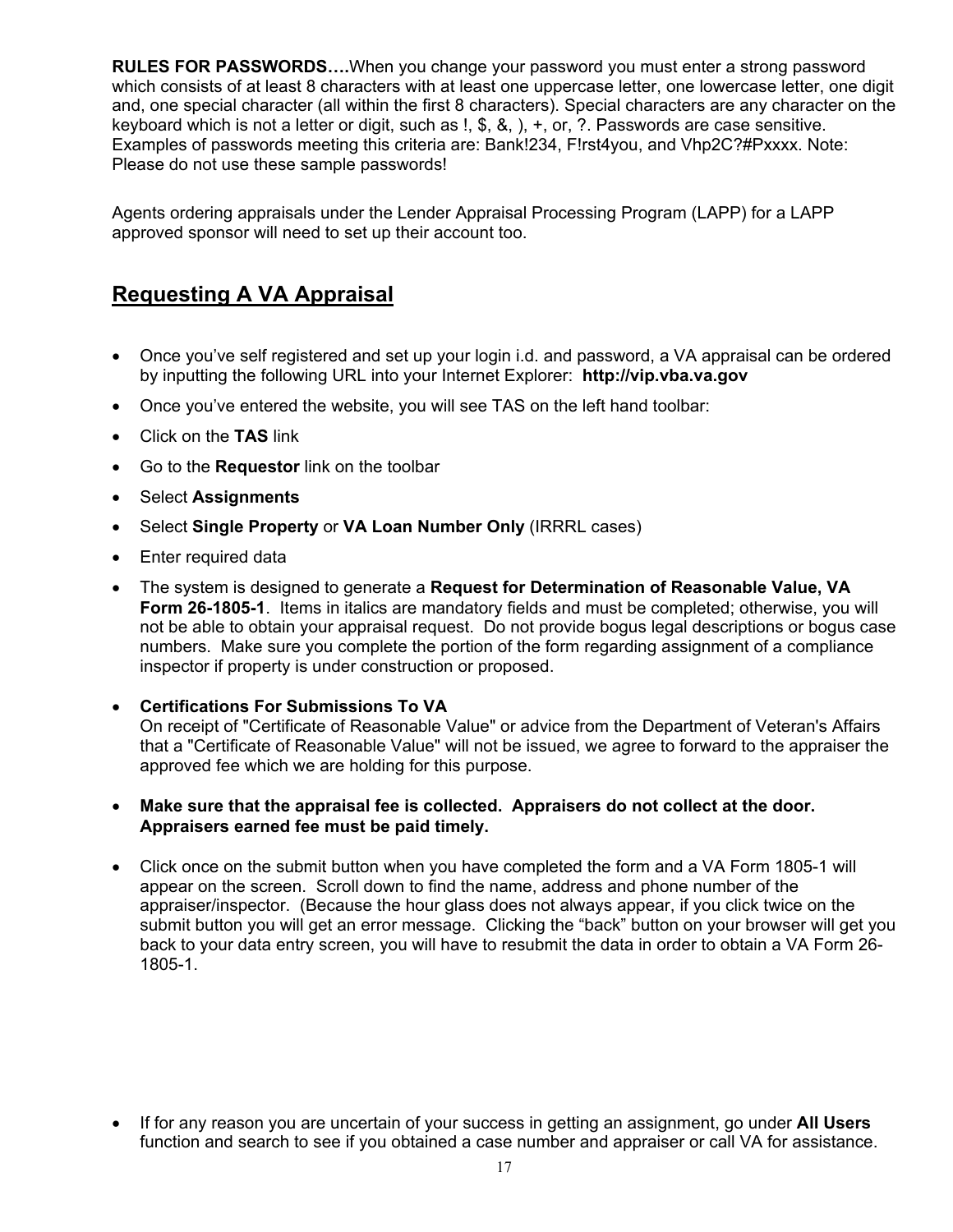• Do not panic if the appraisal assignment is not immediately granted. There are numerous users nationwide, and system access may be slow at various intervals.

#### *Note: Duplicate appraisal assignments will be charged to the Requester, make sure that you have only one appraisal assignment in progress. Shopping for an appraiser is prohibited . IRRRL cases do not require an appraisal.*

VA has specific allowable appraisal costs that are designated by each Regional Loan Center. You can find allowable appraisal costs at the end of your Training Binder in the section that contains local Information Letters.

Please keep in mind that regardless of what you have been charged by the appraiser, the allowable appraisal fees can not be exceeded. Should you have problems with a certain appraiser charging more than the allowable cost, please notify the Regional Loan Center of jurisdiction over that state.

VA has made significant changes and mandated certain expectations from its appraisers. VA realizes the importance of a good working relationship between its appraisers and its lenders. We also realize that many of the negative aspects of the program revolve around the appraisal process.

You will also find a copy of VA Circular 26-03-11**,** New Procedures For Improving Communication With Fee Appraisers And Streamlining Reconsiderations Of Value, at the end of this Training Binder. This is an extremely important document as it relates to our appraisers and significant amount of time has been spent acclimating our appraisers to these requirements. If for any reason that you believe an appraiser is not being cooperative, you must contact the Construction and Valuation section of Loan Guaranty to address these problems with VA staff.

#### **Common Appraisal/Appraiser Problems That Must Be Addressed**:

- Untimely appraisal it should not take any longer than a conventional appraisal
- Failure of an appraiser to notify the lender that they are unable to complete an appraisal
- Overcharges for completing the appraisal
- Failure of the appraiser to consider other sources of information if the value is less than purchase price
- Incomplete appraisal report
- Failure to address repair issues that are obvious to the buyer, seller, or realtor
- Overvaluation to accommodate purchase price

# **Lender Appraisal Processing Program (LAPP)**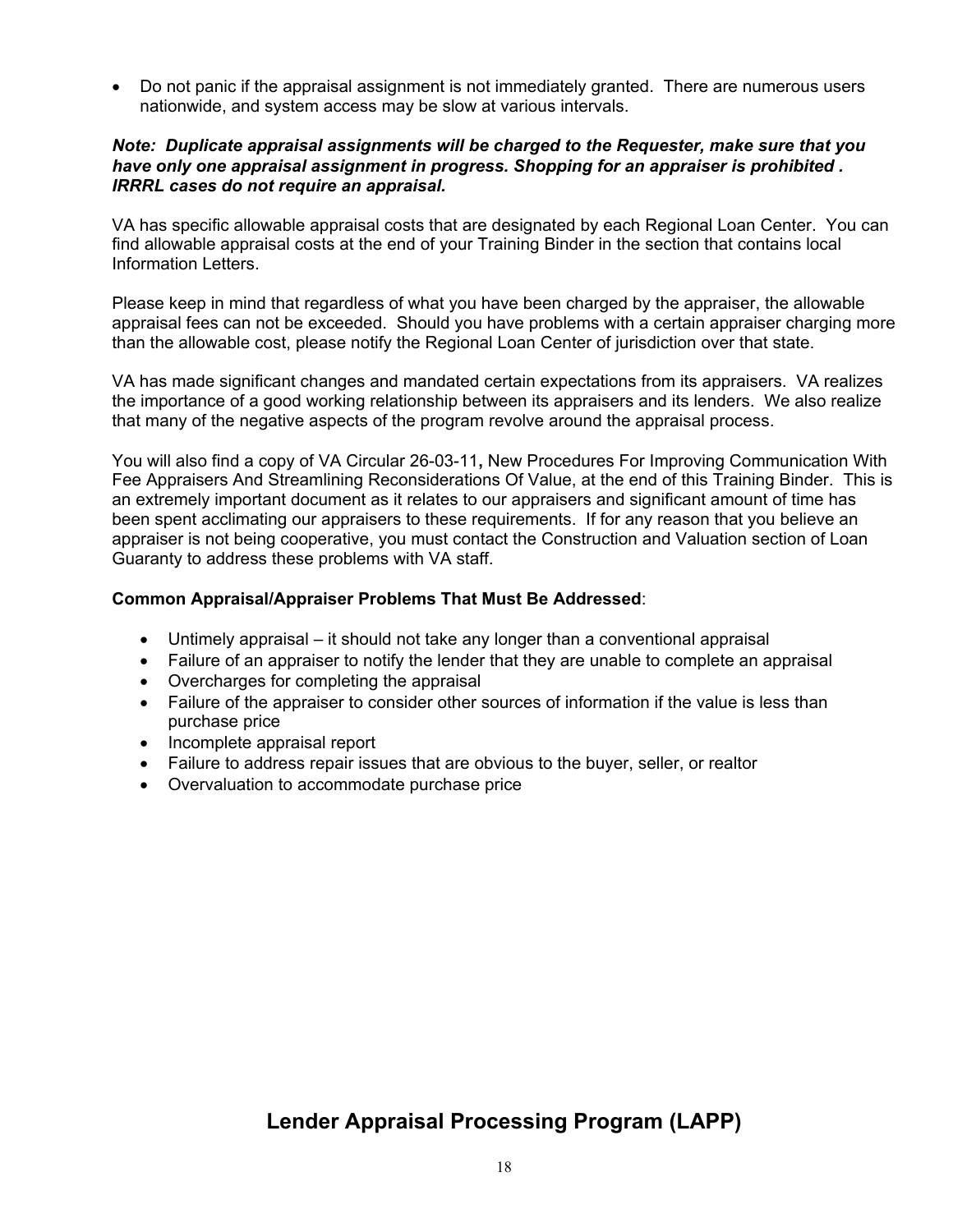# **Processing Fees**

Lenders requesting LAPP authority are required to pay a one time processing fee of \$100 for **each** staff appraisal reviewer (SAR). If a SAR changes employers, the processing fee must be paid by the new employer. Additional SAR's must be approved by VA and also require a \$100 fee.

Approval of Staff Appraisal Reviewer requires the fees mentioned above along with the Lender Application filled out (Attachment 1).

### **Lender Quality Control System**

To participate in LAPP, the lender must have an effective quality control system to ensure the adequacy and quality of the staff appraisal reviews.

Upon request, the lender must furnish VA with findings and information about the quality review system. SAR's need not be appraisers, but should be familiar with appraisal theory. As part of the quality control system, the lender's senior officer must certify that their system includes the following elements:

- Desk reviews of a representative sampling of each SAR's appraisal reviews. The sampling size should be no less than 5 percent of the monthly volume of cases processed under LAPP, and should be done on a regular basis.
- Written notice to senior management on at least a quarterly basis of deficiencies noted in the quality reviews. Senior management should promptly initiate and document corrective actions taken.
- Random field reviews of VA fee appraisers should be performed by SAR's or an independent appraiser. Any substantive negative findings should be reported to the VA Regional Office where the appraiser is a member of the fee panel.
- Assurance that all VA releases, information letters, etc. are made available to all quality control personnel and SAR's
- The lender's quality control system for LAPP must be independent of the loan production operation.

# **Training and Case Review by VA or Experienced SAR**

Once VA has approved a staff appraisal reviewer's (SAR) basic LAPP qualification requirements, they must fulfill the SAR Training and Initial Case Review requirements.

# **VA Conducts Training:**

- a 1 day training session at the VA Regional Office
- at least 5 cases must be submitted to VA for review and approval
- satisfying any deficiencies noted in cases submitted to VA

Once those requirements have been met, VA will formally notify the lender that the SAR has been approved to process Notices of Value.

# **SAR Conducts Training:**

An experienced SAR can teach a journeyman SAR only upon formal approval from the VA Regional Office of jurisdiction.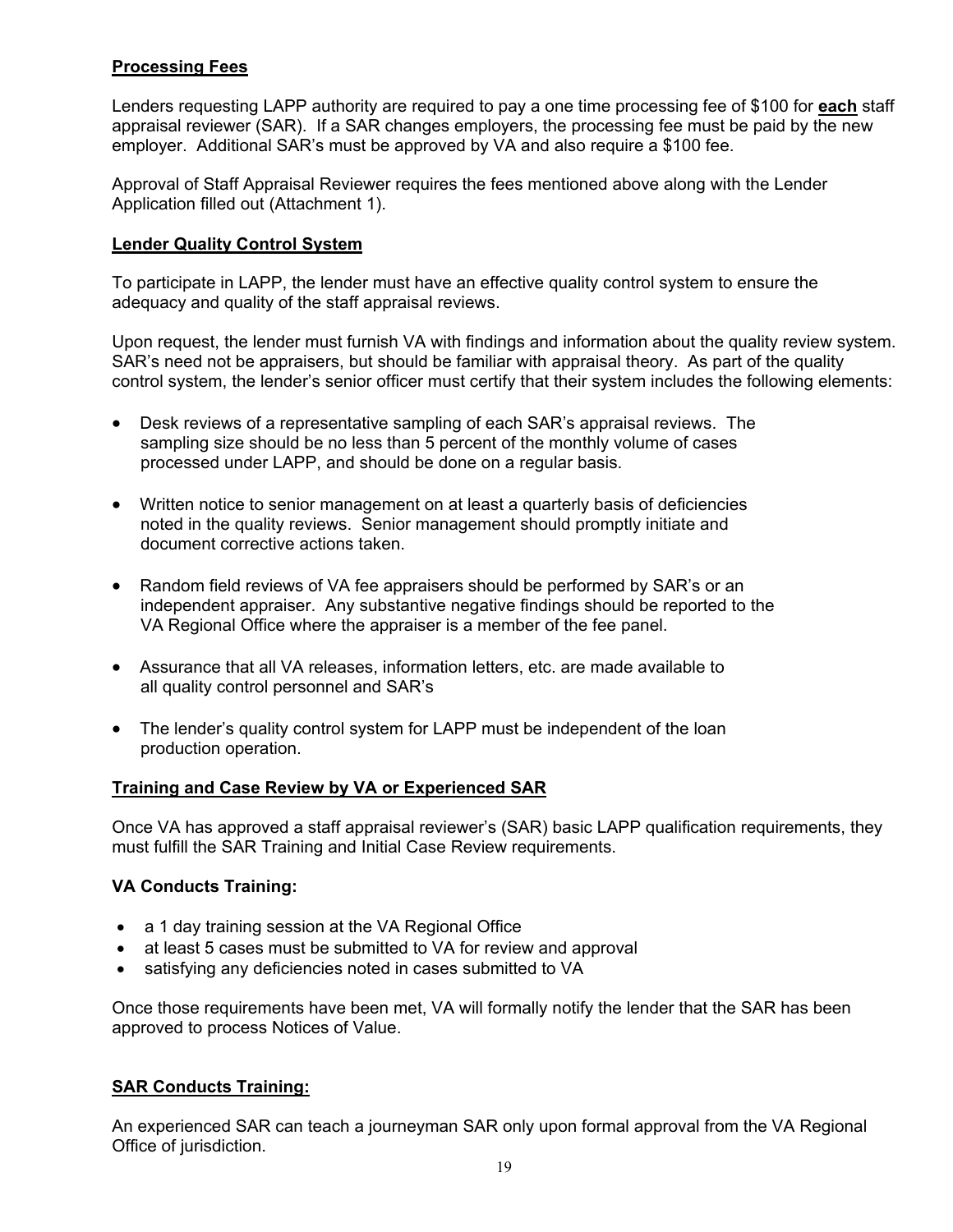- Senior Officer of Lender sends VA office a signed notice with Name and SAR ID of trainer and trainee
- a letter stating that VA LAPP requirements were covered
- five (5) cases were successfully completed by the trainee

**Note:** Once VA determines that a SAR has satisfied LAPP training, this authority extends to case reviews for all states that the lender does business in. It is important that SAR's be aware of the need to stay informed about local VA processing requirements.

### **Ceasing Employment or SAR Work**

Lenders must promptly notify VA Regional Offices when a SAR ceases employment or work as a SAR. If the staff appraisal reviewer was the only LAPP reviewer, then that lender's LAPP authority is canceled until such time that a new SAR can be certified.

When a SAR changes employers, the new employer must submit the processing fee and application to VA. The SAR will only need to be re-trained if they have not processed LAPP cases in the past 12 months.

#### **Staff Appraisal Reviewer's Role in LAPP**

Sound judgment should be exercised in the review of appraisal reports. Accurate value estimates have a huge impact on the viability of the VA Loan Guaranty program.

General requirements of the SAR include, but are not limited to:

- 1. Verify the appraisal report form (URAR) is completed in full and factual data is correct (Appraisers will use either a Single family appraisal form, an Individual Condominium appraisal form or a Small Residential Income appraisal form (two-four living units)
- 2. Determine that the appraisers methodology is appropriate.
- Sale comparison approach should be used in all cases. VA relies on it exclusively.
- Multi-family case (2, 3, and 4 family) the income approach, as well as the sales comparison approach will be used
- Appraisers do not have to report the cost approach unless it is applicable to the appraisal (in very unusual events involving unique property, no comparable sales, etc. most times it is only used to support the sales comparison approach since the real estate market does not base its decisions on replacement/reproduction cost).
- 3. Use reasonably available information to determine if the appraisers conclusions are similar to recent cases.
- 4. Verify compliance with current VA appraisal instructions, directives and guidelines

# **Specific Appraisal Review Guidelines**

- Timeliness appraisal should be completed within the normal time frames that a conventional appraisal is completed, which is typically five (5) business days from date of receipt of assignment
- Location Familiarity a recognition of geographic trends and demographics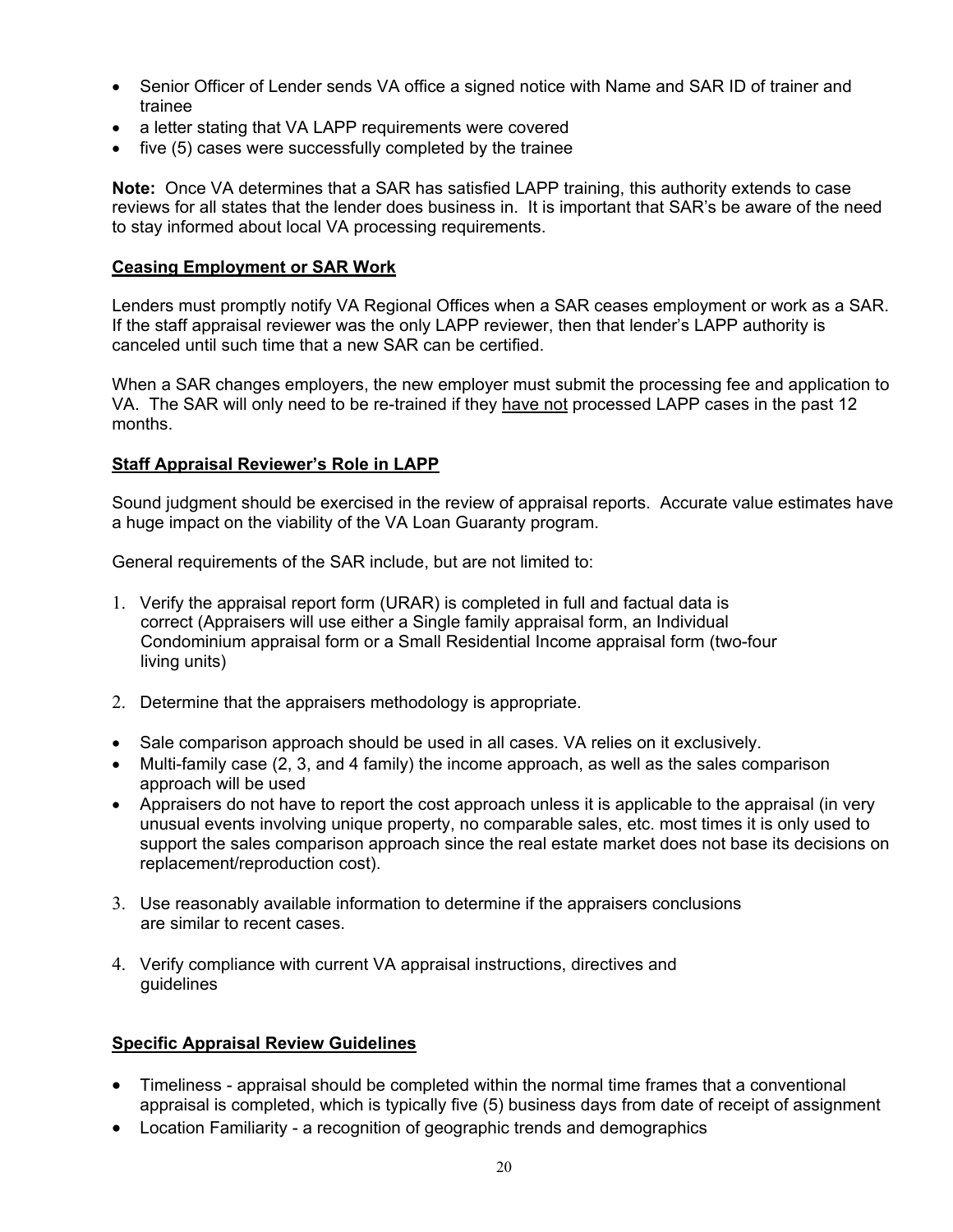- Photographs mandatory for subject and comparable properties. No black and white in this day and age
- Selection of comparable properties use of a quality mix of comparable properties, the age and proximity of comparable subjects should be considered
- Range of comparable sales pricing wide variance in comparable subjects is not acceptable
- Adjustments to comparable properties sales comparison approach used in conjunction with quality competitive comparable sales minimizes the need for adjustments
- Contract Sales/Unsettled Sales/Listings Appraisers will analyze to determine if market condition has changed. Appraiser certifies:

1) The statement "I have considered relevant competitive listings and/or contract offerings in the performance of this appraisal, and any trend indicated by that data is supported by the listing/offering information included in this report."

 2) Market trending information - the extent to changes in the amount of time to market properties and the ratio of the average listing price to sales price. (e.g. in the last three months the listing period of subjects market area decreased from 180 days to 90 days or increased from 90 days to 180 days)

- Time adjustments if time adjustments are made, they must be noted on an addendum to the URAR.
- Sales/Financing Incentives the fee appraiser must consider and report the effects of such incentives on the sale price of the comparable properties.
- Adjustment considerations the amount of any adjustment should generally be based on the real estate market's reaction to such incentives and not actual cost.
- Accommodating the sales price **is always unacceptable**. (Pressure on the appraiser to reach sales price when value is made by inflating numbers, unjustified adjustments, no market support, etc.
- We expect the SARs and appraisers to discuss in a professional manner appraisal issues with appraiser, especially when there is a controversial issue (e.g. appraiser made very large adjustments without an explanation, unsupported time adjustments, lack of clarity or explanation of appraiser's reasoning, photos of the wrong property, poor exhibits)

# **Issuing the LAPP Notice of Value (NOV) Letter**

An appraisal review must be completed (Previously discussed)

The SAR has 5 days from the date of receipt to provide the veteran-borrower with a copy of the reviewed report. Any delay without documented extenuating circumstances will not be acceptable.

# **Notice Format for NOV**

The notice of value **must** be issued in TAS. Do not make a copy of a NOV, then fill in the data and issue outside of TAS. Call VA if unable to issue because of procedural problem. You can change Lender/Sponsor ID numbers anytime before issuing a NOV. You do not have to call VA to change ID numbers, unless the NOV is issued.

# **Determining Reasonable Value**

The "reasonable value" of a property for VA loan guaranty purposes is the SAR's value recommendation, based on his review and concurrence with the fee appraiser's objective, adequately supported estimate of market value.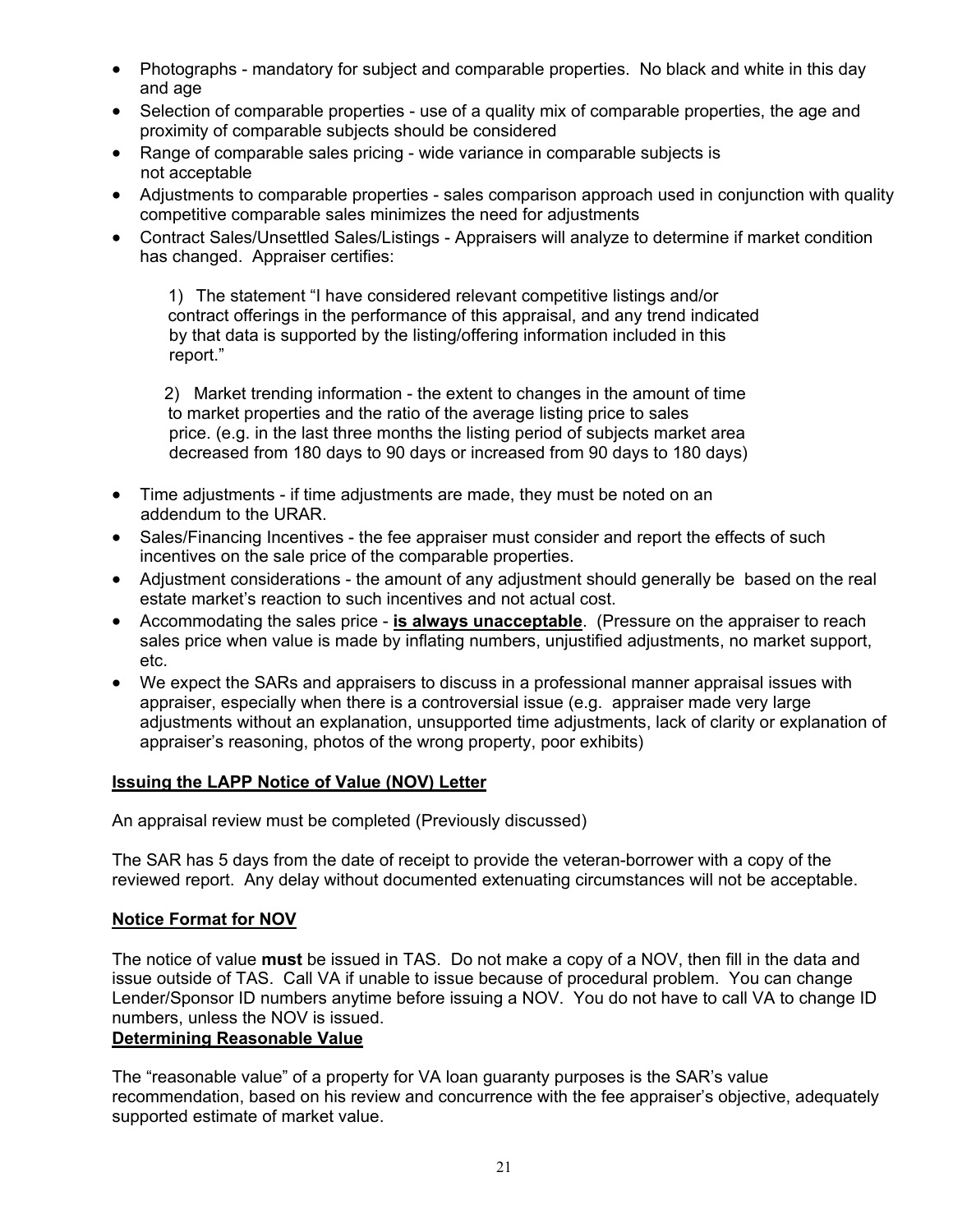No reasonable value shall be issued unless all appraisal review guidelines have been followed and consideration given to the following requirements:

- 1) Lead/Water distribution systems
- 2) Energy Efficient Improvements allowable for eligible loan purposes
- 3) A "Not Inspected /10-Year Insured Protection Plan" acknowledgment is needed
- 4) Wood Destroying Insect Information must be noted and a qualified inspection must be done.
- 5) Energy Conservation Improvements should be noted
- 6) PUD Requirements met (VA does not review PUD docs, Lender responsibility)
- 7) Water/Sewage System acceptability
- 8) Flood Insurance requirements met
- 9) Airport Acknowledgment
- 10) Repairs certified as completed through compliance inspection(s)
- 11) Condominium requirements are met, TAS has listings of approved VA Condominium projects, if you do not see the project in TAS, do not order the appraisal. Contact VA.

# **Changing the Reasonable Value Estimate**

- SAR's can not change the fee appraiser's market value estimate by more than 5% either up or down. The only exception would be a downward adjustment of more than 5% that the fee appraiser provides written justification to the SAR.
- Any value increase must be clearly warranted and fully supported by real estate market conditions. The SAR's clearly written justification for the increase must be signed, dated and attached to the original appraisal report.
- **The VA Regional Office must issue any value increase of more than 5%**

# **Penalty For Value Change Abuse**

Lender authority to change values up to 5% must not be used indiscriminately or without valid justification. VA quality control procedures are responsible for the review of all value changes. If VA finds any value was changed without ample justification, lenders may be asked to sign indemnification agreements for the amounts believed to have cause additional loss to VA.

# **Maximum Loan Amount**

The loan for purposes of VA guaranty shall not exceed the "reasonable value" determined by the SAR or the revised reasonable value after processing an appeal, plus the funding fee (if it is to be included in the loan).

# **Validity Period of Notice of Value (NOV)**

The appraisal shall be valid for the lesser of 6 months or the validity period specified in a local release by the VA Regional Office of jurisdiction.

# **Copy of Appraisal Report and Notice of Value**

• The SAR must send a copy of the NOV and a copy reviewed appraisal report to the veteran within 5 business days of the lender's earliest receipt appraisal report. **Do not hand this to the veteran on the day of closing.**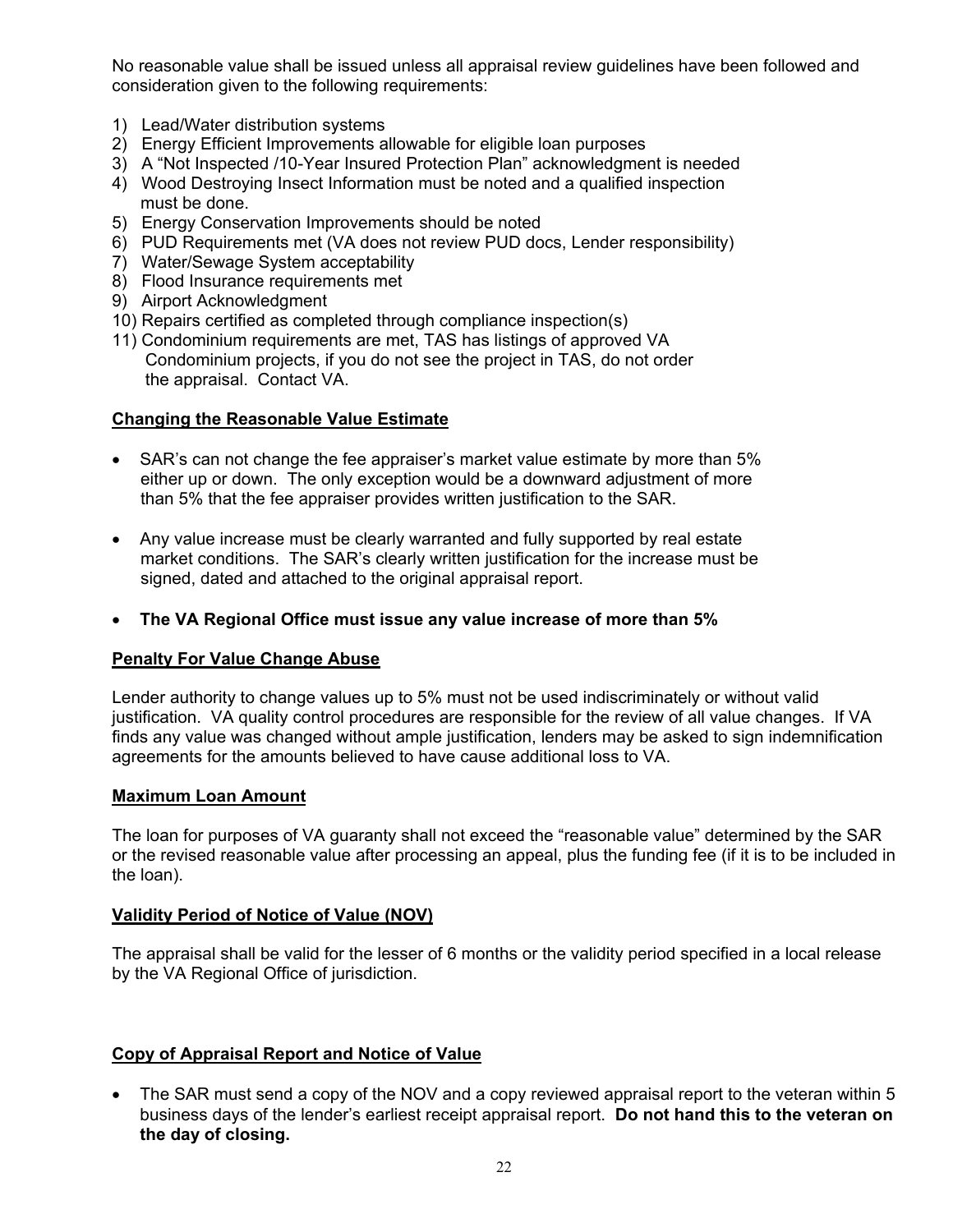• All Lenders should be issuing their NOVs in TAS, do not send Construction and Valuation (C&V) a copy of the NOV or appraisal report unless requested by C&V. This does not have anything to do with your closing package documents that you send to Loan Processing.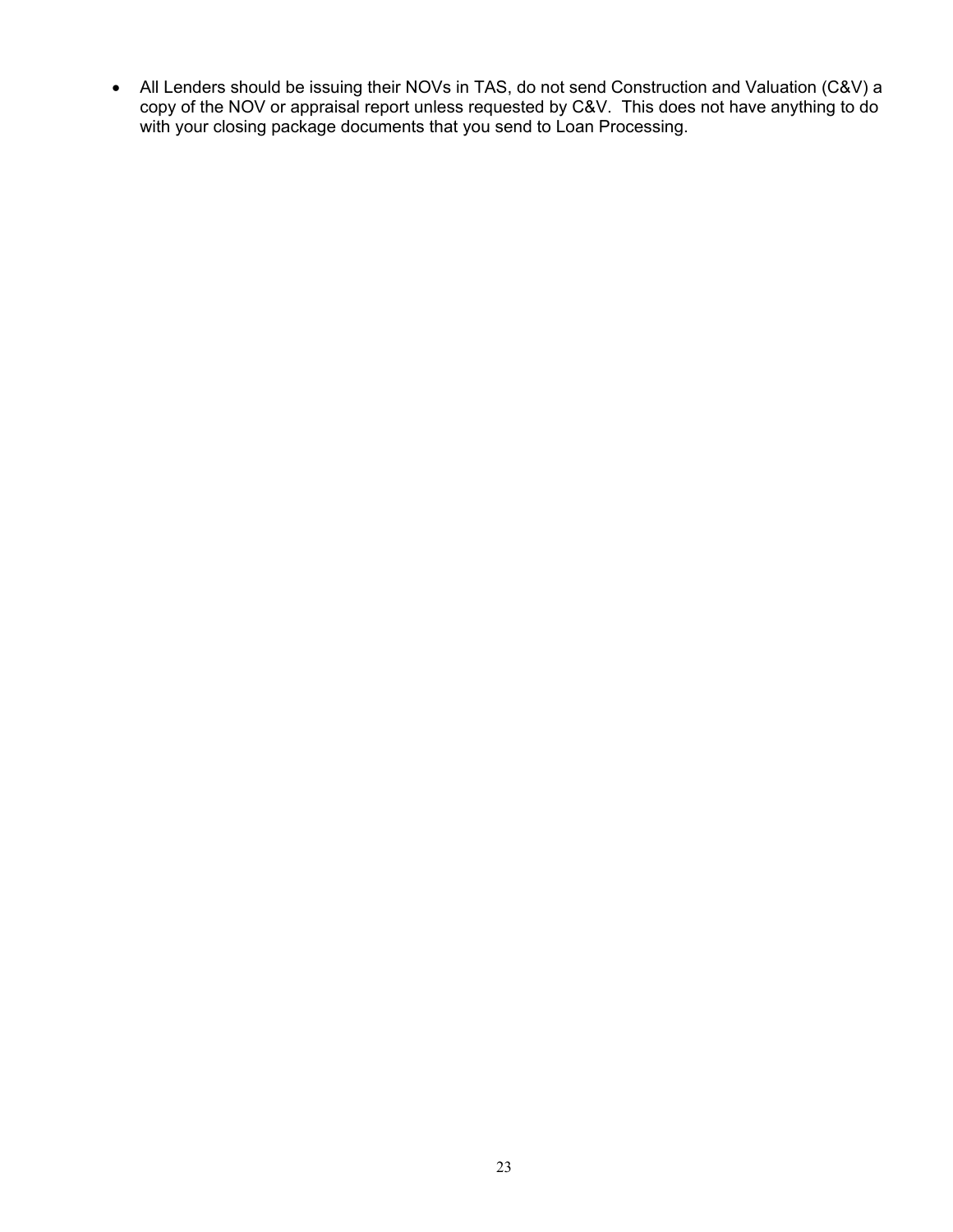# **Chapter 5: Funding Fee**

**VA Funding Fee.** The veteran must pay a funding fee to help defray costs of the VA home loan program. The lender must:

- Verify the status of any veteran who may be exempt from paying the funding;
- Determine the amount of funding fee owed any non-exempt borrower;
- Collect the appropriate fee from all non-exempt borrowers at loan closing; *(Note: The funding fee may be paid from loan proceeds or borrower cash)*
- Remit the funds to VA in a timely manner;
- Obtain proof of payment of the funding fee; and
- Submit proof that the funding fee is paid or that the veteran is exempt with the closed loan package.

**NOTE:** On July 1, 2002, VA implemented a new web-based Funding Fee Payment System (FFPS). *Lenders must pay funding fees through FFPS.* FFPS is a fully automated system accessible via the Internet. The web-site address is *https://www.pay.gov.va*.

**Who is Exempt from Paying the Funding Fee?** Lenders should inquire with veterans, using their own letterhead/memo, the following questions:

- 1. Is the veteran receiving VA disability benefits ?
- 2. Would the veteran be entitled to receive VA disability benefits but for the receipt of retired pay?
- 3. Has the veteran received VA disability benefits in the past?
- 4. Are you a surviving spouse of veteran who died in active duty or as a result of a service-connected disability.

This memo can be titled: **Funding Fee Exemption Questionnaire**.

Veterans who answer "yes" to any of these questions will require the lender to submit VA Form 26- 8937, Verification of VA Benefit - Related Indebtedness.

**How To Verify Exempt Status.** One of the following may be used to verify exempt status:

- 1. A properly completed and signed **VA Form 26-8937, Verification of VA Benefit-Related Indebtedness**, indicating the borrower's exempt status (see Chapter 3, Loan Processing Steps);
- 2. An award letter issued within 1 year of the date of the loan application indicating the veteran is entitled to receipt of VA disability compensation;
- 3. For a veteran who elected service retirement pay instead of VA compensation, a copy of the original VA notification of disability rating and documentation of the veteran's service retirement income, or
- 4. Indications on the Certificate of Eligibility that the borrower is entitled as an unmarried surviving spouse.

The Veterans Benefits Act of 2003 makes changes to the percentage of funding fees charged to veterans. The following funding fee schedule is currently in effect.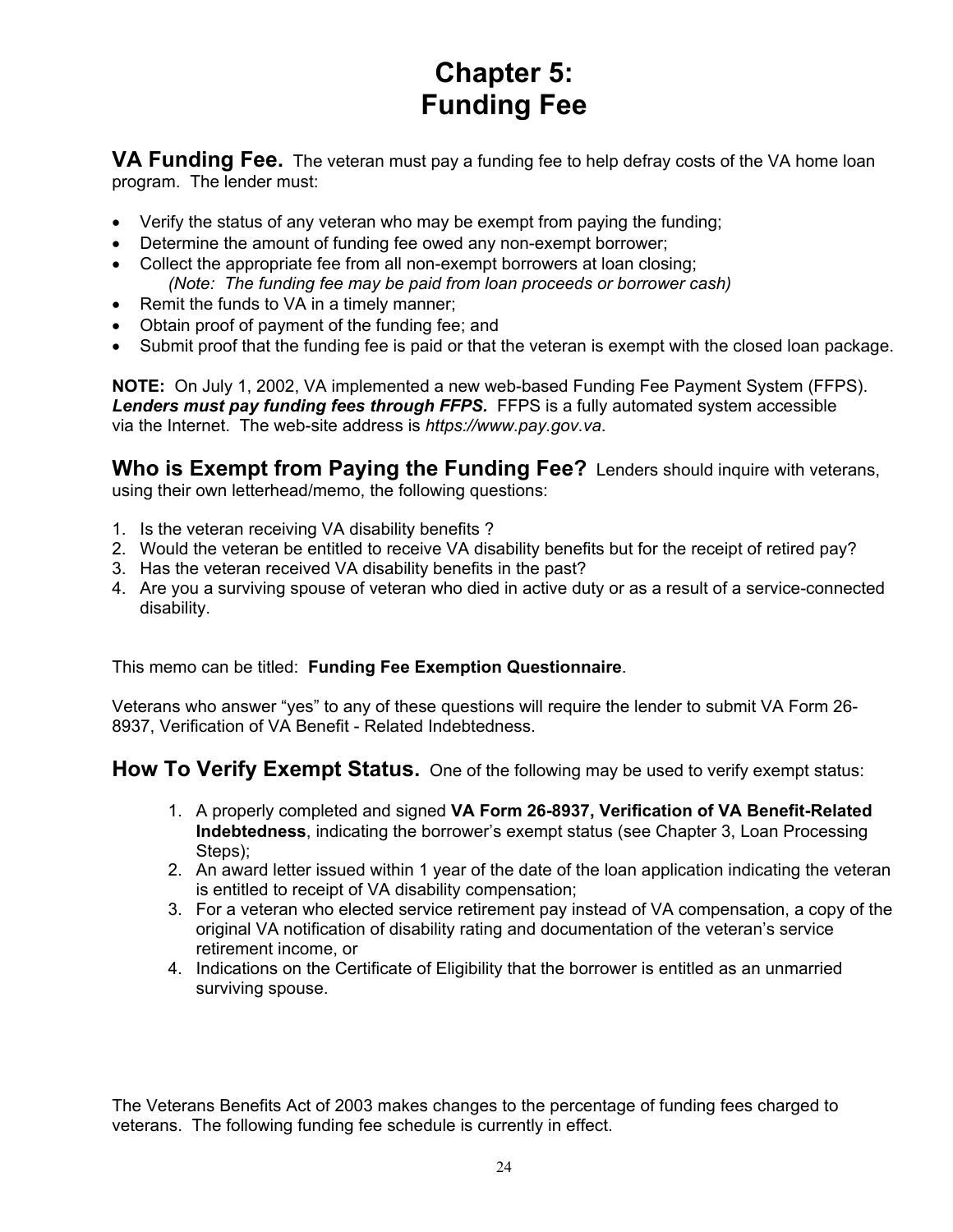|                                                              | 10/01/2004 - 09/30/2011 |                |  |
|--------------------------------------------------------------|-------------------------|----------------|--|
|                                                              | Funding Fee %           | Reservist FF % |  |
| <b>Purchase Loan Zero</b><br>Down (includes<br><b>HARMS)</b> | 2.15%                   | 2.4%           |  |
| <b>Subsequent Loan</b><br>(incl. HARMS)                      | 3.3%                    | 3.3%           |  |
| 5% Down (includes<br><b>HARMS)</b>                           | 1.5%                    | 1.75%          |  |
| 10% Down (includes<br><b>HARMS)</b>                          | 1.25%                   | 1.5%           |  |
| <b>IRRRL</b>                                                 | .5%                     | .5%            |  |
| <b>NADLP</b>                                                 | 1.25%                   | 1.25%          |  |
| <b>Assumption</b>                                            | $.5\%$                  | .5%            |  |

# **VA FUNDING FEE SCHEDULE**

**PLEASE NOTE: If funding fee is submitted late (more than 15 days from date of closing), a late fee of 4% will be assessed. If you have any questions on whether the funding fee is short, late, etc., please call the Regional Loan Center.** 

**Refunding Overpayments.** A refund is appropriate if:

- An exempt veteran paid a funding fee; or
- A miscalculation caused an overpayment of the funding fee

All requests for refunds must be submitted through FFPS to the VA office where the loan was or will be submitted for guaranty. Provide all pertinent facts, including the reason for the request and how the lender calculated the amount to be refunded.

If the veteran was overcharged, the following applies:

- A veteran who paid cash for the funding fee receives a cash refund for the amount of the overpayment.
- In the case of a veteran who paid the funding fee out of loan proceeds, the lender must apply the overpayment against the loan balance. Submit evidence to VA that the refund was applied against the principal balance of the loan.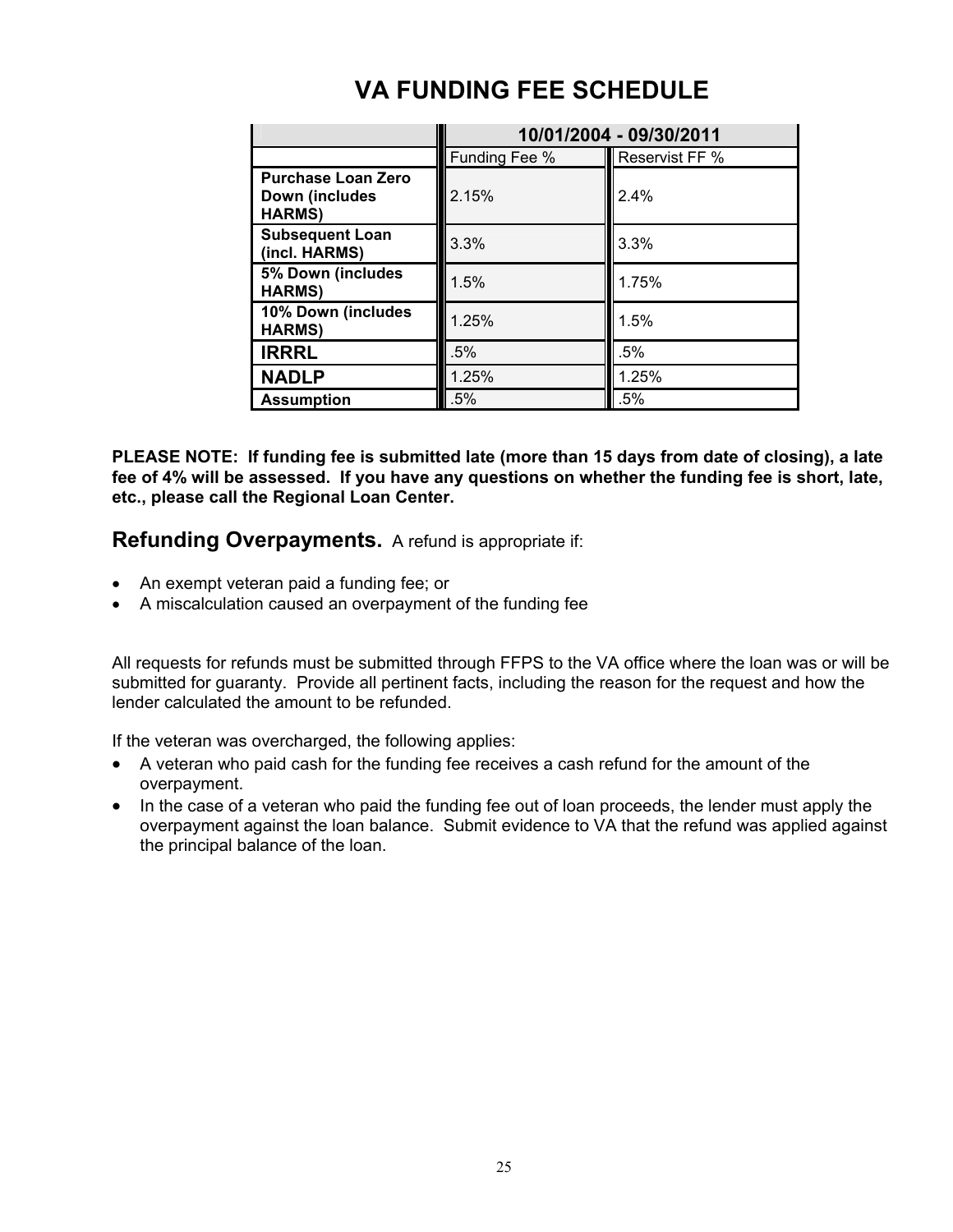# **Chapter 6: Underwriting**

VA loans involve a veteran's benefit. Therefore, lenders are encouraged to make VA loans to all qualified veterans who apply. VA's underwriting standards are intended to provide guidelines for lenders' underwriters as well as VA's underwriters. Underwriting decisions must be based on sound application of the underwriting standards, and underwriters are expected to use good judgment and flexibility in applying the guidelines.

By law, VA may only guaranty a loan when it is possible to determine that the veteran

- is a satisfactory credit risk, and
- has present and anticipated income that bears a proper relation to the contemplated terms of repayment.

Lenders are responsible for

- developing all credit information
- properly obtaining all required verifications and the credit report
- ensuring the accuracy of all information on which the loan decision is based
- complying with the law and regulations governing VA's underwriting standards, and with VA's underwriting policies, procedures, and guidelines, and
- certifying as to compliance with all of the above.

VA's underwriting standards are incorporated into VA regulations at 38 CFR 26.4337 and are explained in detail in VA Lenders Handbook, Chapter 4.

For training purposes a summary of the current credit standards follows.

# **Income Summary, Standard Documentation.**

- Income claimed by an applicant that is not or cannot be verified should not be given consideration.
- A minimum of two years' employment must be verified (including past employers if needed).
- Verification of employment forms should be originals (no faxes or photocopies) and should be dated within 120 days of the note, 180 days for new construction.
- An original or certified true copy of the applicant's pay stub must be provided.
- The employment verification should be compared with the pay stub and any other income information in the file for consistency. Discrepancies must be resolved.

# **Alternative Documentation.**

- Generally, applicants should be with the employer for 12 months or have related experience to use alternative documentation.
- Telephone verifications should be obtained and be similar in content to the employment verification form. Phone verifications should show the person contacted, their position, phone number and date contacted.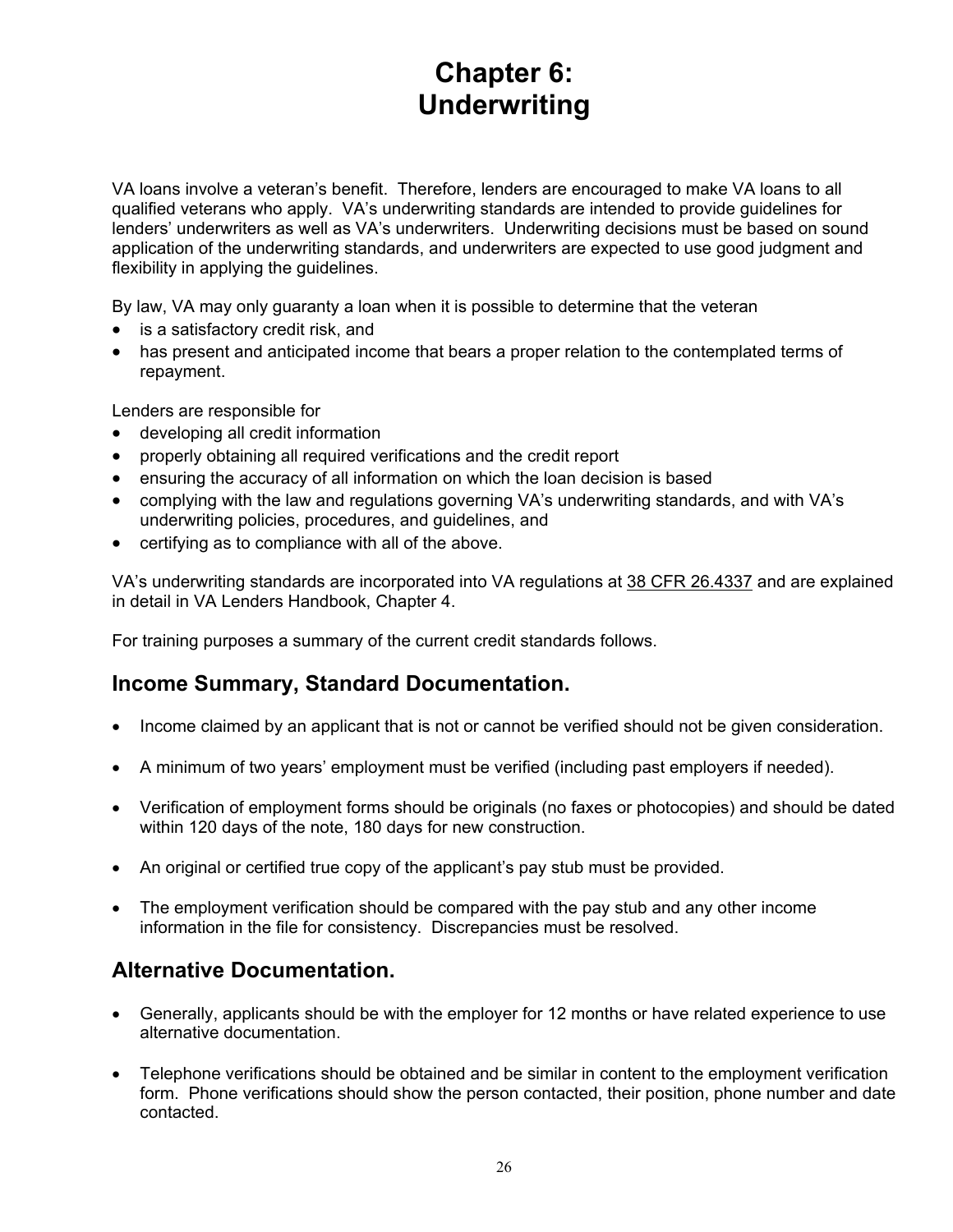- Furnish the original pay stub(s) covering the most recent 30 day period together with W-2 forms for the previous 2 years.
- If documents are questionable in authenticity or consistency, or if the employer is unwilling to provide a verbal verification, then a standard verification of employment form is required.
- Alternative documentation can be used in conjunction with verification of employment forms to meet the two year coverage.
- "Full" verifications of employment through "The Work Number for Everyone", a service of the TALX Corporation. (No pay stub is needed with the TALX verification).
- Verifications through VIE, Inc. VIE verifications must be supplemented by a pay stub or telephone verification of the applicant's current employment. For telephone verification, document the date of verification and the name, title and telephone number of the person with whom employment was verified.

# **Active Duty, Reservists and National Guard Applicants.**

• A certified copy or original Leave and Earnings Statement (LES) is required to verify military employment. The LES must be no more than 120 days old (180 days for new construction). The LES takes the place of the VOE and pay stub.

*Note: The Department of Defense provides service members access to a computer generated LES through the Employee Member Self Service (E/MSS) system which is acceptable.*

- Veterans who have less than one year remaining time in service (ETS date) must certify that they are going to re-enlist, along with their commander certifying that they are eligible to re-enlist. If the applicant does not plan to continue with the military, s/he must provide a firm job commitment or contract from the new employer verifying the job position, rate of pay, starting date, hours scheduled per week and probability of continued employment. Document sufficient retirement income if this will be the income source.
- The continuation of Military Allowances must be determined to count as income. If the duration of allowances (pro-pay, flight pay, hazardous duty pay, etc.) cannot be determined then the allowances will only be used to offset intermediate debts of 24 months or less. It is the lender's responsibility to separate allowances into taxable and tax-free categories. **C***lue:* allowances containing the word "pay" are taxable such as base pay and sea pay, while BAH and BAS are not.
- *Lenders must determine if a veteran is a member of a Reserve or Guard unit. If so, the lender must ascertain if the veteran has been notified of a mobilization of his or her unit. If the veteran is in a unit with actual orders for mobilization, the loan must be underwritten on the basis of the veteran's income on active duty. Lenders must obtain a statement which affirms whether or not veteranapplicant's Reserve or National Guard unit has been mobilized.*

# **Self-Employment Income.**

- Income from self-employment may be used when the applicant has been self-employed for at least **two** years. If the applicant has related experience and/or extensive specialized training, consideration may be given after **one** year.
- Copies of the past two years' business and/or individual tax returns must be provided.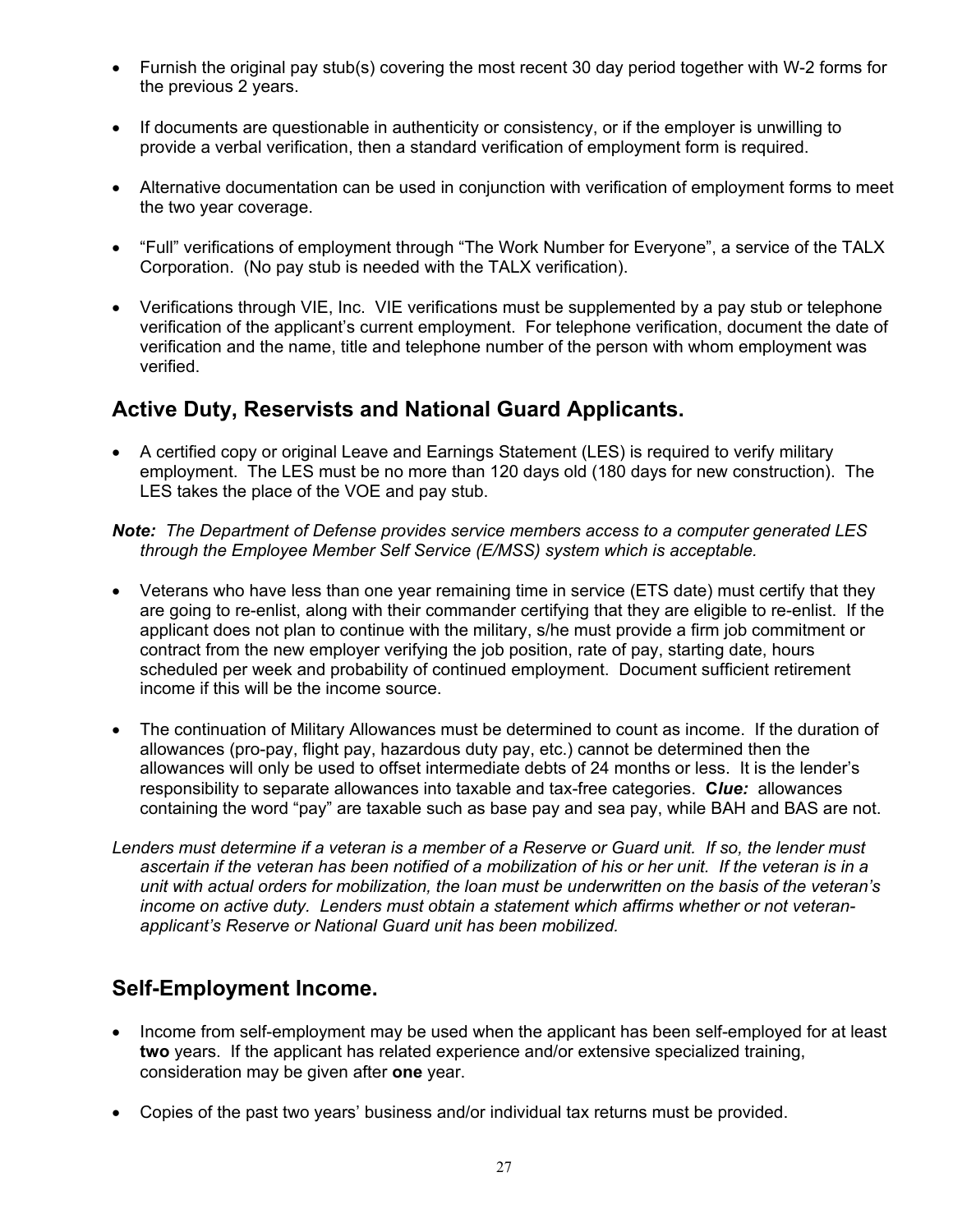- The current year-to-date profit and loss statement and balance sheet are required. These exhibits can be prepared by the business or the veteran, if adequate information is provided. If discrepancies exist, the underwriter may still request financial be prepared by an accountant.
- Depreciation may be "added-back" to the net profit or bottom-line figure.
- On partnerships and corporations, furnish a list of the primary owners and their percentage in the business. This can usually be found on the K-1 Forms for partnerships and sub-chapter S corporations or on the 1120 Form, Schedule E, for standard corporations.
- Taxable Income listed on the bottom of a corporate tax return (IRS Form 1120) may be divided by the veteran's percentage of ownership and then used as additional income (subject to tax).

# **Commission Income.**

- When all or a major portion of an applicant's income is from commissions, additional information is needed. The employer must verify year-to-date commissions, the basis for computing commission, and how frequently commissions are paid to the applicant.
- Generally commission income can be considered stable after the applicant has received it for **two** years. Commissions can be considered after **one** year, if the applicant has prior related experience or extensive specialized training. Income should be averaged over a 12- to 24-month period.
- The previous two years' income tax returns (additional periods if needed) must be provided with W-2's and 1099-MISC forms. These individuals returns must be complete with all schedules, signature and dates included.
- Commission income received for less than **one** year can rarely be counted. To conclude the stability of "short-term" commissions, the lender would be required to do an in-depth development and verify stability.

# **Rental Income.**

**Multi-Family Housing.** If the veteran is purchasing multi-family housing, the applicant's previous landlord experience and evidence of cash reserves equaling 6 months PITI would have to be documented. Both of these conditions must be met to include rental funds in income. *If rental income is not required for qualification purposes, you do not need to address past landlord experience or reserves.* 

- The amount of rental income used on existing units would be based on 75% of the verified previous rent, unless a higher percentage can be documented.
- If the units are proposed property, then VA would require a letter from the appraiser stating the "fair rental value" and a vacancy/operating cost reduction of that rental figure (a 25% reduction would be acceptable).

**Rental of Existing Property.** Rental of an existing single-family property may be used to "off-set" the mortgage payment if there is a positive cash-flow, and there is no indication the property will be difficult to rent. A copy of the lease must be furnished. The mortgage debt should still be listed on the loan analysis, but shown as a "rental offset". If the existing single family has a negative cash flow, this must be considered as a debt.

**Other Rental Property.** If the applicant has other rental property, the same conditions apply as in multi-family housing with the exception of cash reserve requirement. In this case reserves equaling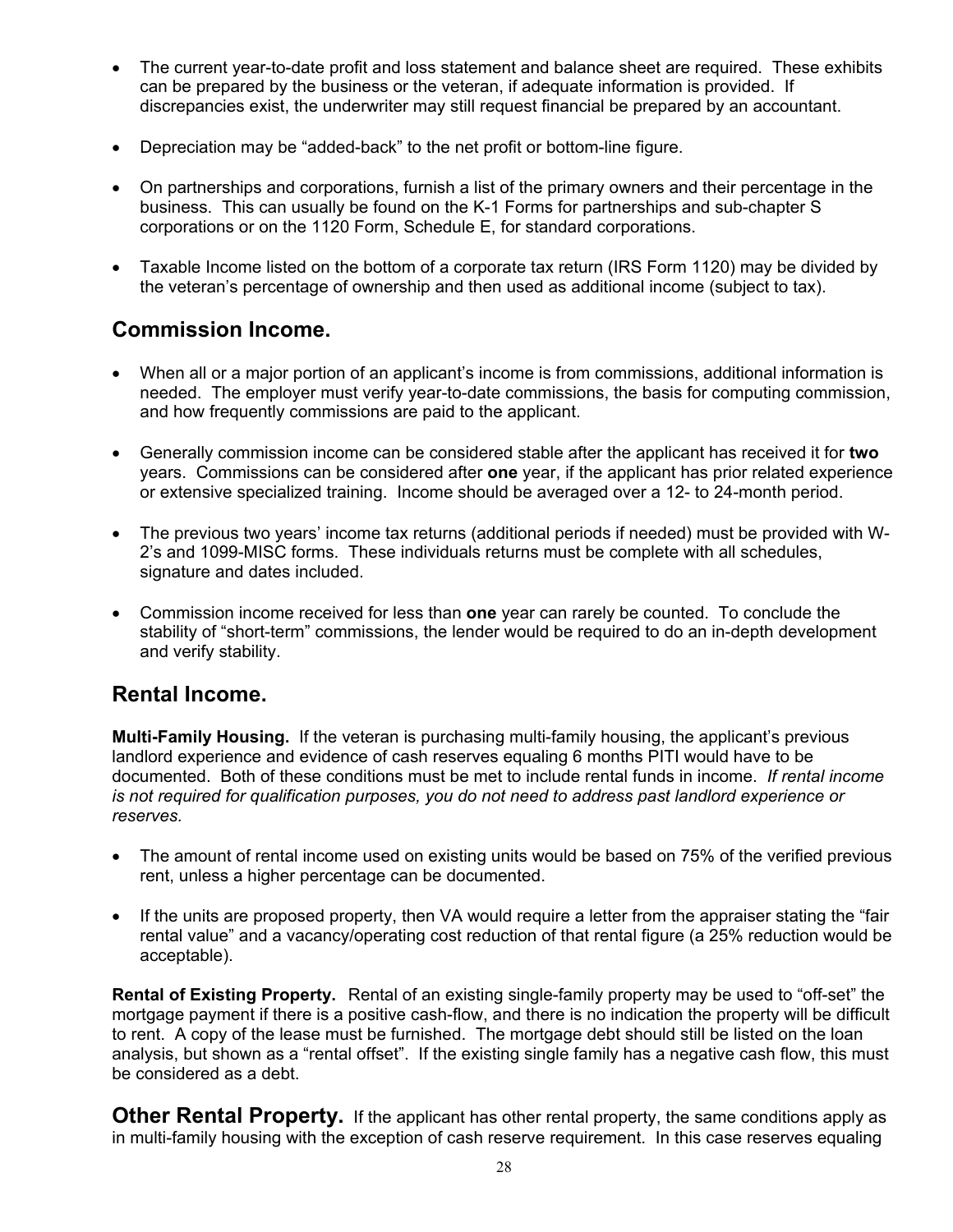three months' PITI are needed instead of six months. The strength of the local rental market should be evaluated to determine the property will not be difficult to rent. Depreciation and interest may be added back if tax returns are used to determine effective income. Without previous rental experience, it is unlikely rental income can be used.

# **Stability and Use of Income.**

- The applicant must generally be employed 12 months or longer to count the income. Related training or experience may be substituted to satisfy this 12 month requirement. Employment used with less than 12 months on the current job should be addressed by the underwriter in the "Remarks" section of the loan analysis form.
- Generally, income from overtime, part-time work, second jobs or bonuses is not considered reliable unless the applicant has received this income for 2 years. However, income from these sources can be used after 1 year of documented receipt to off-set debts with less than 24 months remaining.
- Temporary income such as VA educational allowances and unemployment compensation do not represent stable and reliable income and as a general rule, are not considered as income. The exception would be seasonal income or unemployment compensation that has a documented history of receipt and is likely to continue. The underwriter must carefully document and address the use of this income in the remarks section on loan analysis form.
- Generally automobile allowances are paid to cover specific expenses related to applicant's employment and may be used to offset a corresponding car payment.
- Generally foster care income is to be used only to balance the expenses of caring for the foster child(ren) against any increased residual requirements.
- Income from Worker's Compensation, Public Assistance, Social Security, Alimony and Child Support may be considered if they have been verified as consistently paid and are likely to continue. Public assistance programs and social security must continue for a minimum of 3 years from the date of closing to be counted.

# **Assets.**

The applicant(s) must have sufficient cash to cover:

- closing costs or points which are their responsibility and are not financed in the loan;
- the down payment, if any; and
- the difference between the sales price and loan amount, if the sales price exceeds the reasonable value established by VA or the Lender (LAPP).

VA does not require the applicant to have additional cash to cover a certain number of mortgage payments (reserves) unless income from rental property is needed to qualify.

Liquid assets must be verified to the extent that are needed to close the loan. A verification of deposit form or two months bank statements (originals or lender certified "true" copies) are acceptable forms of documentation. Verifications must be no more than 120 days old (180 days for new construction).

# **Debts & Obligations.**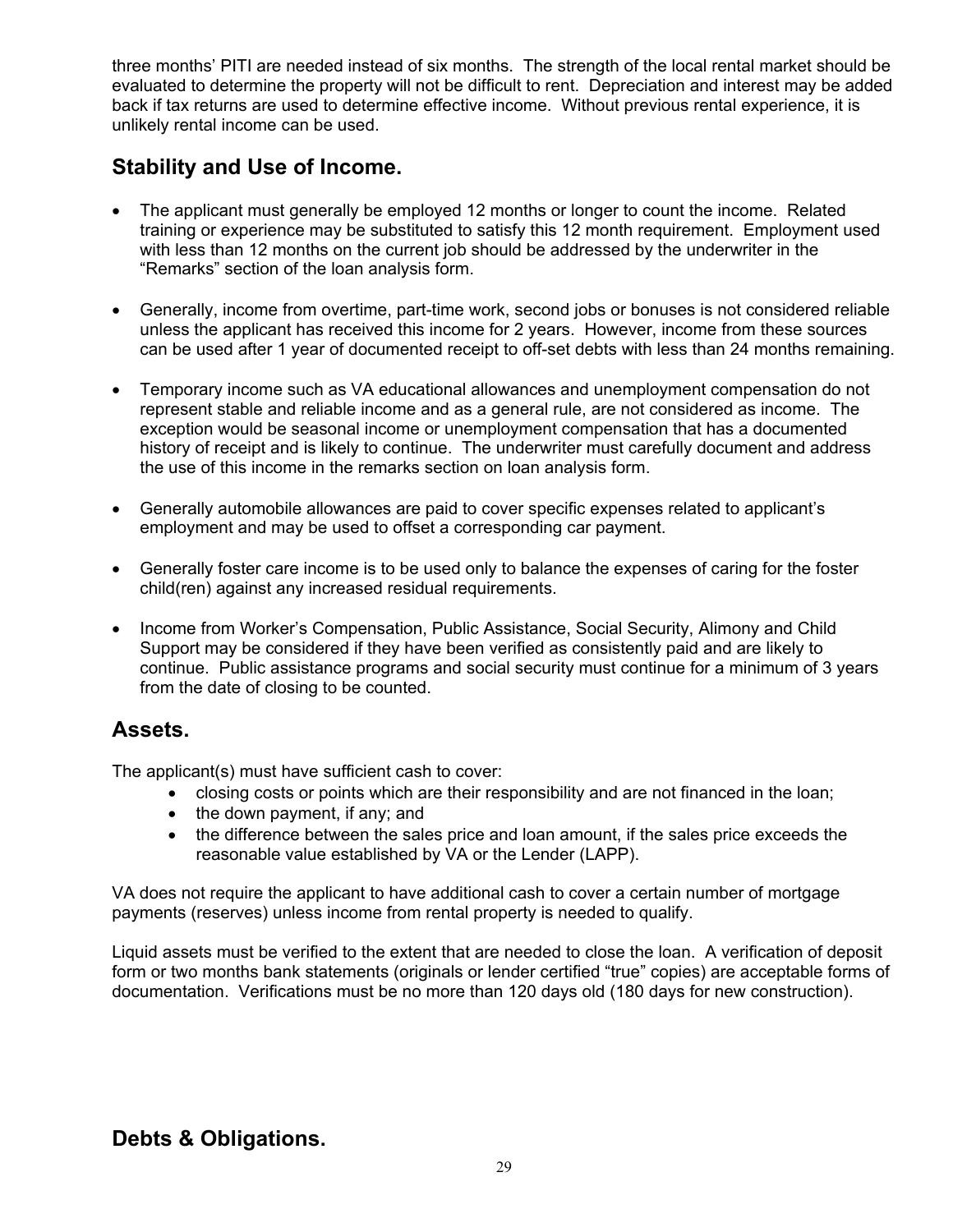Debts and obligations of the applicant must be rated and a credit report must be obtained. When a pay stub or leave-and-earnings statement indicates an allotment, the lender must investigate the nature of the allotment and determine if it is related to a debt.

Include written explanation for any obligation that is not rated. All credit reports and verifications must be no more than 120 days old (180 days for new construction).

Deduct significant debts and obligations from total effective income when determining ability to meet mortgage payments. Significant debts and obligations include:

- debts and obligations with a remaining term of 10 months or more
- accounts with a term of less than 10 months that require payments so large as to cause a severe impact on the family's resources for any period of time.

#### **Revolving Accounts With a Zero Balance.**

VA does not require a minimum payment to be calculated for revolving accounts with a zero balance. However, all revolving accounts reflecting a balance must be considered in monthly debt. (The 10 month rule does not apply to revolving charges.)

#### **Child Care Expenses.**

Expenses for care of children 10 years old or younger must be included in the debt section of the loan analysis form. A letter from the veteran stating the cost, name and address of the provider or explanation of why no expense is incurred is acceptable documentation.

#### **Co-Signed Loans.**

If there is evidence that loan payments are being made by someone else for a co-signed loan and there is no reason to believe that the applicant will have to repay the loan, the lender may exclude the payment.

# **Credit History.**

**General Rule.** A borrower with no derogatory credit within the last twelve months can generally be considered to have acceptable credit. Exceptions are:

- Outstanding judgments
- Unresolved Federal debts

VA will accept a three-file Merged Credit Report or a Residential Mortgage Credit Report. The reports should be no more than 120 days old (180 days for new construction). VA requires the lender to submit **all** credit reports obtained during processing.

**No Credit.** Lack of references is not a reason for disapproval. If possible, obtain references from nontraditional sources of credit or evidence of payment for utility services.

#### **Rental or Mortgage Payment History.**

VA requires the last 12 months of rental or mortgage history be verified and rated. Past housing payment history is often the best indicator of how motivated the applicant is to make timely mortgage payments in the future.

# **Collection Accounts.**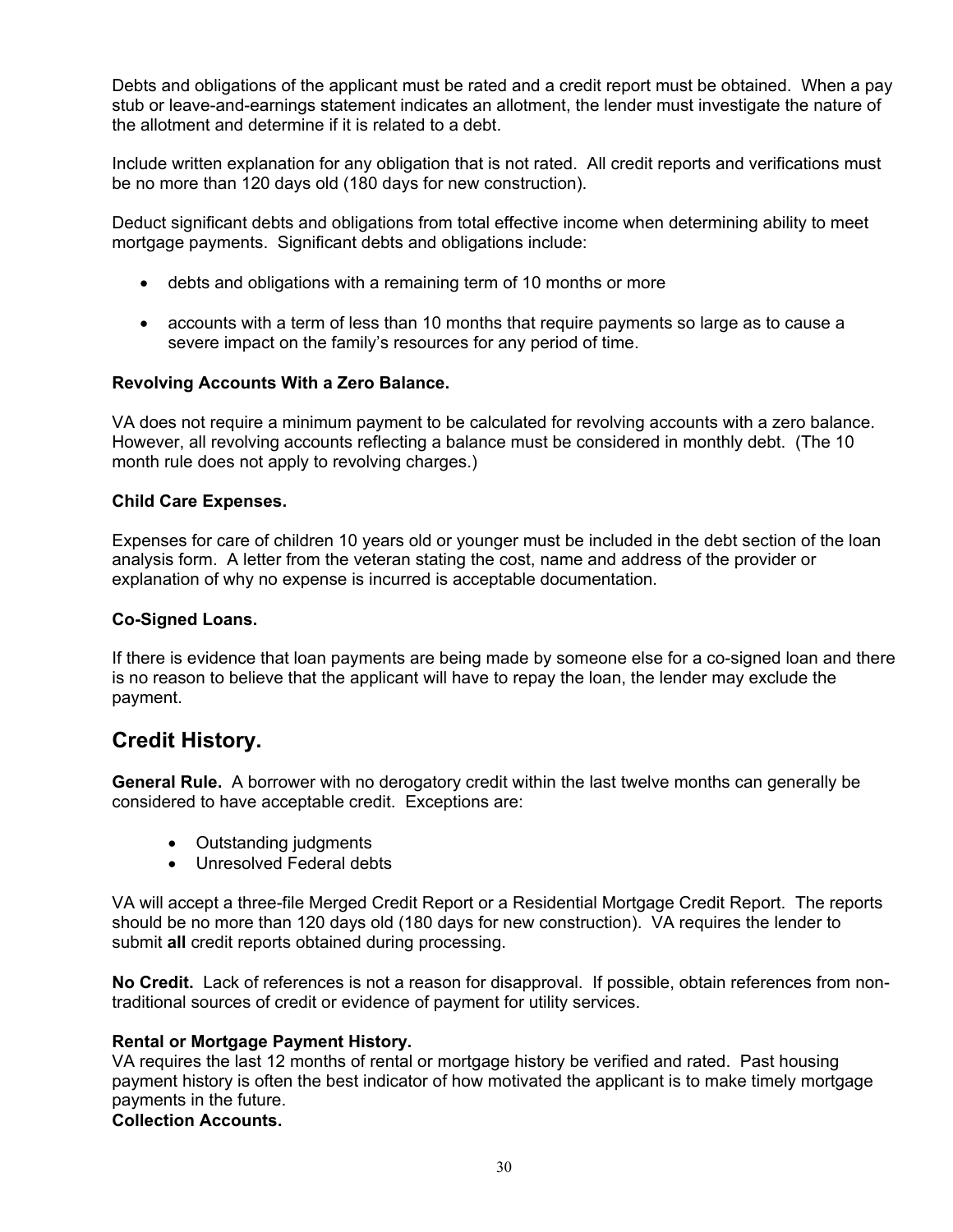Payment of collection accounts at or near the time of the loan application does not affect the credit worthiness of the borrower. A borrower with unacceptable credit history does not become acceptable simply by paying collection accounts. Conversely, a borrower with an overall favorable history may be considered acceptable with an isolated unpaid collection account.

# **Judgments and Debts Owed to the Federal Government.**

A loan cannot be approved with an unpaid judgment or debt to the Federal Government unless the veteran is on an acceptable repayment plan.

# **Consumer Credit Counseling.**

- If entered before delinquency, a positive or neutral factor.
- If entered after delinquency, need 12 months of acceptable history and the approval from the credit counselor.

# **Bankruptcy**

**Chapter 13 -** need a satisfactory history for 12 months on payment plan and approval from the court.

**Chapter 7 or 11-** If the bankruptcy was due to circumstances beyond the borrower's control (i.e. job loss or medical reasons), 12 months from the date of discharge with no derogatory credit and documentation of circumstances is required. If the bankruptcy was for any other situation, VA requires two years from the date of discharge with re-established credit. Divorce is not considered beyond a borrower's control.

**Foreclosures -** Apply the guidelines provided for bankruptcies.

*Note: If a previous VA loan was involved assure there is sufficient entitlement for the new loan and no unresolved debt to the Government.* 

**Divorce Situations** - You may disregard obligations and delinguent payments made after assignment of responsibility to an ex-spouse by the courts.

# **Automated Underwriting. (Also see Lenders Handbook, Section 4.08)**

VA has approved Freddie Mac's Loan Prospector, Fannie Mae's DU, (and the pmiAura System for VA), the CLUES System (for use with loans originated by Countrywide) and Chase Manhattan Mortgage's Zippy automated underwriting systems (AUS) for use in connections with VA guaranteed home loans. These systems incorporate VA's credit standards and processing requirements.

Lenders may use certain reduced documentation requirements on cases processed with approved AUS's. The level of reduced documentation depends on the risk classification assigned.

**Data Integrity.** It is imperative that the data entered into the AUS be accurately verified. The data utilized by the system must be supported by source documentation obtained by the lender. Invalid or unverified data will result in invalidation of the risk classification. Under certain circumstances it could also result in a finding of material misrepresentation, which could affect the validity of the guaranty. Care should be taken to assure the final terms are accurate, that assets are properly listed (i.e. checking, savings or CD's are considered depository accounts, 401K's are not, etc.), whether the veteran is active duty military or not, and that the proper family size is indicated.

# **Special Documentation.**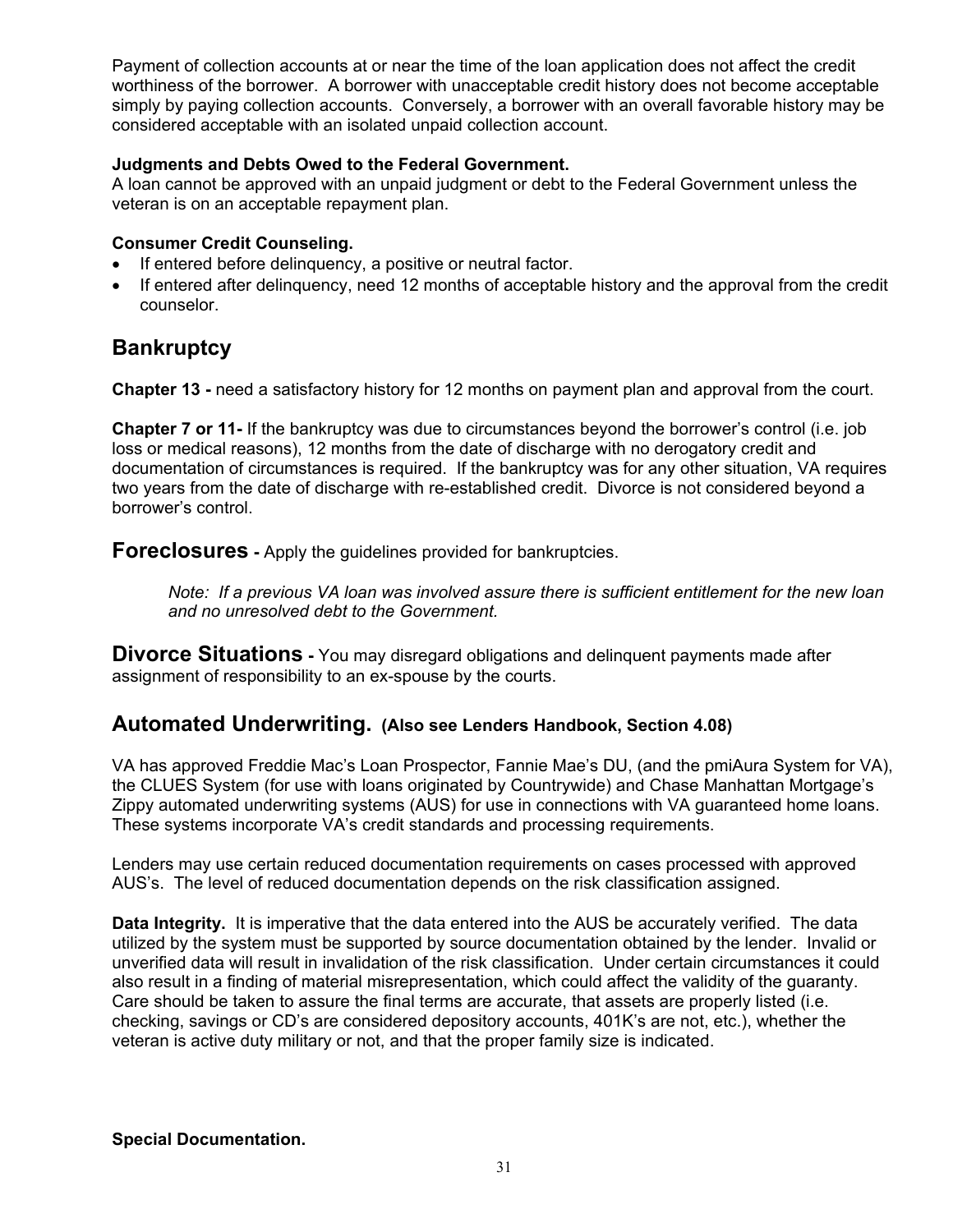- Underwriter certification (in addition to the standard lender certification) specified in VA Lenders Handbook, Section 4.08;
- Complete copy of the feedback sheet(s); and
- Documentation required by the feedback sheet to support the loan.

# **VA Form 26-6393 and Residual Income**

Remember to consider the following items when completing VA's Loan Analysis Form:

- Change 2 to VA Lender's Handbook established a nationwide figure for maintenance and utility costs rather than local charts. Effective immediately, **lenders should use \$.14 per square foot of GLA.**
- The underwriter must consider job related expenses such as child care expenses or extraordinary commuting costs.
- Taxes should be based on IRS Circular E and appropriate state income tax charts.
- CAIVRS clearance authorization must be obtained for all applicants. List the authorization numbers in item 47 or 48 on VA Form 26-6393 (CAIVRS procedure is described in VA Lender's Handbook, Section 4.06.).
- All members of the household, regardless of the nature of the relationship, should be counted when determining "family size".
- Underwriters should comment on marginal credit (lates within the past year) or income issues (stability or increase/decreases) in section 48 of loan analysis form. Unusual circumstances should be addressed in a written format.

# **To calculate Residual Income**,

Take the total of lines 38 and 39 on VA Form 26-6393. Subtract all debts listed in Section D (line 31). Subtract Monthly Shelter Expense (line 22). This will give you what VA calls "Balance Available for Family Support". Compare this figure with the Residual Income Guideline based on the tables below.

| <u>i oi iodh dhiodhlo oi wro.ooo dhu bolow</u> |                                                         |                |              |             |
|------------------------------------------------|---------------------------------------------------------|----------------|--------------|-------------|
| <b>Family Size</b>                             | <b>Northeast</b>                                        | <b>Midwest</b> | <b>South</b> | <b>West</b> |
|                                                | \$390                                                   | \$382          | \$382        | \$425       |
|                                                | \$654                                                   | \$641          | \$641        | \$713       |
|                                                | \$788                                                   | \$772          | \$772        | \$859       |
|                                                | \$888                                                   | \$868          | \$868        | \$967       |
|                                                | \$921                                                   | \$902          | \$902        | \$1,004     |
| Over 5                                         | Add \$75 for each additional member up to a family of 7 |                |              |             |

**TABLE OF RESIDUAL INCOMES** 

For loan amounts of \$79,999 and below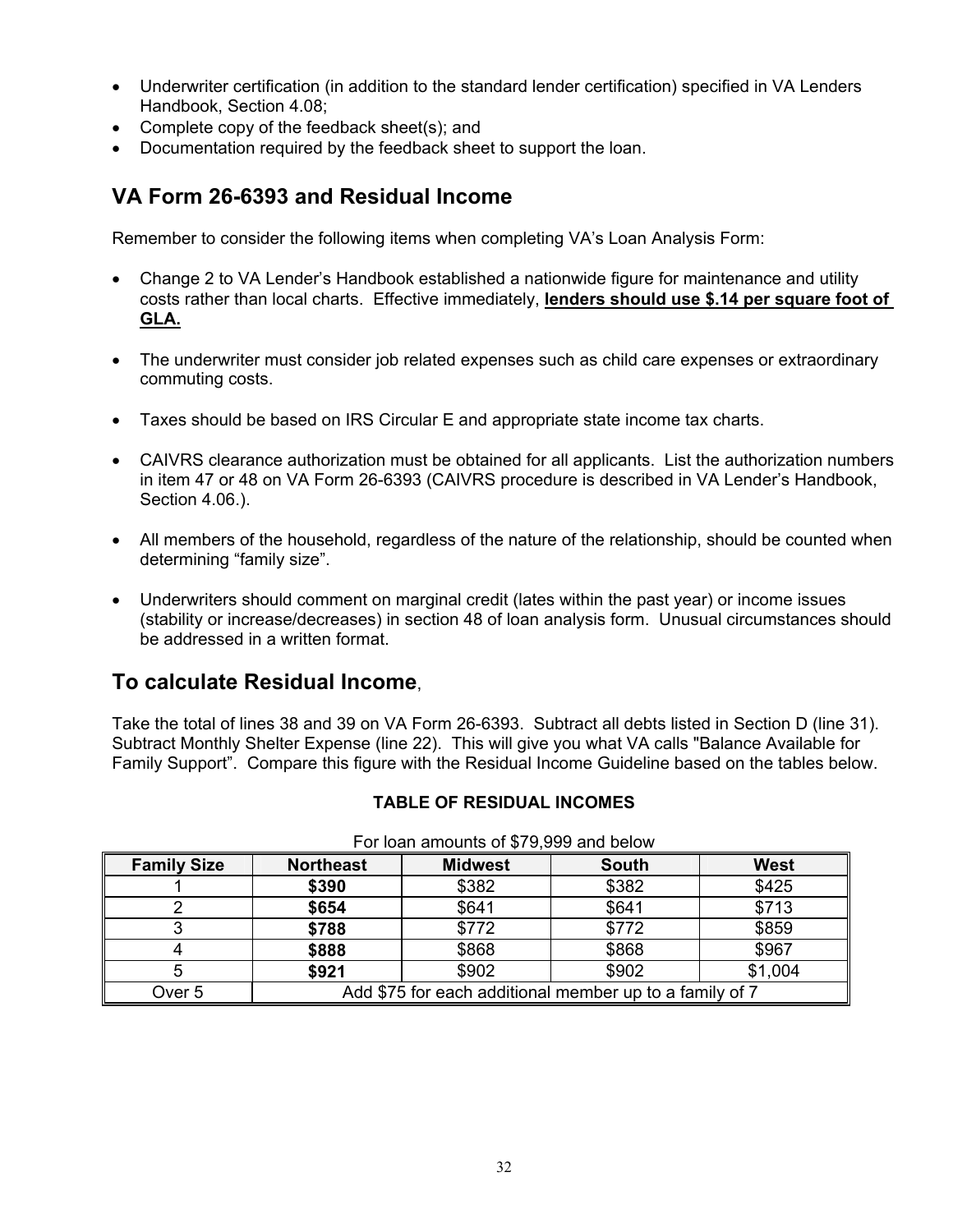| $\frac{1}{1}$ or roam announto or $\psi$ oo,ooo and above |                                                         |                |              |             |
|-----------------------------------------------------------|---------------------------------------------------------|----------------|--------------|-------------|
| <b>Family Size</b>                                        | <b>Northeast</b>                                        | <b>Midwest</b> | <b>South</b> | <b>West</b> |
|                                                           | \$450                                                   | \$441          | \$441        | \$491       |
|                                                           | \$755                                                   | \$738          | \$738        | \$823       |
|                                                           | \$909                                                   | \$889          | \$889        | \$990       |
|                                                           | \$1,025                                                 | \$1,003        | \$1,003      | \$1,117     |
|                                                           | \$1,062                                                 | \$1,039        | \$1,039      | \$1,158     |
| Over <sub>5</sub>                                         | Add \$80 for each additional member up to a family of 7 |                |              |             |

#### For loan amounts of \$80,000 and above

# **Debt-To-Income Ratio. (Also see VA Lenders Handbook, Sections 4.09 and 4.10)**

VA considers the debt-to-income rat io a method to assist in the assessment of the potential risk of the loan. It is a guide and, as an underwriting factor, is secondary to the residual income. It should not automatically trigger approval or rejection of a loan.

# **VA Debt to Income Ratio (Using VA Form 26-6393, Loan Analysis)**

VA Income Ratio = Item 15 + 16 + 17 + 18 + 21 +41 Item 32 + 39

The ratio is determined by taking the sum of PITI, homeowners' and other assessments (items 15, 16, 17, 18 and 21) and obligations to be deducted from income (item 41) divided by the total of gross salary or earnings (item 32) and other compensation or net income (item 39).

In the case of borrowers relying on tax-free income to qualify, "grossing up" is allowable as a compensating factor only. The actual ratio should be listed on the loan analysis sheet in box 45 and the ratio based on the "grossed up" income annotated in the "remarks" section of the loan analysis form if the lender chooses.

A ratio greater than 41% requires close scrutiny unless The residual income exceeds the guideline by at least 20%. Include a statement justifying the reason for approval, signed by the underwriter's supervisor, unless the residual income exceeds the guideline by 20% when the ratio is in excess of 41%.

# **Compensating Factors. (Also see VA Lenders Handbook, Section 4.10)**

Compensating factors are useful when reviewing loans that are marginal*. They cannot be used to compensate for unsatisfactory credit.* These factors include, but are not limited to the following:

- $\frac{1}{\sqrt{2}}$  Excellent long-term credit history
- ✯ Conservative use of consumer credit
- $\hat{\mathbf{x}}$  Minimal consumer debt
- $\frac{1}{\mathcal{K}}$  Long-term employment
- $\star$  Significant liquid assets
- $\hat{\mathcal{R}}$  Down payment or the existence of equity in refinancing loans
- ✯ Little or no increase in shelter expense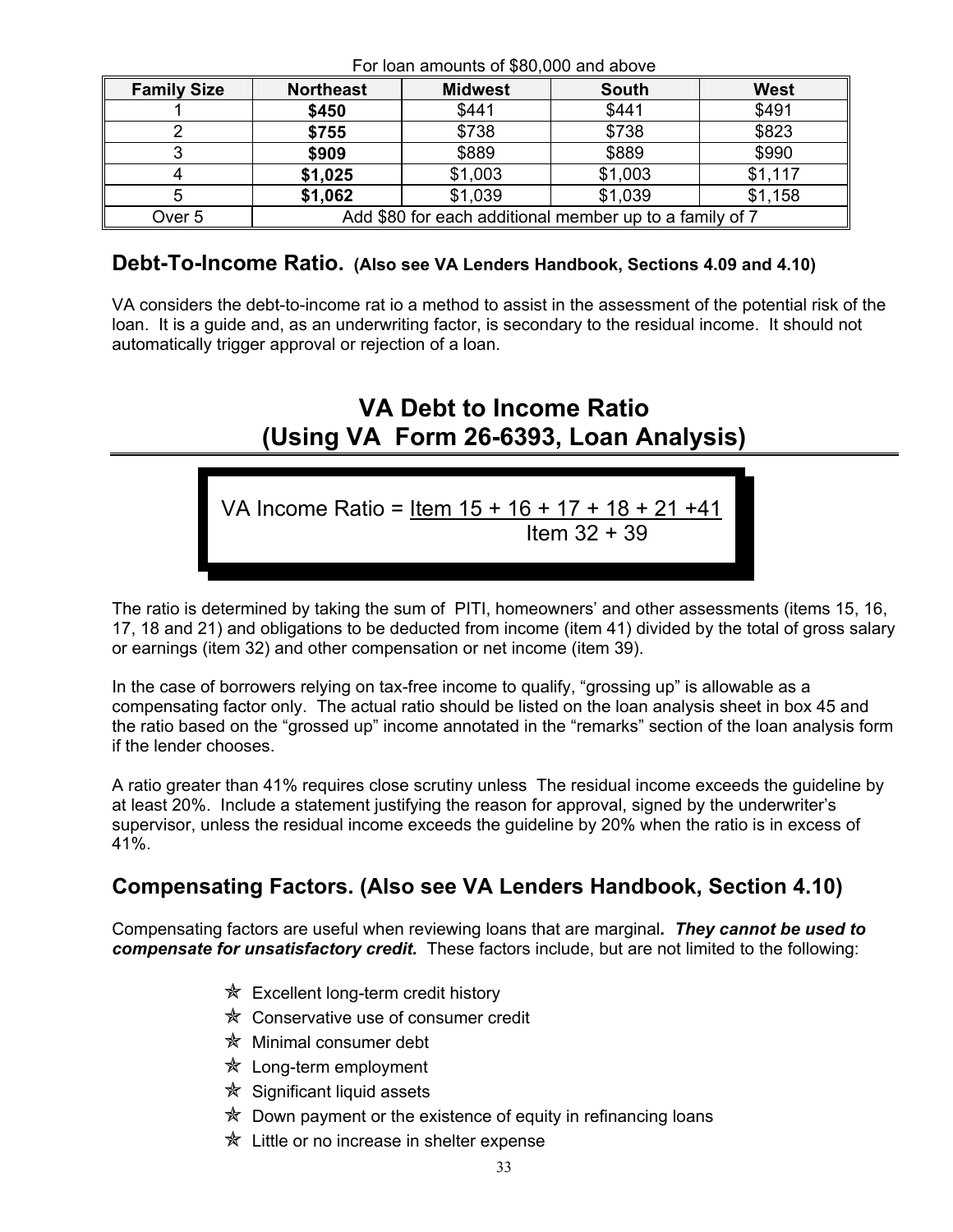- ✯ Military benefits
- **★ Satisfactory home ownership experience**
- $*$  High residual income
- $\star$  Low debt-to-income ratio
- $\star$  Tax credits for child-care
- $*$  Tax benefits of home ownership

Compensating factors CANNOT be used to offset unsatisfactory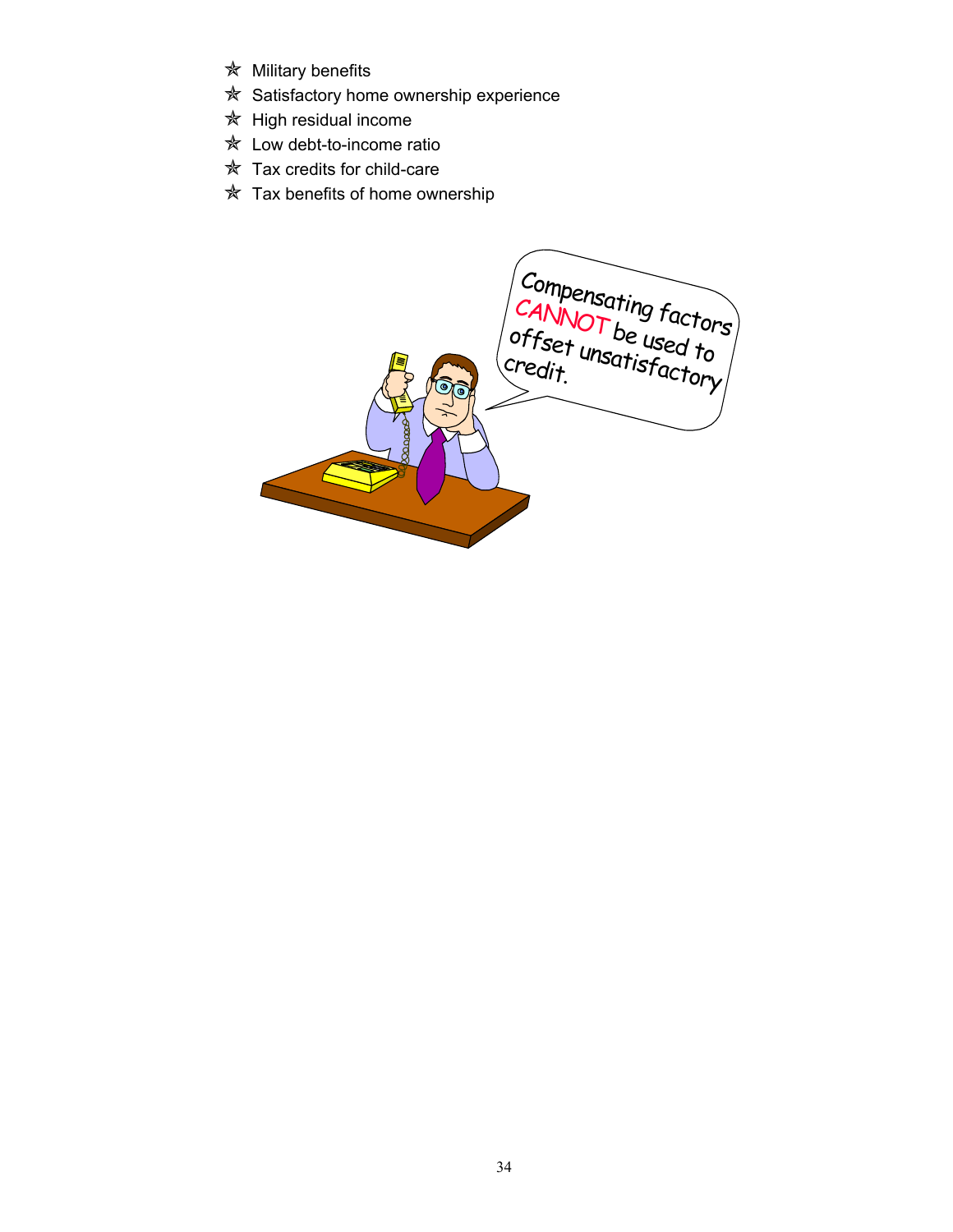# **Chapter 7: Loan Submission/Post Closing**

**Fees And Charges.** The VA home loan program involves a veteran's benefit. VA policy has evolved around the objective of helping the veteran to use his or her home loan benefit. VA regulations limit the fees that the veteran can pay to obtain a loan. Lenders must **strictly** adhere to the limitations on borrower-paid fees and charges when making VA loans. The veteran can pay a maximum of

- Reasonable and customary amounts for any or all of the "Itemized Fees and Charges" designated by VA, plus
- A 1% flat charge by the lender (origination fee), plus
- Reasonable discount points

*NOTE: Special provisions apply to construction, alteration, improvement and repair loans.*

# **Itemized Fees and Charges.**

#### **Here's What The Veteran Can Pay:**

The veteran may pay any or all of the following itemized fees and charges, in amounts that are reasonable and customary:

- 1. VA appraiser and VA compliance inspectors (obtain the maximum allowable charges from the VA Construction & Valuation office with jurisdiction over the subject property)
- 2. Recording fees and recording taxes
- 3. Credit report
- 4. Prorated taxes and assessments and the initial deposit for the escrow account
- 5. Hazard insurance
- 6. Survey/plot plan
- 7. Title examination and title insurance and an environmental protection lien endorsement
- 8. Federal Express or Express Mail (permitted for refinance loans only)
- 9. VA funding fee
- 10. Discount points

**Lenders One Percent Flat Charge.** In addition to "itemized fees and charges", the lender may charge the veteran a flat charge not to exceed 1% of the loan amount.

#### **Here's What The Veteran Can Not Pay (when 1% charged):**

The lender's flat charge is intended to cover all of the lender's costs and services which are **not** reimbursable as "itemized fees and charges." The following list provides examples of items that must be covered out of the lenders flat fee:

- 1. Lender's appraisals
- 2. Lender's inspections (except in construction loan cases)
- 3. Loan closing or settlement fees
- 4. Document Preparation Fees
- 5. Underwriting Fees
- 6. Pest Inspection Fees
- 7. Well and Septic Inspection Fees
- 8. Preparing title company papers or conveyance fees
- 9. Attorney's services other than for title work
- 10. Photographs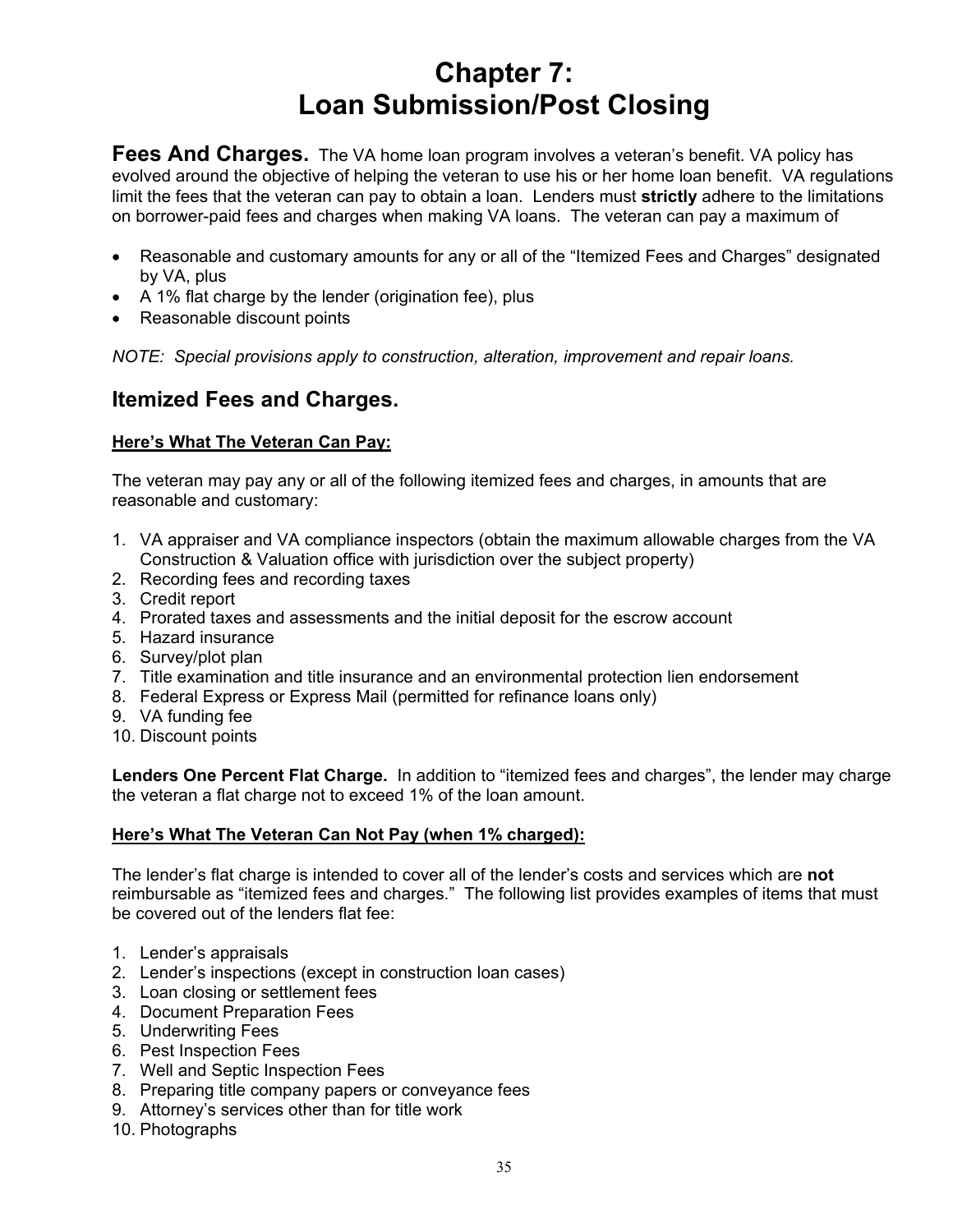- 11. Postage and other mailing charges, stationary, telephone calls, and other overhead.
- 12. Amortization schedules
- 13. Escrow fees or charges
- 14. Notary fees
- 15. Commitment fees
- 16. Trustee fees
- 17. Loan application or processing fee
- 18. Fees for preparation of the truth in lending statement
- 19. Fees to loan brokers, finders or other third parties
- 20. Tax service fee
- 21. Any other fees, charges, commission or expenses except those listed in Paragraph a above

#### *Allowable fees and charges are discussed fully in VA Lender's Handbook, Chapter 8.*

• **If a lender chooses not to charge the 1% origination fee, then all unallowable fees can not exceed 1% of the Purchase Price. However, the veteran can never pay for inspection fees such as the termite, well or septic inspections.** 

**Seller Concessions.** A seller concession is anything of value added to the transaction by the builder or seller for which the buyer pays nothing additional and which the seller is not customarily expected or required to pay for or provide.

#### **Seller concessions include but are not limited to the following:**

- payment of the buyer's VA funding fee
- prepayment of the buyer's property taxes and insurance
- gifts such as a television set or microwave oven
- payment of extra points to provide permanent interest rate buydowns
- provision for escrowed funds to provide temporary interest rate buydowns, and
- payoff of credit balances or judgments on behalf of the buyer.

### **Seller concessions do not include:**

- payment of the buyer's closing costs, or
- payment of points as appropriate to the market.

#### **Maximum Concession.**

Any seller concession or combination of concessions which exceeds 4% of the established reasonable value of the property is considered excessive for VA loan purposes.

Do **not** include normal discount points and payment of the buyer's closing costs in total concessions for determining whether concessions exceed the 4% limit.

**Obtaining Guaranty.** Loans must be reported (that is, all required documentation submitted) to VA within 60 days of closing. If a loan is submitted more than 60 days after loan closing, a statement signed by a corporate officer of the lender which identifies the loan, provides the specific reasons for late reporting and certifies that the loans is current must be included in documents submitted for guaranty.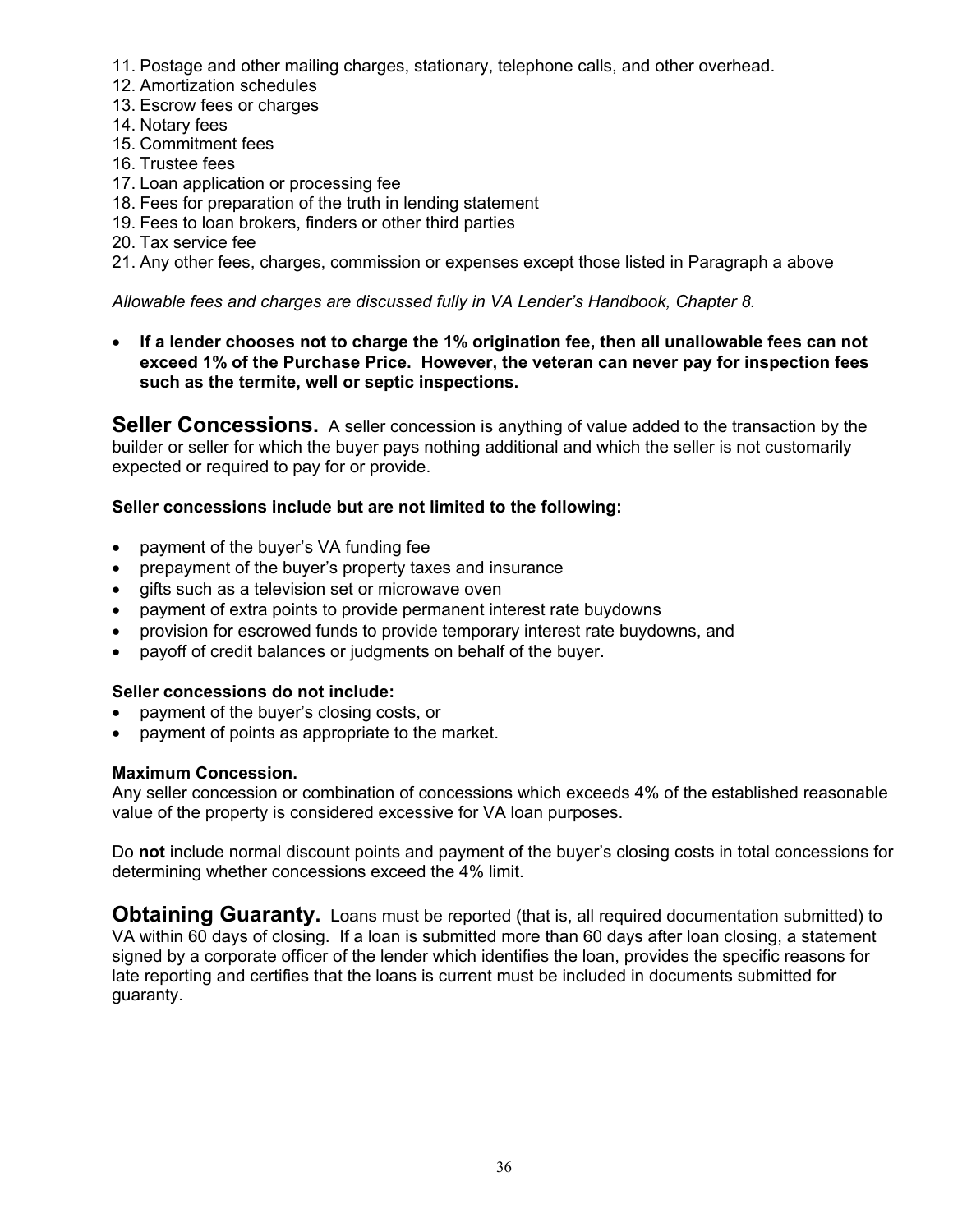**Modified Guaranty Submission Procedure.** Lenders must submit copies (except for the COE, which must be an original) of only the items listed below, in the order listed, to VA when requesting guaranty for all loans except Interest Rate Reduction Refinancing Loans (IRRRL's). There are no changes to IRRRL procedures for requesting guaranty.

1. **VA Form 26-0286, Loan Summary Sheet** - A new version of the form was published in February 2002 and is now mandatory. Previous versions of the form are not accepted with any loans closed on or after April 1, 2002. The new form may be downloaded from the Internet at: *http://www.vba.va.gov/pubs/forms/26-0286.pdf*

*NOTE: It is imperative that this form be filled out completely and accurately. VA uses the data from this form to generate Loan Guaranty Certificate (LGC) issued to lender. If the data is incorrect, the LGC will be invalid. Guaranty package will be returned to lender if the form is incomplete.*

- 2. **Certificate of Eligibility** (VA Form 26-8320 or VA For 26-8320a), if not previously submitted in connection with a previous approval loan application
- 3. **Evidence of payment of funding fee** (VA Form 26-8998, Acknowledgment of Receipt of Funding Fee from Mortgagee, **or** VA Form 26-0500, Notification to Mortgagee of Funding Fee Shortage **and**  VA Form 26-8999, Acknowledgment of Receipt of Funding Fee Shortage to Mortgagee, **or**  evidence borrower is exempt
- 4. **VA's Notice of Value** or Lender's Notice of Value under LAPP
- 5. **VA Form 26-1820**, Report and Certification of Loan Disbursement
- 6. **HUD-1 Settlement Statement**
- 7. **Name and mailing address of lender contact person** to be used when requesting file for full review or post audit
- 8. **E-mail address**, if available, which may be used to request file in lieu of letter

# *NOTE: Incomplete loan closing packages will be returned to the lender.*

VA offices will identify cases selected for full review or other audit purposes at least weekly usually within 30 days of receipt by VA. Lenders will then be notified of selected cases by letter or e-mail. Lenders must forward the complete origination package to the requesting VA office within 15 days of receiving notification from VA.

*VA field stations may, at their discretion, terminate a lender's participation in this modified guaranty submission procedure if that lender demonstrates an ongoing inability or unwillingness to be timely in response to requests from VA.* 

**Web Based Loan Summary Sheet (WBLS).** VA Circular 26-04-11 introduces the Web Based Loan Summary Sheet provisions. VA is pleased to announce the availability of new paperless guaranty processing systems to enable participating lenders to electronically submit a VA loan for guaranty and receive an electronically generated Loan Guaranty Certificate (LGC), usually within 2 business days. This system is Internet based, and requires no special software.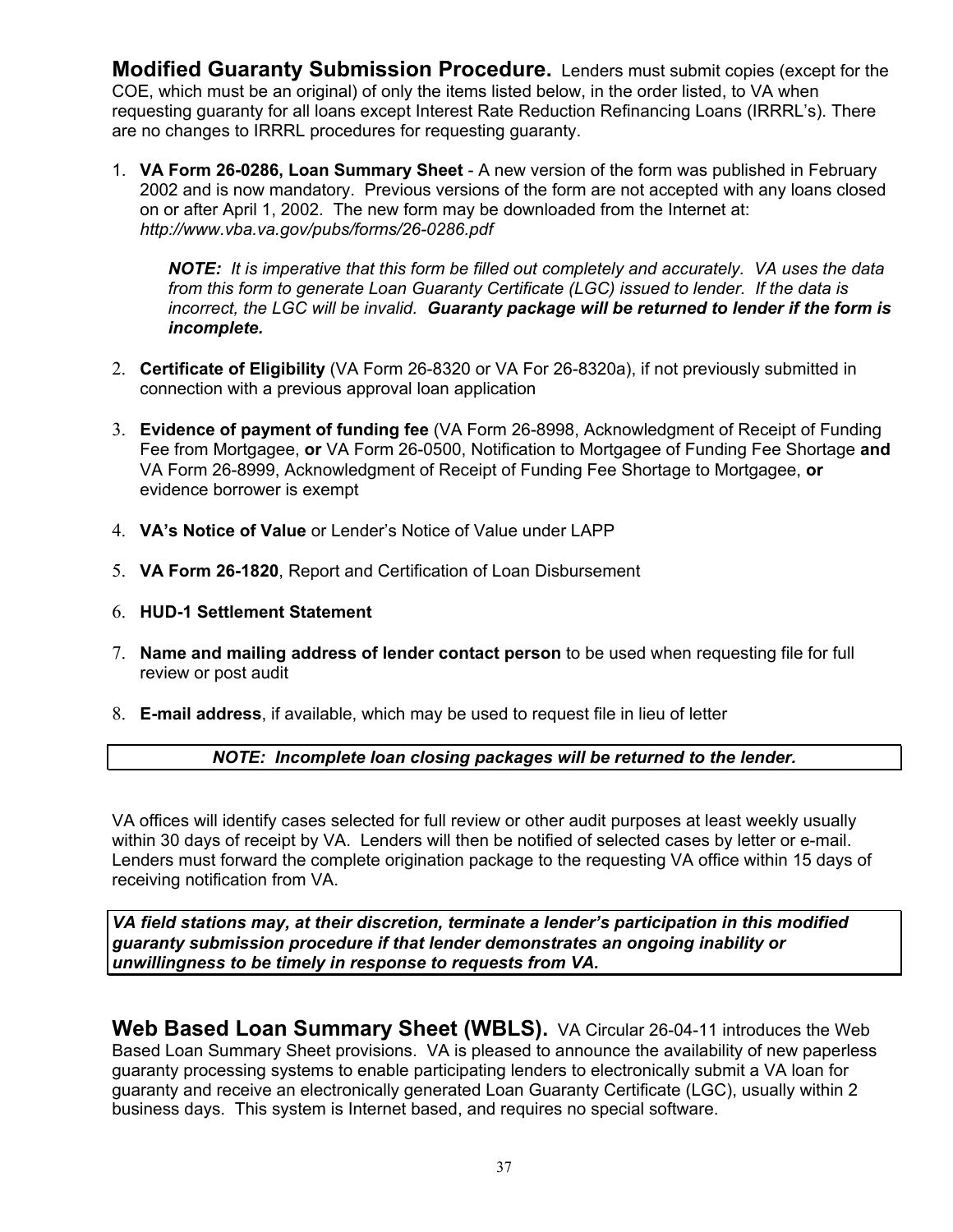Once a loan is identified in WBLS as guaranteed, lenders will be notified when a case is selected for review and a full loan package must be submitted to VA. The lender must submit the full origination loan package to VA within 15 days of the audit indicator showing on a respective case. This new means of guaranteeing VA loans will have a major impact on the way business is done with VA. We view this as an opportunity for both lenders and VA to take a significant step on the road to a paperless environment. VA benefits by the reduction in time expended in keying data into our systems. Lenders benefit in many ways, including:

- Quicker receipt of the LGC (2 days compared to weeks)
- No need to mail paper package to VA for guaranty (unless selected for review)
- Ability to submit loans for guaranty at most hours of the day
- No need to complete VA Form 26-0286, Loan Summary Sheet
- Ability to deliver final documents to investors quicker; this enables investors to purchase pool loans faster and thus reduces costs of carrying the loan.

VA encourages all lenders to use WBLS for submission of VA loans to minimize the time to obtain guaranty. You can find the WBLS system within the VA Information Portal at the TAS/WBLS link located at:

#### http://vip.vba.va.gov

Lenders will have register for the TAS system to obtain access for WBLS. Information on registering for TAS can be found in Chapter 4.

# **What Should A Full Origination Package Look Like?**

| 1               | Lender's cover or transmittal letter (if used)                  |
|-----------------|-----------------------------------------------------------------|
| $\overline{2}$  | VA Form 26-0285, VA Transmittal List                            |
| 3               | VA Form 26-0286, VA Loan Summary Sheet                          |
| $\overline{4}$  | VA Form 26-8320 (or 26-8320a), Certificate of Eligibility       |
| 5               | VA Form 26-8998, Acknowledgment of Receipt of Funding Fee       |
|                 | from Mortgagee, or the Funding Fee Payment System Funding       |
|                 | Fee Receipt, or evidence borrower is exempt.                    |
| 6               | VA Form 26-6393, Loan Analysis                                  |
| 7               | For Loan Prospector cases: Feedback Certificate and             |
|                 | underwriter's certification (acceptable variations on the       |
|                 | documentation required in items 17, 18, and 19 that follow)     |
| 8               | VA Form 26-1820, Report and Certification of Loan               |
|                 | <b>Disbursement</b>                                             |
| 9               | Lender's quality certification per 38 CFR part 36 and 38 U.S.C. |
|                 | Chapter 37                                                      |
| 10              | VA Form 26-8937, Verification of VA Benefit-Related             |
|                 | Indebtedness (if applicable)                                    |
| 11              | HUD-1, settlement statement                                     |
| 12 <sup>2</sup> | Evidence of compliance with LAPP/NOV requirements; such         |
|                 | as, final compliance inspection, termite certification, or      |
|                 | warranty.                                                       |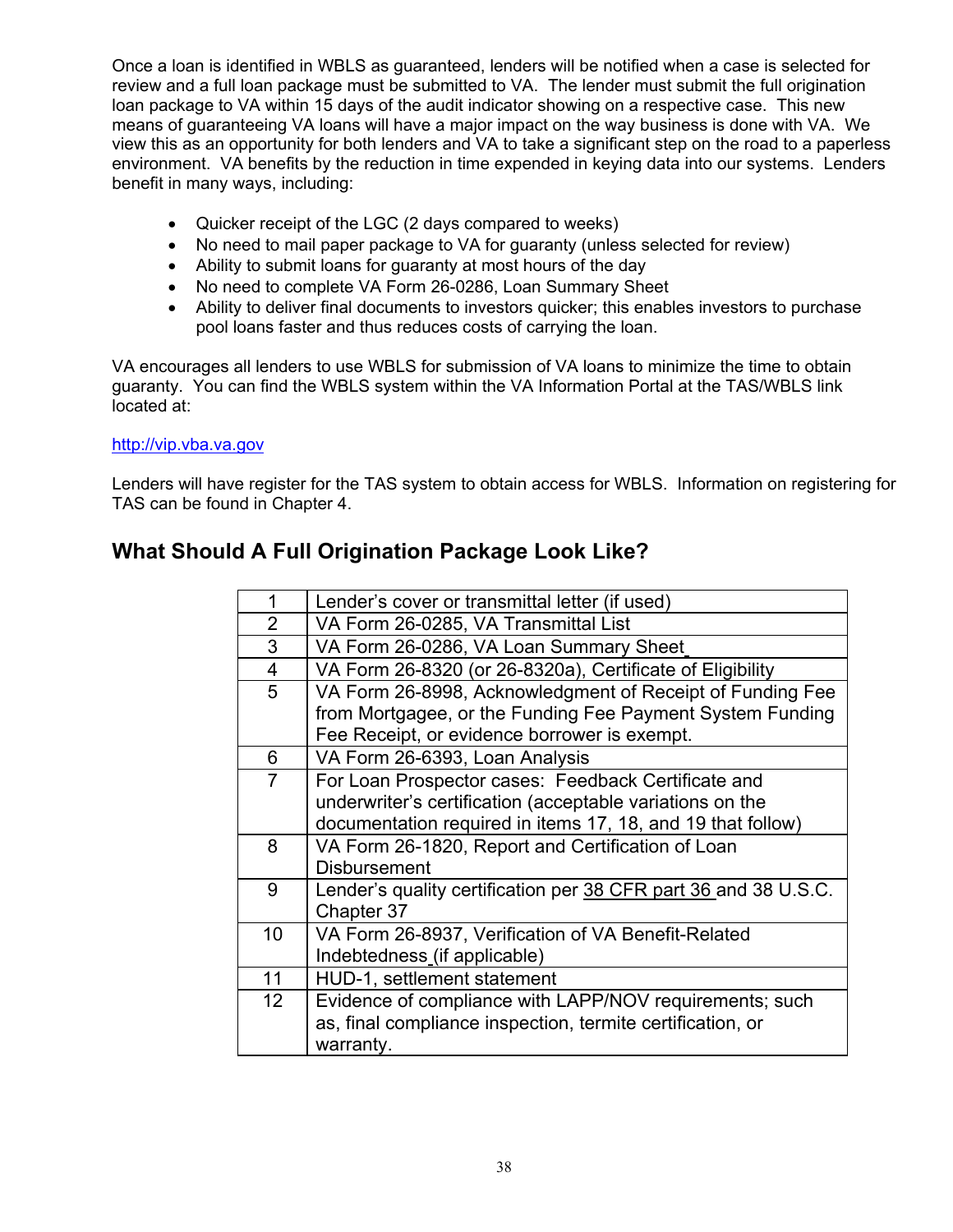| 13 | If loan is submitted more than 60 days after loan closing, a               |
|----|----------------------------------------------------------------------------|
|    | statement signed by a corporate officer of the lender that                 |
|    | identifies the loan and provides the specific reason(s) why the            |
|    | loan was not submitted on time and a certification that the loan           |
|    | is current.                                                                |
| 14 | Interest Rate and Discount Disclosure Statement.                           |
| 15 | VA Form 26-0592, Counseling Checklist for Military                         |
|    | Homebuyers, if applicant is on active duty.                                |
| 16 | Uniform Residential Loan Application (URLA) with revised VA                |
|    | Form 26-1802a, HUD/VA Addendum to Uniform Residential                      |
|    | Loan Application.                                                          |
|    |                                                                            |
|    | • These forms may be signed and dated anytime from the date                |
|    | of initial application to the date of loan closing.                        |
|    | • These forms must be properly completed and legible, but do               |
|    | not have to be typed.                                                      |
| 17 | All original credit reports obtained in connection with the loan           |
|    | and any related documentation                                              |
| 18 | VA Form 26-8497, Request for Verification of Employment, and               |
|    | other verifications of income such as pay stubs and tax returns.           |
| 19 | VA Form 26-8497a, Request for Verification of Deposit, and                 |
|    | other related documents (Alternative documentation: Original               |
|    | or certified true copies of last two bank statements).                     |
| 20 | Purchase/earnest money contracts.                                          |
| 21 | VA Form 26-1805, VA Request for Determination of                           |
|    | Reasonable Value (except in MCRV cases).                                   |
| 22 | • LAPP Notice of Value (NOV) and any special requirements or               |
|    | conditions applicable to the property                                      |
|    | • VA Form 26-1843, Certificate of Reasonable Value, or                     |
|    | • VA Form 26-1843a, Master Certificate of Reasonable Value                 |
|    | (MCRV), with any applicable endorsements and/or change                     |
|    | orders (VA Forms 26-6363 and/or 26-1844 or VA computer<br>generated form). |
|    |                                                                            |
|    | Highlight to show lot and block identification, house type                 |
|    | valuation, and optional equipment applicable to veteran's                  |
|    | purchase.                                                                  |
| 23 | The original Freddie Mac Form 70/Fannie Mae Form 1004,                     |
|    | Uniform Residential Appraisal Report (URAR) including all                  |
|    | addendum's, photographs and any document(s) revising or                    |
|    | correcting the fee appraiser's original URAR                               |
|    |                                                                            |
|    | <b>Note:</b> The URAR and attending information is <b>not</b> required     |
|    | when VA Form 26-1843a, MCRV, is submitted.                                 |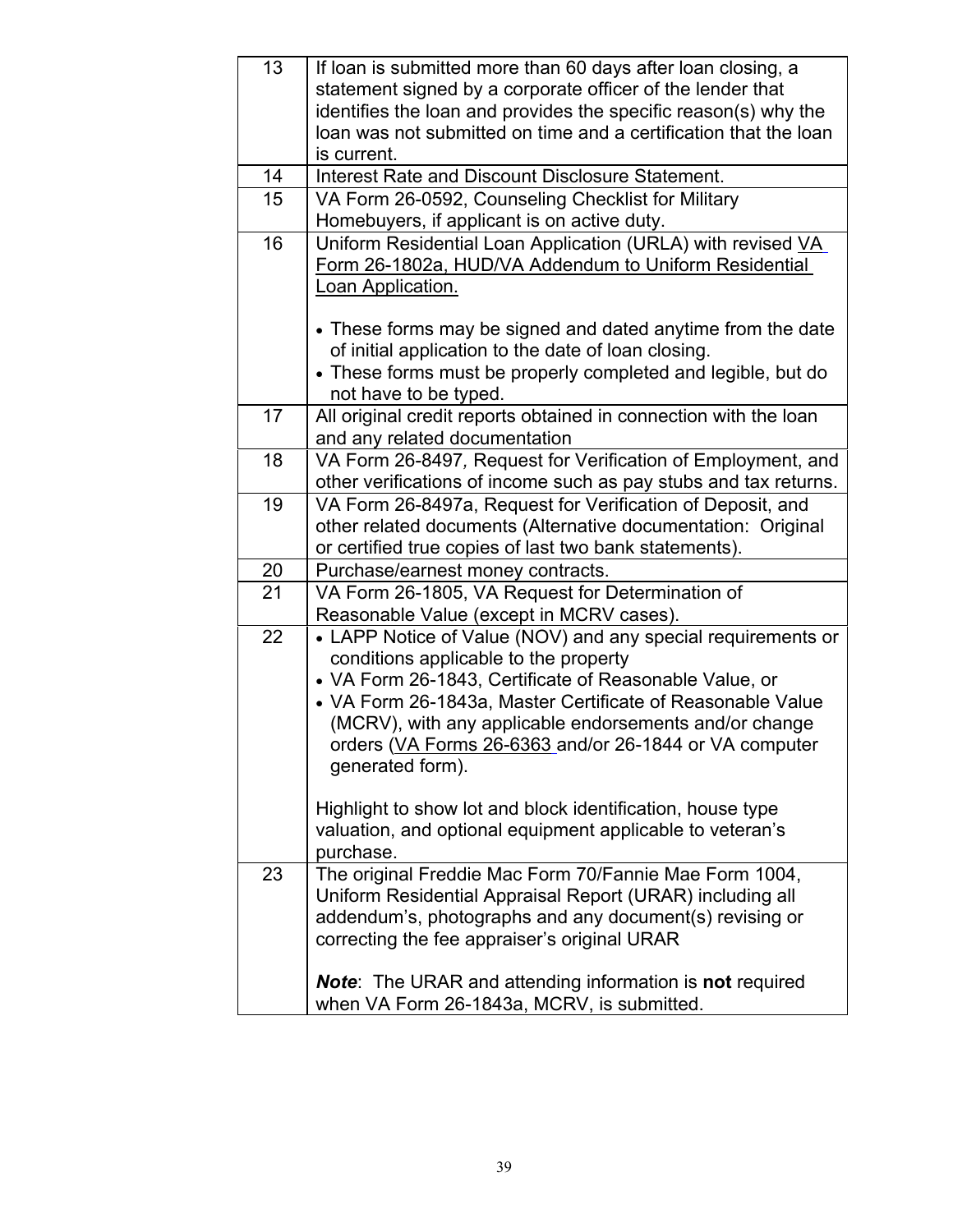| 24 | Any other necessary documents:                     |  |
|----|----------------------------------------------------|--|
|    | Divorce decrees                                    |  |
|    | Partnership agreements (if self employed)          |  |
|    | <b>Bankruptcy documents</b>                        |  |
|    | Explanations for derogatory credit                 |  |
|    | Energy Efficient Mortgage documentation            |  |
|    | Proof of escrow for future improvements or repairs |  |
|    | Alive and Not Missing In Action Certifications     |  |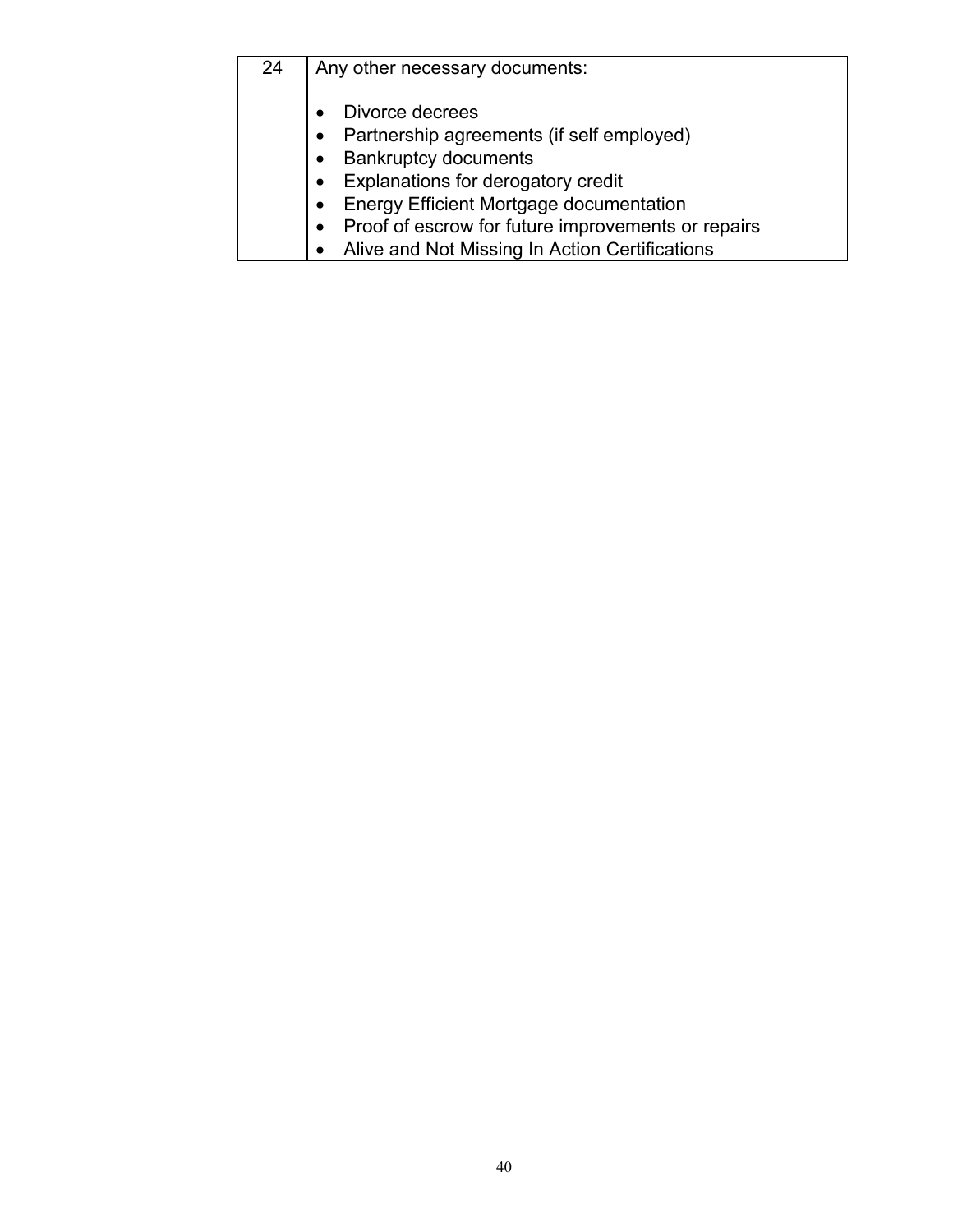

- ♦ VA loan numbers contain **12 digits** with three hyphens to separate the 4 categories of the 12 digits.
- ♦ The first 2 digits of the VA loan numbers refer to the VA "Office of Jurisdiction" or "OJ" and indicate a number assigned by VA to its office which has jurisdiction over the location of the home property.
- ♦ After the 2 "OJ" digits, the VA loan number contains a hyphen and a second set of 2 digits which are labeled "Office of Origin" or "OO" and indicate a number assigned by VA to its office where the appraisal was initially requested and the loan was originated. For example, if a VA loan was originated for a home in Wisconsin and is still serviced by the VA office in Wisconsin, its VA number starts with "30-30-n-nnnnnnn" because "30" is VA's number for its office in Milwaukee.
- ♦ After the 2 "OO" digits, the VA loan number contains a hyphen and a single digit to indicate type of loan in terms of VA's legal or financial responsibilities. The 6 that is currently used means the loan was guaranteed by VA to an eligible veteran who purchased the property with the loan from a mortgage lender after January 1, 1990.
- ♦ After the single digit for the loan type, VA loan numbers contain a hyphen and a 7-digit serial number assigned at time of appraisal request. Use of all 7 digits are currently used in only a small number of offices, most VA numbers still need a zero followed by 6 numbers in this last numeric portion of the VA loan number.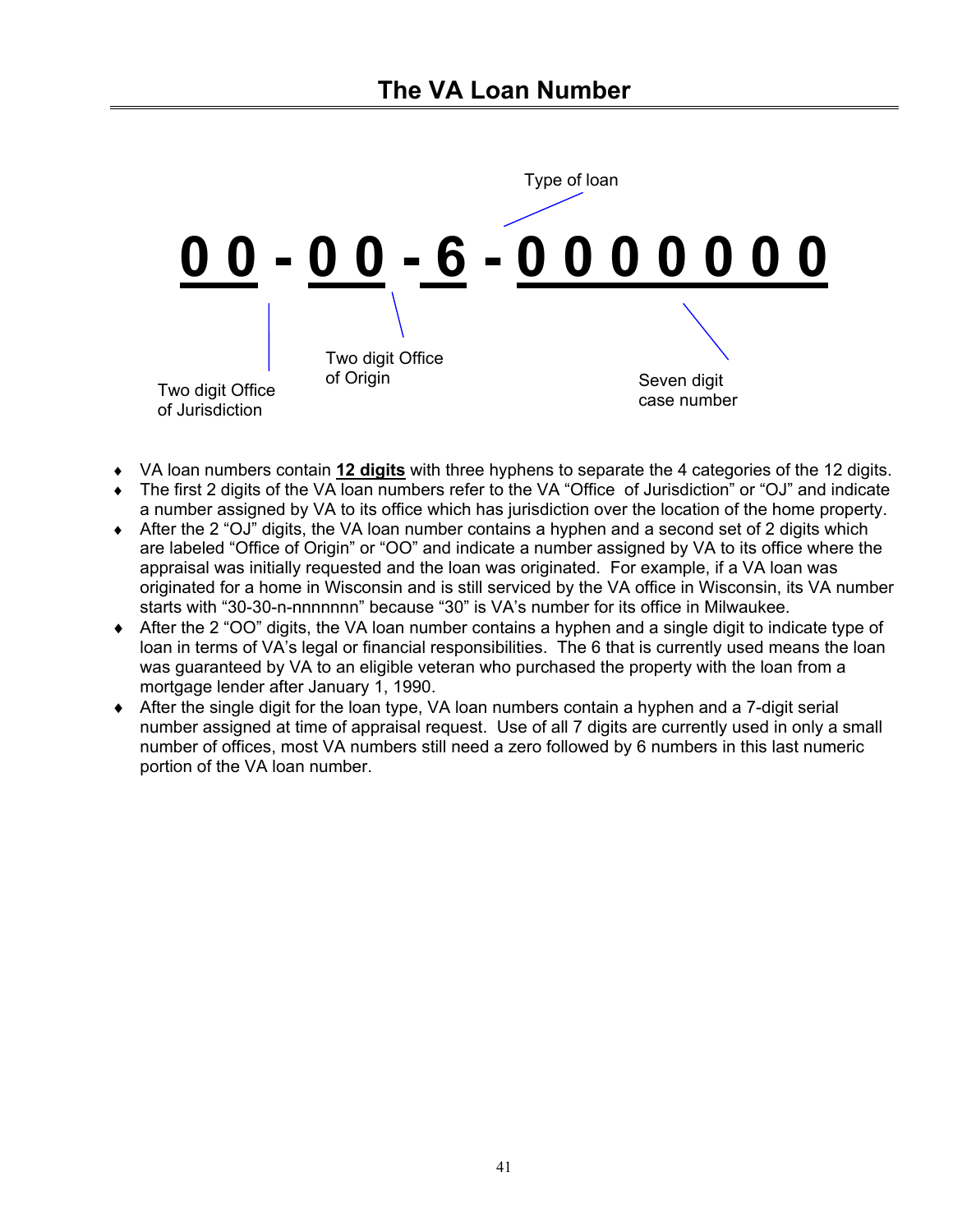# **Lender Identification Number**

VA issues every lender, lender branch and agent a VA identification number. These i.d. numbers are 11 digits in length, but many times the first 10 digits are the more commonly used numbers expressed when identifying what lender i.d. you represent.

The lender i.d. is designed to match up to an exact mailing address. That mailing address is coded into internal VA systems and used to send documents and information to the lender. An example of items mailed to lenders where the lender i.d. is important:

- Loan Guaranty Certificates
- Requests for agent renewal fees
- Information letters and VA circular updates

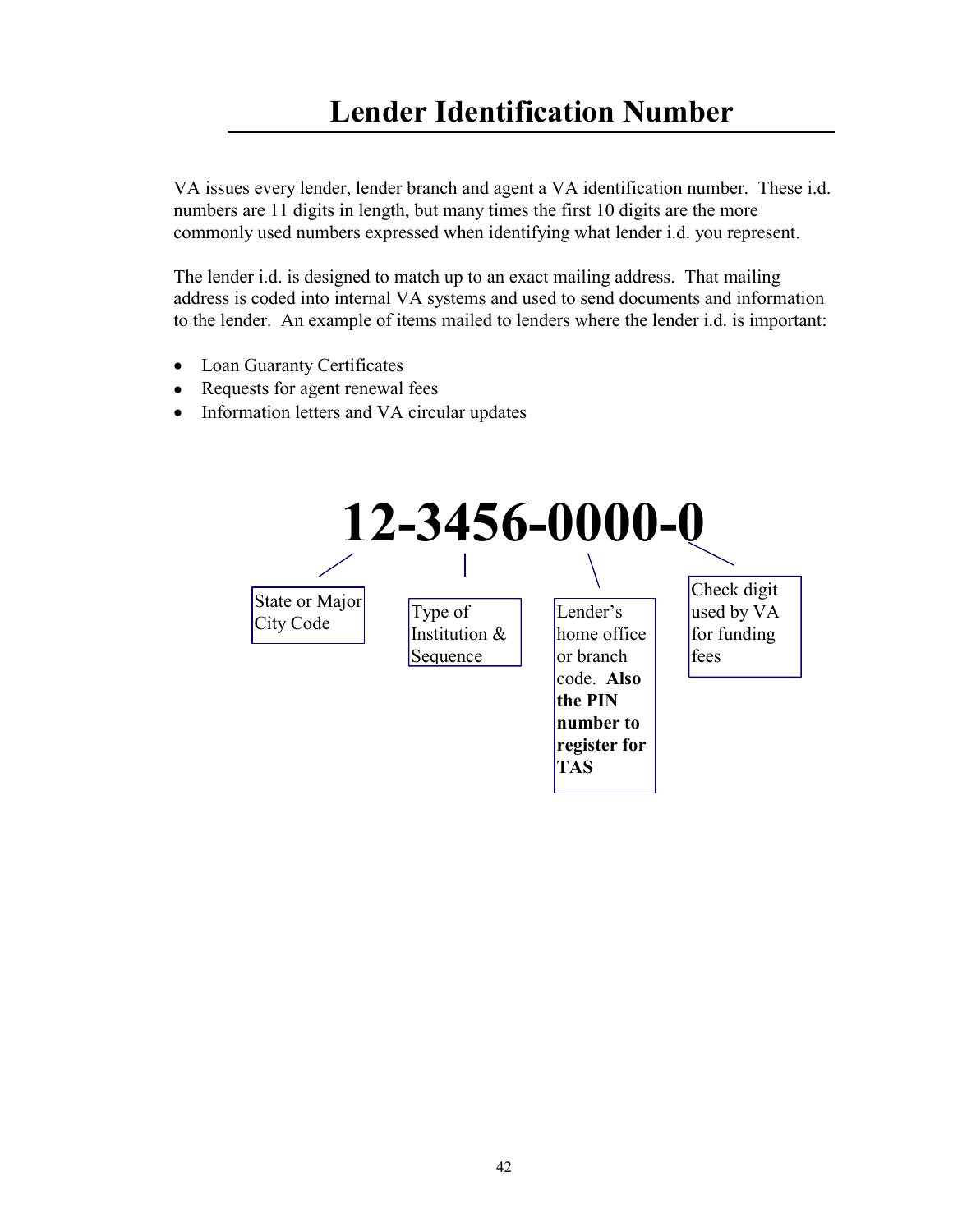# **Office of Jurisdiction Codes**

| $\overline{\mathsf{N}}\mathsf{C}$<br>AK<br>18<br>63<br><b>AL</b><br>22<br><b>ND</b><br>35<br><b>AR</b><br><b>NE</b><br>$\frac{34}{5}$<br>50<br><b>AZ</b><br>45<br><b>NH</b><br><b>NJ</b><br>CA<br>43<br>CA<br><b>NV</b><br>44<br>$\overline{\mathsf{CA}}$<br>$\overline{77}$<br><b>NM</b><br>CO<br>39<br><b>NY</b><br>$\overline{\text{c} \text{T}}$<br><b>NY</b><br>73<br>DE<br>$\overline{13}$<br>OH<br>$\overline{DC}$<br>$\overline{72}$<br>OK<br>FL<br>17<br><b>OR</b><br>GA<br>16<br>PA<br>HI<br>PA<br>59<br>33<br>$\overline{\mathsf{PR}}$<br>IA<br>$\overline{\mathsf{R}}$<br>47<br>ID<br>$\overline{\text{sc}}$<br>IL<br>28<br><b>SD</b><br>IN<br>26<br>52<br><b>TN</b><br>KS<br>$\overline{KY}$<br>$\overline{27}$<br><b>TX</b><br>21<br><b>TX</b><br>LA<br>UT<br><b>MA</b><br>73<br><b>ME</b><br>73<br><b>VA</b><br><b>VT</b><br><b>MD</b><br>13<br>$\overline{M}$<br>29<br><b>WA</b><br><b>MN</b><br>WI<br>35<br><b>WV</b><br><b>MO</b><br>31<br><b>MS</b><br>23<br><b>WY</b> | Ī<br><b>State</b>                    | <b>Number</b> | <b>State</b> | <b>Numb</b>     |
|-------------------------------------------------------------------------------------------------------------------------------------------------------------------------------------------------------------------------------------------------------------------------------------------------------------------------------------------------------------------------------------------------------------------------------------------------------------------------------------------------------------------------------------------------------------------------------------------------------------------------------------------------------------------------------------------------------------------------------------------------------------------------------------------------------------------------------------------------------------------------------------------------------------------------------------------------------------------------------------------|--------------------------------------|---------------|--------------|-----------------|
|                                                                                                                                                                                                                                                                                                                                                                                                                                                                                                                                                                                                                                                                                                                                                                                                                                                                                                                                                                                           |                                      |               |              |                 |
|                                                                                                                                                                                                                                                                                                                                                                                                                                                                                                                                                                                                                                                                                                                                                                                                                                                                                                                                                                                           |                                      |               |              |                 |
|                                                                                                                                                                                                                                                                                                                                                                                                                                                                                                                                                                                                                                                                                                                                                                                                                                                                                                                                                                                           |                                      |               |              |                 |
|                                                                                                                                                                                                                                                                                                                                                                                                                                                                                                                                                                                                                                                                                                                                                                                                                                                                                                                                                                                           |                                      |               |              |                 |
|                                                                                                                                                                                                                                                                                                                                                                                                                                                                                                                                                                                                                                                                                                                                                                                                                                                                                                                                                                                           |                                      |               |              | 73              |
|                                                                                                                                                                                                                                                                                                                                                                                                                                                                                                                                                                                                                                                                                                                                                                                                                                                                                                                                                                                           |                                      |               |              | 09              |
|                                                                                                                                                                                                                                                                                                                                                                                                                                                                                                                                                                                                                                                                                                                                                                                                                                                                                                                                                                                           |                                      |               |              | $\overline{4}5$ |
|                                                                                                                                                                                                                                                                                                                                                                                                                                                                                                                                                                                                                                                                                                                                                                                                                                                                                                                                                                                           |                                      |               |              | 40              |
|                                                                                                                                                                                                                                                                                                                                                                                                                                                                                                                                                                                                                                                                                                                                                                                                                                                                                                                                                                                           |                                      |               |              | 06              |
|                                                                                                                                                                                                                                                                                                                                                                                                                                                                                                                                                                                                                                                                                                                                                                                                                                                                                                                                                                                           |                                      |               |              | 07              |
|                                                                                                                                                                                                                                                                                                                                                                                                                                                                                                                                                                                                                                                                                                                                                                                                                                                                                                                                                                                           |                                      |               |              | 25              |
|                                                                                                                                                                                                                                                                                                                                                                                                                                                                                                                                                                                                                                                                                                                                                                                                                                                                                                                                                                                           |                                      |               |              | 51              |
|                                                                                                                                                                                                                                                                                                                                                                                                                                                                                                                                                                                                                                                                                                                                                                                                                                                                                                                                                                                           |                                      |               |              | 48              |
|                                                                                                                                                                                                                                                                                                                                                                                                                                                                                                                                                                                                                                                                                                                                                                                                                                                                                                                                                                                           |                                      |               |              | 10              |
|                                                                                                                                                                                                                                                                                                                                                                                                                                                                                                                                                                                                                                                                                                                                                                                                                                                                                                                                                                                           |                                      |               |              | 11              |
|                                                                                                                                                                                                                                                                                                                                                                                                                                                                                                                                                                                                                                                                                                                                                                                                                                                                                                                                                                                           |                                      |               |              | 55              |
|                                                                                                                                                                                                                                                                                                                                                                                                                                                                                                                                                                                                                                                                                                                                                                                                                                                                                                                                                                                           |                                      |               |              | 73              |
|                                                                                                                                                                                                                                                                                                                                                                                                                                                                                                                                                                                                                                                                                                                                                                                                                                                                                                                                                                                           |                                      |               |              | $\overline{19}$ |
|                                                                                                                                                                                                                                                                                                                                                                                                                                                                                                                                                                                                                                                                                                                                                                                                                                                                                                                                                                                           |                                      |               |              | $\frac{35}{2}$  |
|                                                                                                                                                                                                                                                                                                                                                                                                                                                                                                                                                                                                                                                                                                                                                                                                                                                                                                                                                                                           |                                      |               |              | $20\,$          |
|                                                                                                                                                                                                                                                                                                                                                                                                                                                                                                                                                                                                                                                                                                                                                                                                                                                                                                                                                                                           |                                      |               |              | 49              |
|                                                                                                                                                                                                                                                                                                                                                                                                                                                                                                                                                                                                                                                                                                                                                                                                                                                                                                                                                                                           |                                      |               |              | 62              |
|                                                                                                                                                                                                                                                                                                                                                                                                                                                                                                                                                                                                                                                                                                                                                                                                                                                                                                                                                                                           |                                      |               |              | 41              |
|                                                                                                                                                                                                                                                                                                                                                                                                                                                                                                                                                                                                                                                                                                                                                                                                                                                                                                                                                                                           |                                      |               |              | 14              |
|                                                                                                                                                                                                                                                                                                                                                                                                                                                                                                                                                                                                                                                                                                                                                                                                                                                                                                                                                                                           |                                      |               |              | 73              |
|                                                                                                                                                                                                                                                                                                                                                                                                                                                                                                                                                                                                                                                                                                                                                                                                                                                                                                                                                                                           |                                      |               |              | 46              |
|                                                                                                                                                                                                                                                                                                                                                                                                                                                                                                                                                                                                                                                                                                                                                                                                                                                                                                                                                                                           |                                      |               |              | 30              |
|                                                                                                                                                                                                                                                                                                                                                                                                                                                                                                                                                                                                                                                                                                                                                                                                                                                                                                                                                                                           |                                      |               |              | 14              |
|                                                                                                                                                                                                                                                                                                                                                                                                                                                                                                                                                                                                                                                                                                                                                                                                                                                                                                                                                                                           |                                      |               |              | 39              |
|                                                                                                                                                                                                                                                                                                                                                                                                                                                                                                                                                                                                                                                                                                                                                                                                                                                                                                                                                                                           | $\overline{\mathsf{L}}$<br><b>MT</b> | 39            |              |                 |

| <b>State</b>    | <b>Number</b> | <b>State</b>           | <b>Number</b>   |
|-----------------|---------------|------------------------|-----------------|
| <b>AK</b>       | 63            | $\overline{\text{NC}}$ | 18              |
| <b>AL</b>       | 22            | <b>ND</b>              | 35              |
| <b>AR</b>       | 50            | <b>NE</b>              | 34              |
| <b>AZ</b>       | 45            | <b>NH</b>              | 73              |
| CA              | 43            | <b>NJ</b>              | 09              |
| CA              | 44            | <b>NV</b>              | 45              |
| CA              | 77            | <b>NM</b>              | 40              |
| co              | 39            | <b>NY</b>              | 06              |
| <b>CT</b>       | 73            | <b>NY</b>              | 07              |
| DE              | 13            | OH                     | 25              |
| $\overline{DC}$ | 72            | OK                     | $\overline{51}$ |
| <b>FL</b>       | 17            | <b>OR</b>              | 48              |
| GA              | 16            | PA                     | 10              |
| HI              | 59            | PA                     | 11              |
| IA              | 33            | <b>PR</b>              | 55              |
| ID              | 47            | R <sub>l</sub>         | 73              |
| IL              | 28            | $\overline{\text{sc}}$ | $\overline{19}$ |
| IN              | 26            | <b>SD</b>              | 35              |
| KS              | 52            | <b>TN</b>              | 20              |
| KY              | 27            | <b>TX</b>              | 49              |
| LA              | 21            | <b>TX</b>              | 62              |
| <b>MA</b>       | 73            | <b>UT</b>              | 41              |
| <b>ME</b>       | 73            | VA                     | 14              |
| <b>MD</b>       | 13            | <b>VT</b>              | 73              |
| MI              | 29            | <b>WA</b>              | 46              |
| <b>MN</b>       | 35            | WI                     | 30              |
| <b>MO</b>       | 31            | <b>WV</b>              | 14              |
| <b>MS</b>       | 23            | <b>WY</b>              | 39              |
| <b>MT</b>       | 39            |                        |                 |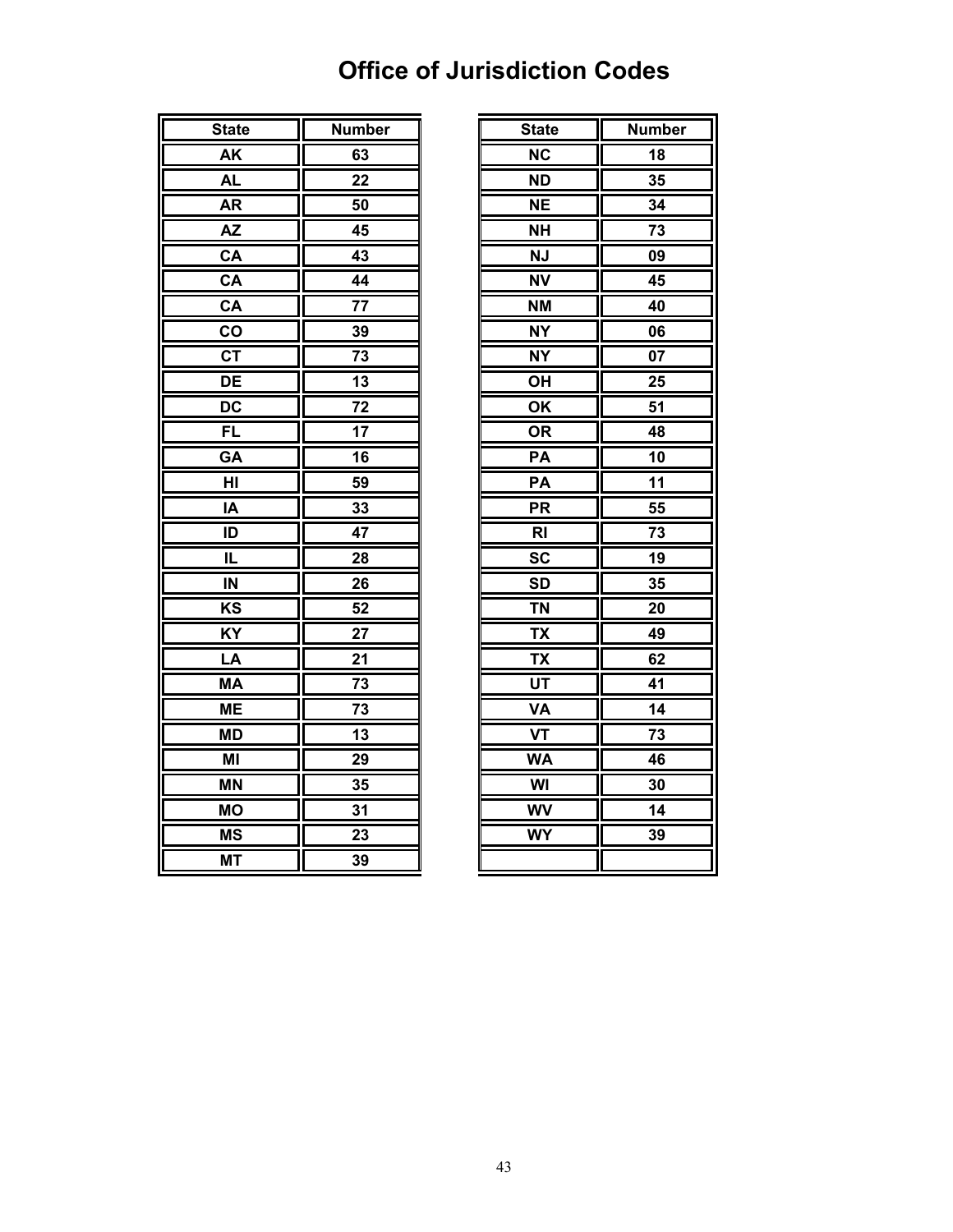# **Chapter 8: Special Circumstances**

# **Active Duty Certification:**

For veterans who will use active duty income verified on a Leave and Earnings Statement (LES), lenders must certify that the veteran's income will continue for at least the next 12 months. Verification can take these forms:

- Proof of enlistment beyond a 12 month period
- Proof of re-enlistment
- A letter from a commanding officer stating that the veteran is re-enlisting, with a documented number of years stated in the letter

The above certification must be provided if a veteran uses a Certificate of Eligibility that has the box checked stating:

# *"Valid unless discharged or released subsequent to date of this certificate. A certificate of continuous active duty as of date of note is required***".**

# **Reservist/National Guard members:**

As a result of active duty call ups in the military, numerous reservists or national guard members will achieve the required service time for a Certificate of Eligibility by serving 90 days active duty war time service. These veterans will need to produce Form DD214 in order to qualify for home loan benefits after the 90 days has been served.

# **VA Form 26-0592, Counseling Checklist For Military Homeowners:**

Every veteran who obtains a VA loan using active duty income, must acknowledge and sign VA Form 26-0592, Counseling Checklist For Military Homeowners. This form is provided as a means to notify active duty veterans of their responsibilities for the VA home loan while serving active duty. **(See Page 44 for example)**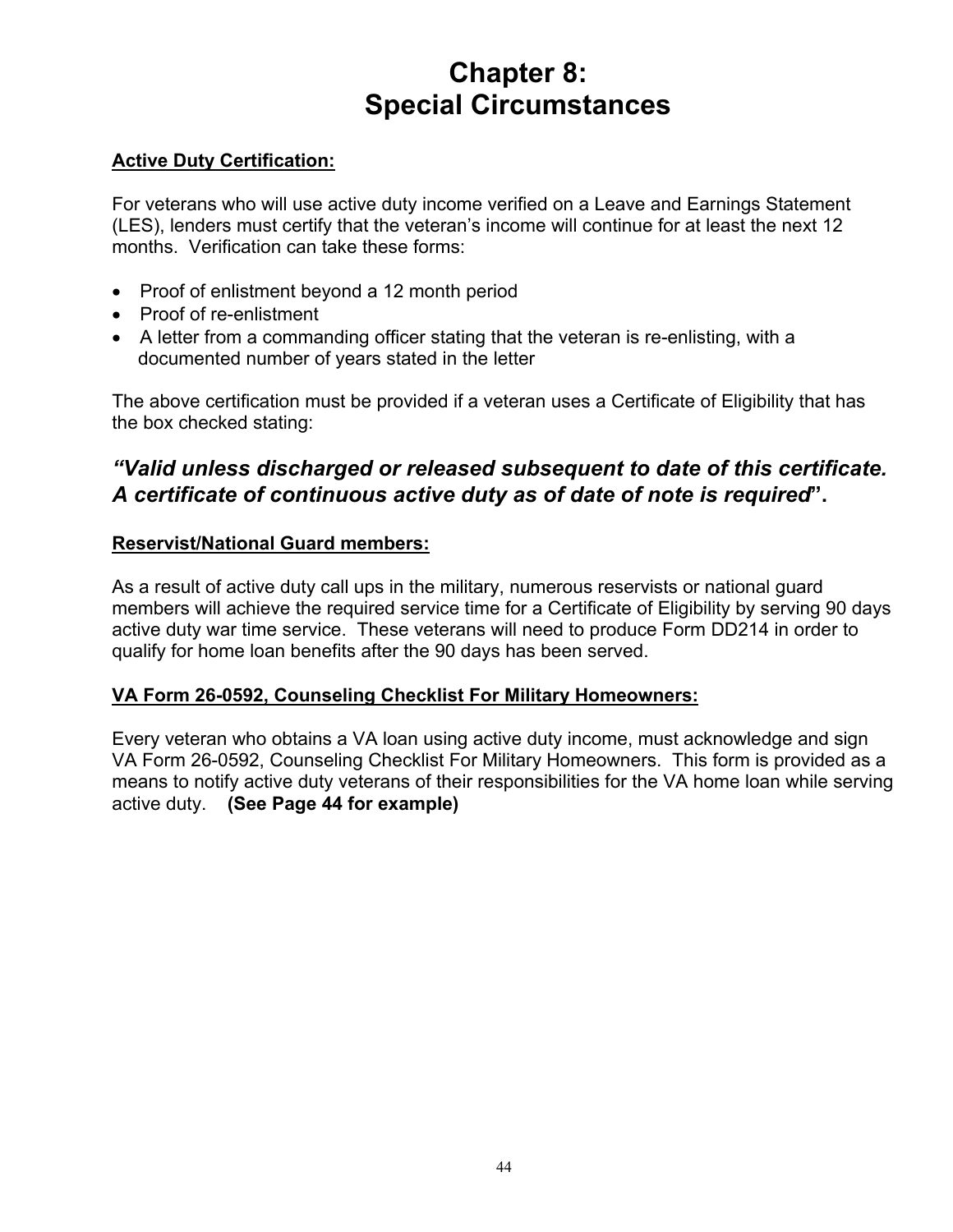# **Department of Veterans Affairs**

#### **COUNSELING CHECKLIST FOR MILITARY HOMEBUYERS**

1. Failure on the part of a borrower on active duty to disclose that he/she expects to leave the area within 12 months due to transfer orders or completion of his/her enlistment period may constitute "bad faith." If your loan is foreclosed under circumstances which include such bad faith, you may be required to repay VA for any loss suffered by the Government under the guaranty. (In ANY case in which VA suffers a loss under the guaranty, the loss must be repaid before your loan benefits can be restored to use in obtaining another VA loan.)

2. Although real estate values have historically risen in most areas, there is no assurance that the property for which you are seeking financing will increase in value or even retain its present value.

3. It is possible that you may encounter difficulty in selling your house, recovering your investment or making any profit, particularly if there is an active new home market in the area.

4. Receiving military orders for a permanent change of duty station or an unexpected early discharge due to a reduction in force will not relieve you of your obligation to make your mortgage payments on the first of each month.

5. "Letting the house go back" is **NOT** an acceptable option. A decision to do so may be considered "bad faith". A foreclosure will result in a bad credit record, a possible debt you will owe the government and difficulty in getting more credit in the future.

6. If unexpected circumstances lead to difficulty in making your payments, contact your mortgage company promptly. It will be easier to resolve any problems if you act quickly and be open and honest with the mortgage company.

#### 7. **YOUR VA LOAN MAY NOT BE ASSUMED WITHOUT THE PRIOR APPROVAL OF VA OR YOUR LENDER.**

8. **DO NOT BE MISLED!** VA does not guarantee the **CONDITION** of the house which you are buying, whether it is new or previously occupied. VA guarantees only the **LOAN.** You may talk to many people when you are in the process of buying a house. Particularly with a previously occupied house, you may pick up the impression along the way that you need not be overly concerned about any needed repairs or hidden defects since VA will be sure to find them and require them to be repaired. This is **NOT TRUE!** In every case, ultimately, it is your responsibility to be an informed buyer and to assure yourself that what you are buying is satisfactory to you in all respects. Remember, VA guarantees only the loan **–NOT** the condition.

9. If you have any doubts about the condition of the house which you are buying, it is in your best interest to seek expert advice before you legally commit yourself in a purchase agreement. Particularly with a previously occupied house, most sellers and their real estate agents are willing to permit you, at your expense, to arrange for an inspection by a qualified residential inspection service. Also, most sellers and agents are willing to negotiate with you concerning what repairs are to be included in the purchase agreement. Steps of this kind can prevent many later problems, disagreements, and major disappointments.

10. Proper maintenance is the best way to protect your home and improve the chance that its value will increase.

11. If you are buying a previously owned house, you should look into making energy efficient improvements. You can add up to \$6,000 to your VA loan to have energy efficient improvements installed. Consult your lender or the local VA office.

**I HEREBY CERTIFY THAT** the lender has counseled me and I fully understand the counseling items set forth above.

(Borrower's Signature) (Date)

**I HEREBY CERTIFY THAT** the borrower has been counseled regarding the counseling items set forth above.

(Lender's Signature) (Date)

VA Form **26-0592[** JUN 1995 EXISTING STOCK OF VA FORM 26-0592, JUL 1990, WILL BE USED

# **Power of Attorney:**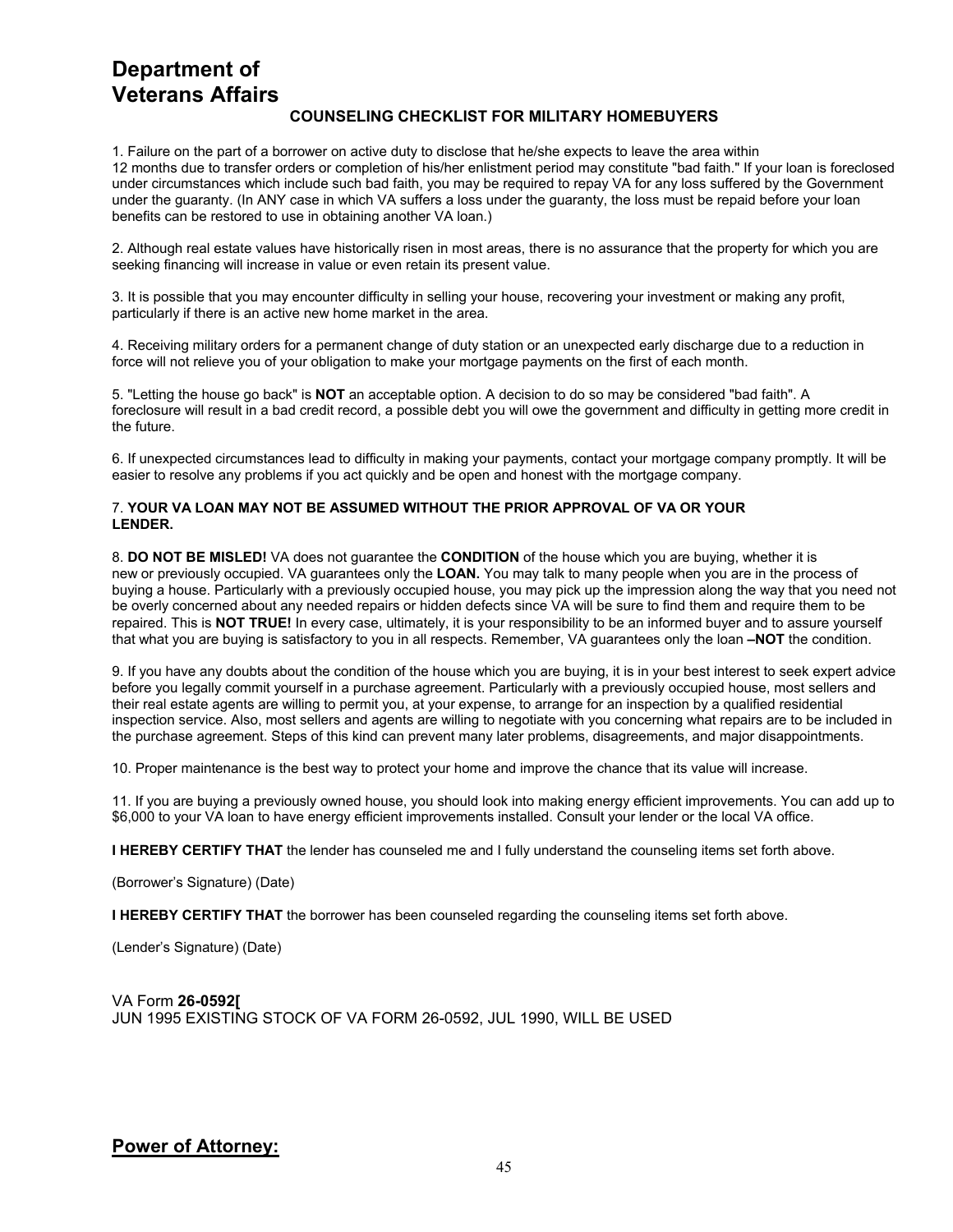In order for a veteran to use a Power of Attorney or attorney-in-fact, the lender must ensure that the POA complies with state law with respect to:

- the mortgage can be legally enforced in that jurisdiction, and
- clear title can be conveyed in the event of foreclosure

**General Power of Attorney:** its purpose is to express, in writing, an individual's desire to have certain business transactions completed by an assigned individual. It is typically used to give an individual the ability to transact certain categories of transactions such as the ability to perform banking functions, trade stock, sign documents, etc.

**Specific Power of Attorney:** its purpose is to express, in writing, an individuals desire to have specific transactions completed by an assigned individual. It specifies the exact transactions to be completed such as the ability to purchase property located at…, the ability to withdraw sums of money to pay for..., the ability to trade stocks in xx type of brokerage account, etc.

For purposes of a VA home loan the following would apply when using a Power of Attorney:

- **A "general" power of attorney** can be used only when the veteran has signed the Purchase Agreement and Uniform Residential Loan Application
- **A "specific" power of attorney** must be used for any transaction involving a VA home loan where the veteran has not signed a Purchase Agreement and URLA. It must specify which property they are allowing the POA to sign for, what type of loan they intend to apply for, etc.

# **Alive and Not Missing In Action Certification:**

In addition to the Power of Attorney document, lenders are required to certify on the date of closing that the veteran is alive, and if on active military duty, not missing in action.

Lenders must also provide the following certification:

*"The undersigned lender certifies that written evidence in the form of correspondence from the veteran or, if on active military duty, statement of his or her commanding officer (including statement of person authorized to act for said officer), affirmatively indicating that the veteran was alive and, if the veteran is on active duty, not missing in action status on (date), was examined by the undersigned and that the said date is subsequent to the date the note and security instruments were executed on the veteran's behalf by the attorney-in-fact."* 

Proof of the veteran being alive and not missing in action can take 3 forms: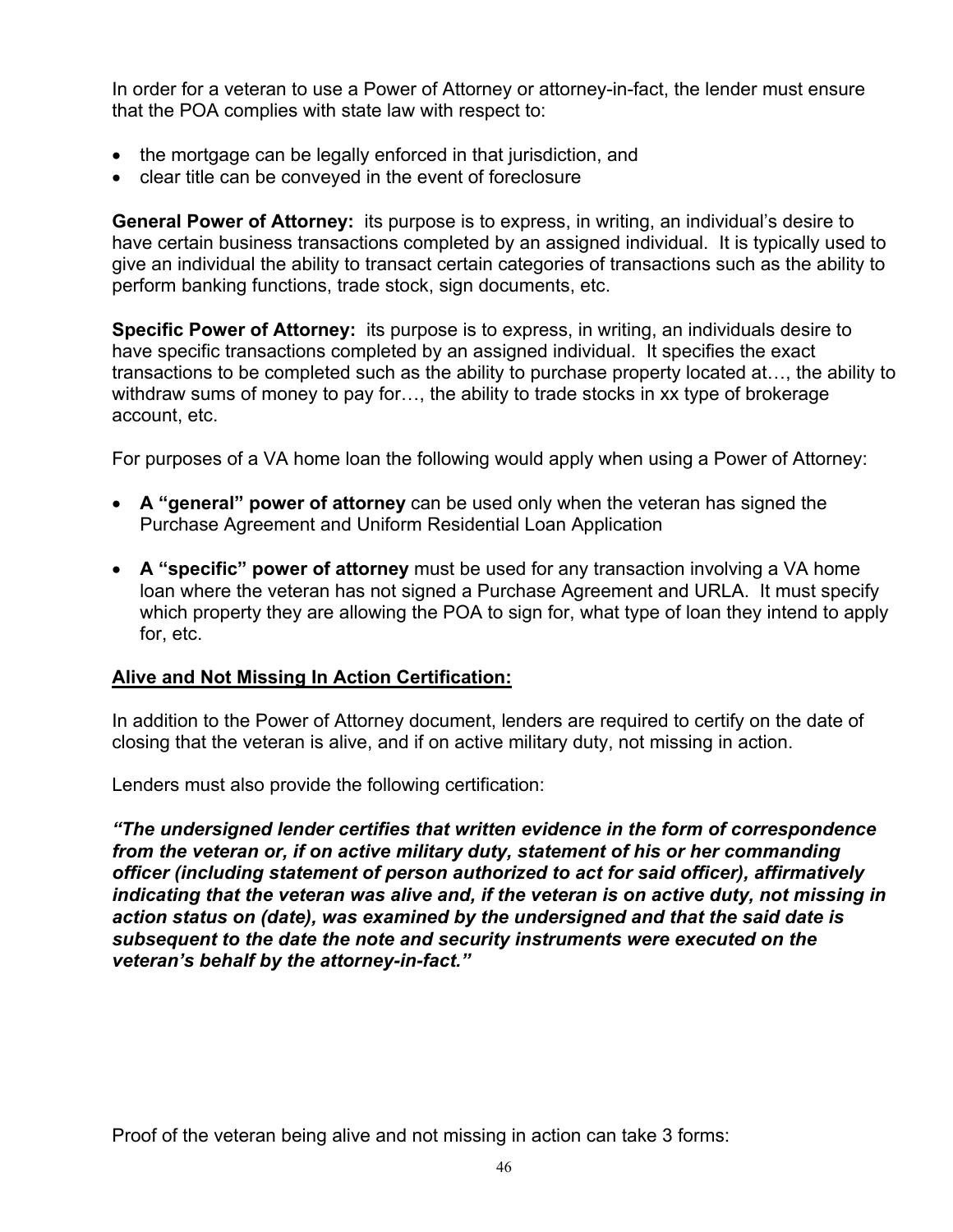- An e-mail, fax or letter from the veteran dated the same date as the date of the note. This document must be easily identifiable as coming from the veteran, or
- An e-mail, fax, or letter from the veteran's commanding officer dated the same date as the date on the note. This letter will clearly express the commanding officer's position and relationship to the veteran
- In extreme cases, the lender can certify conversation with the commanding officer and document who they spoke to, when they spoke to, and how the individual was reached in verifying the alive and well status.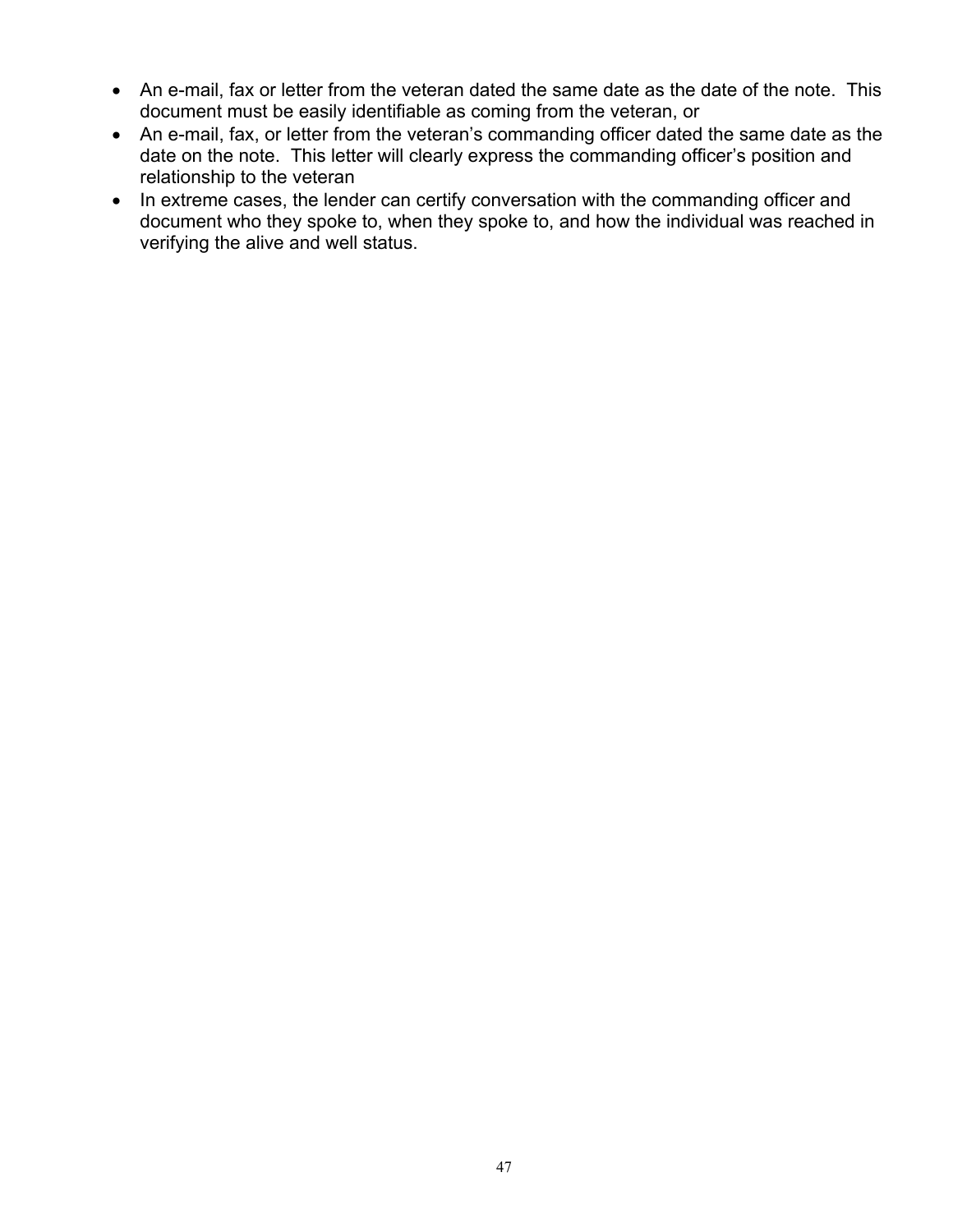# **Chapter 9: VA Updates**

# **VA Training Initiatives:**

There are 3 ways to obtain training from VA:

- 1. Through A Regional Loan Center
- 2. VA Central Office Lender Training Broadcasts
- 3. Internet based training Hometown USA

# **Through A Regional Loan Center**

VA Regional Loan Centers nationwide can provide lender training on demand. This can be done via:

- a lender's staff coming to the Regional Loan Center
- VA staff visiting lender (as budget and time permits)
- VA staff to present bi-annual training events in 5 areas within our jurisdiction. These events are expected to take place Spring and Fall based on demand.

# **VA Central Office Lender Broadcast Training**

VA's Central Office in Washington D.C. has provided lender training via broadcast for the past 5 years. These broadcasts can be viewed:

- Live at any Regional office or Regional Loan Center nationwide
- Via Internet Streaming Video at VA's Loan Guaranty Website:

www.homeloans.va.gov

• Through purchase of previous training tapes available at 1-800-800-DUBS

# **Hometown USA**

VA has also provided a method to certify underwriter training that can be accessed at VA's Loan Guaranty website:

# **www.homeloans.va.gov**

The lender would access the Lenders and Servicers link, then click on the Training Link, then click on Hometown USA.

Hometown USA is an 8 hour online training course that is great for anyone wishing to learn more about the VA loan process as well as underwriting. It allows you to bookmark where you left off so you can come back to it, if needed. The training will also satisfy VA's 8 hour underwriter training requirement for newly approved VA underwriters.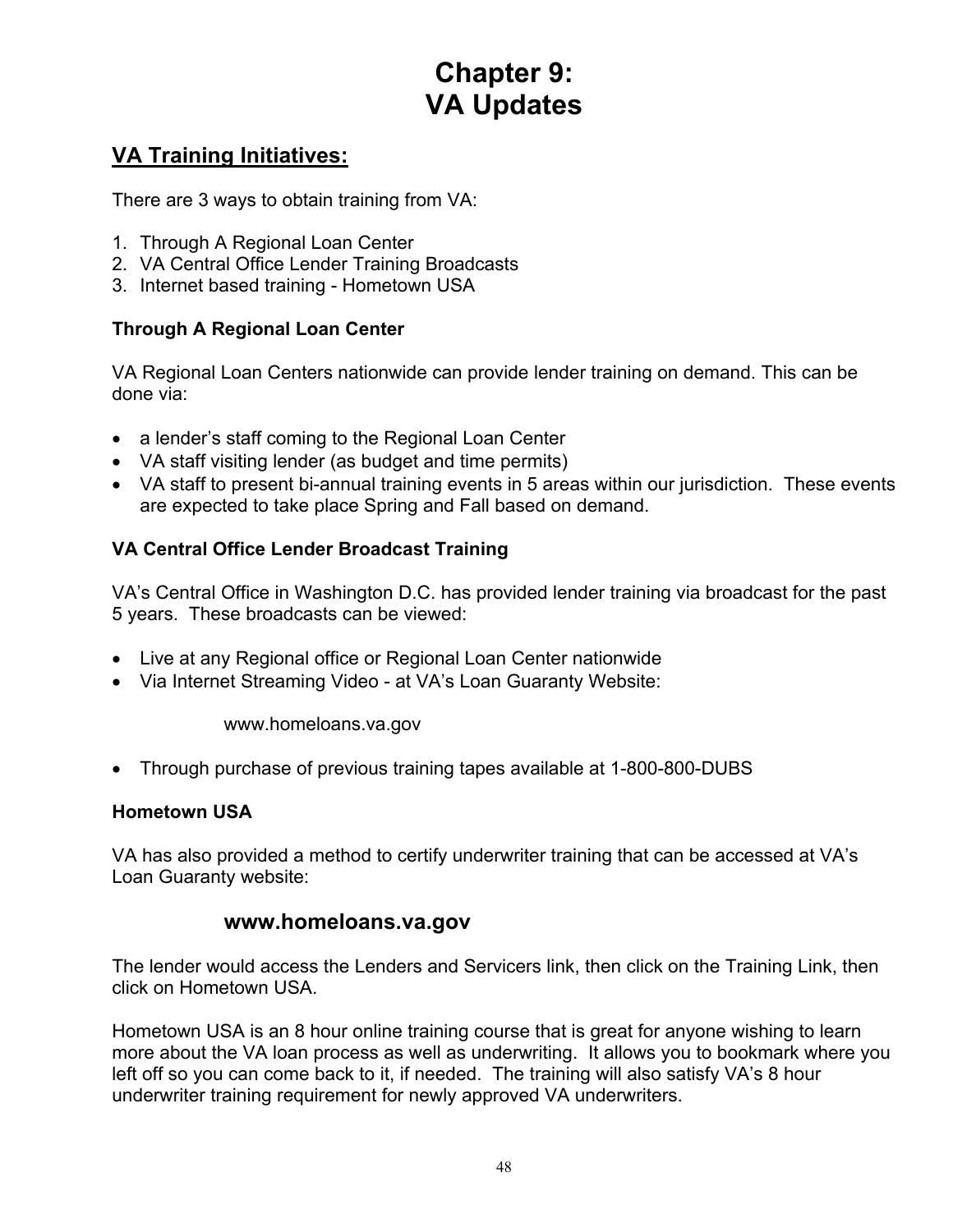# **VA Hybrid Adjustable Rate Mortgages:**

Effective December 10, 2004 through September 30, 2008, VA will run a test program allowing what Traditional Adjustable Rate Mortgages as well as what VA calls Hybrid Adjustable Rate Mortgages. The basics of this program are:

# **Traditional Adjustable Rate Mortgages:**

- Interest rate adjustments annually
- Interest rate adjustments limited to 1 percent annually
- Interest rate increases limited to 5 percentage points over the life of the loan
- Loan must be underwritten at 1 percent above the initial contract rate

# **Hybrid Adjustable Rate Mortgages (less than 5 year initial fixed term):**

- Maximum 1 percent adjustment in interest rate per year after initial fixed term
- Maximum 5 percent adjustment in interest rate over the life of the loan

# **Hybrid Adjustable Rate Mortgages (5 or more year initial fixed term):**

- Maximum 2 percent adjustment in interest rate per year after initial fixed term
- Maximum 6 percent adjustment in interest rate over the life of the loan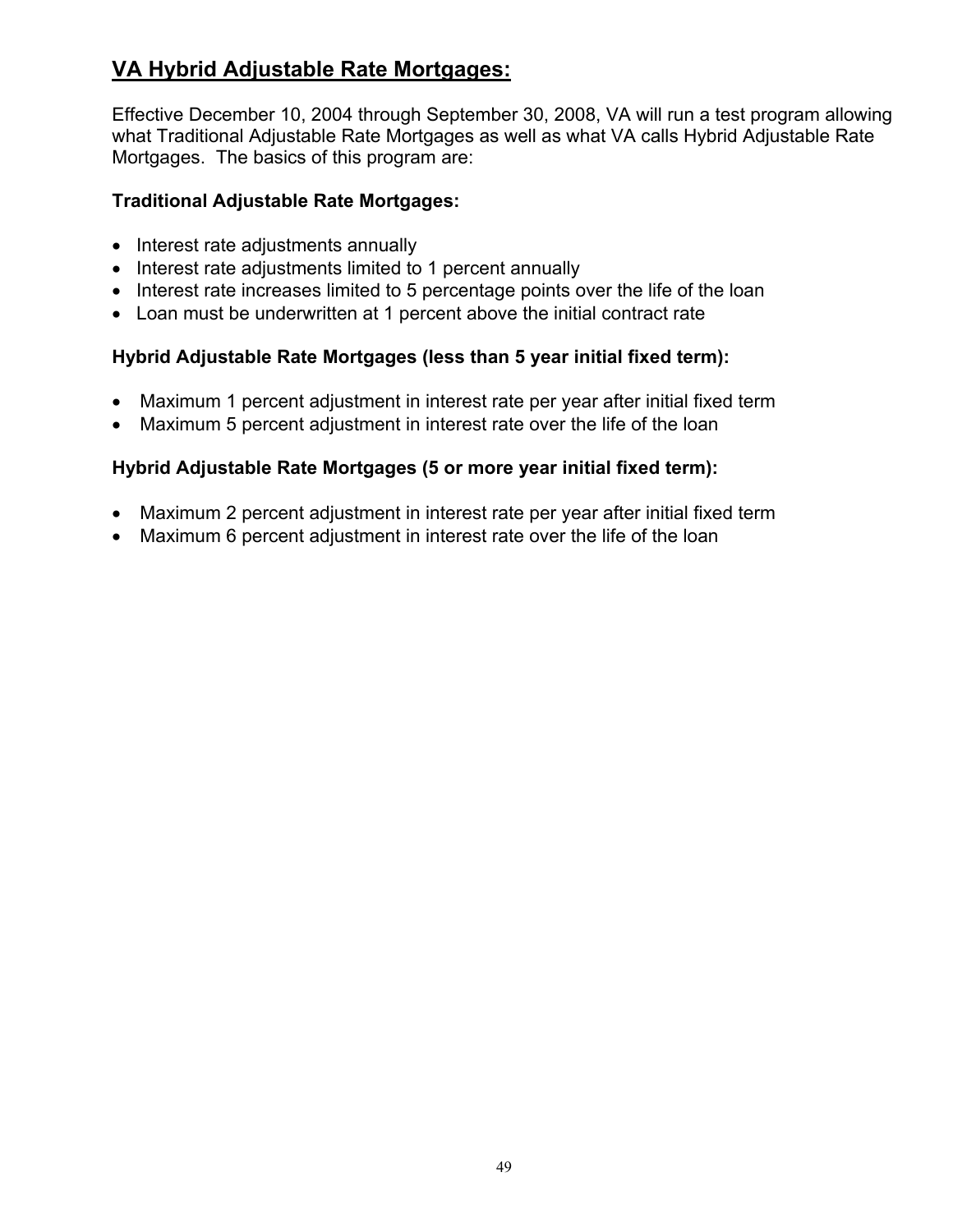# **Chapter 10: LOAN PROCESSING STEPS**

- **1. Obtain a Certificate of Eligibility (COE) from VA.** The determination of the veteran's eligibility should be initiated as soon as possible, preferably prior to the time of loan application. This is especially important if the nature of the veteran's application will require special review or development, i.e. retrieval of military records, etc.
- Through ACE: **http://vip.vba.va.gov (go to ACE Link)**
- Through Eligibility Center
- Possibly via Regional Loan Center or Regional Office (call first)
- **Automated E-Mail Procedure For IRRRL's When COE Is Not Available.** Lenders wishing to confirm the status of an existing VA guaranteed loan for the purpose of processing an IRRRL, can do so by using the automated IRRRL eligibility verification website at:

# **www. http://www.vba-roanoke.com/rlc/GILoans.asp**

- a) Lenders will receive an automated e-mail response usually within 24 hours. Most cases typically taking about 30 minutes.
- b) If the lender receives a response from the automated system confirming the loan they propose to refinance is an active VA guaranteed loan made to the veteran in question, a Certificate of Eligibility will not be required with their guaranty submission. Instead a copy of the e-mail reply from VA must be included in the guaranty submission.
- **2. Complete Standard Form 1003, Uniform Residential Loan Application** and have veteran acknowledge and sign various regulatory paperwork (Good Faith Estimate, Interest Rate Disclosure, etc.)
- **3. Develop A Credit Package** required documents covered in Chapter 4 of this Training Guide.
- **4. Order VA Case Number And Appraisal Assignment.** The appraisal should be ordered as soon as possible after the loan application is initially reviewed, and a decision is made that based on the application information, and perhaps a soft copy credit report, the loan appears feasible. Lenders are strongly encouraged to use VA's Internet based system, The Appraisal System (TAS). The web address is *tas.vba.va.gov.*

 Complete VA Form 26-1805 and send to the appraiser. **The appraisal does not get completed unless the appraiser receives this form.**

- **5. Determine if VA Form 26-8937, Verification of Benefit Related Indebtedness, is needed.** Before submitting VA Form 26-8937 you must first determine if the veteran has been or will be receiving VA benefits. There is no specific form for this purpose. Most lenders create their own "Debt Questionnaire" Form. Ask the veteran and any veteran co-obligors (including spouse if a veteran) if he or she:
	- 1. is receiving VA disability benefits
	- 2. would be entitled to receive VA disability benefits but waived because in receipt of retired pay
	- 3. has received VA disability benefits in the past, or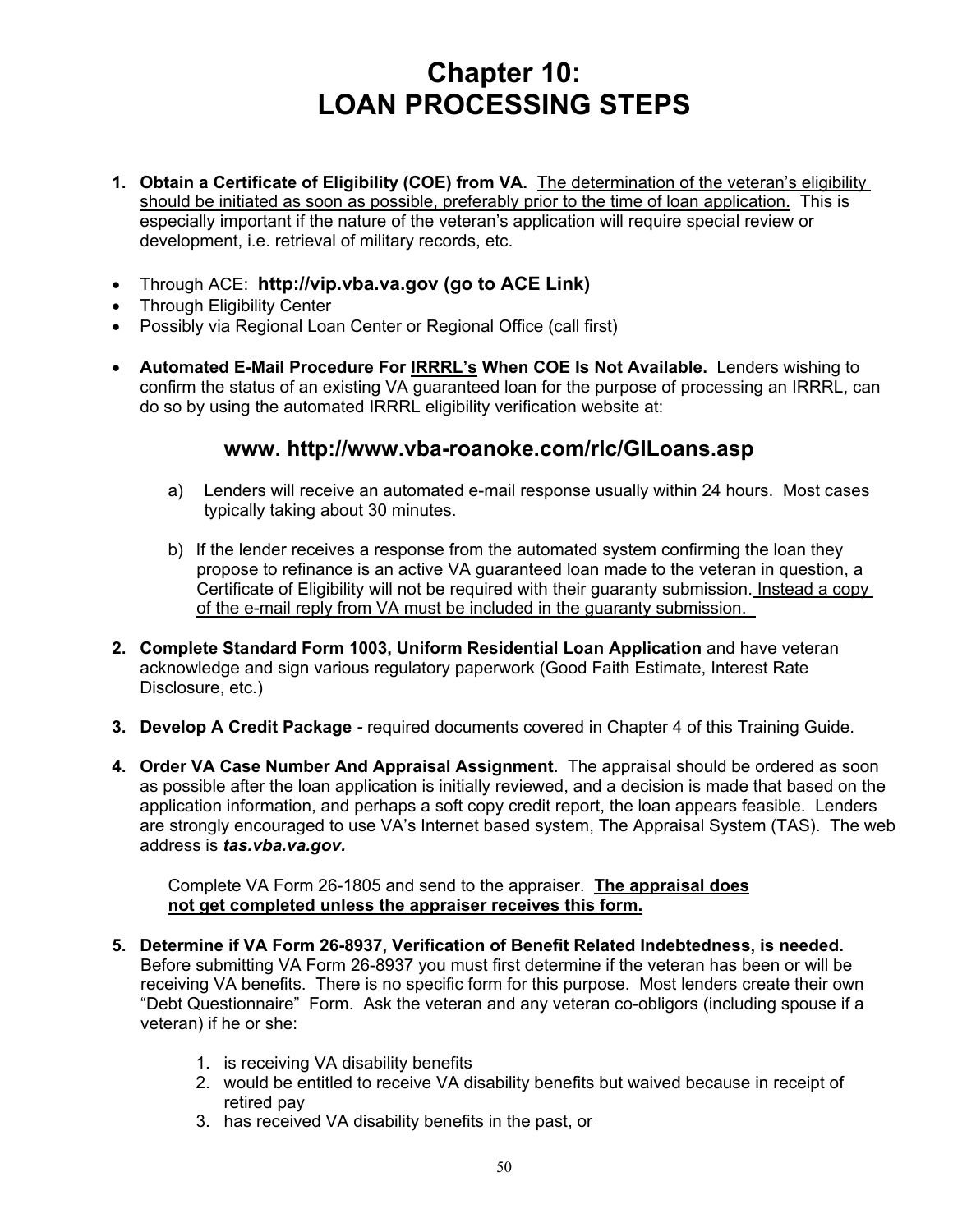4. is a surviving spouse of a veteran who died on active duty or as a result of a serviceconnected disability.

 If the veteran falls under one of the above categories, **submit VA Form 26-8937 to the VA office where the loan application and/or closed loan package will be sent.** VA will complete and return the form to the lender usually within 48 hours.

If the form indicates the veteran receives VA nonservice-connected pension or has been rated incompetent by VA, **prior approval underwriting by VA is required.**

**6. Perform A CAIVRS Screening On Applicant(s).** Please see VA Lenders Handbook, Chapter 4 "Required Search for Treatment of Debts Owed to the Federal Government."

# **7. Appraisal Completed And Notice Of Value Issued By VA Or Lender (LAPP Lenders).**

**8. A. Underwrite and approve or disapprove application; or if needed.** 

# **B. Submit complete, original, loan package to VA for prior approval underwriting.**

All lenders whether or not they have automatic authority, *must* submit the following types of loans to VA for prior approval:

- Joint loans (the co-borrower is not the veteran's spouse)
- Loans to veteran in receipt of VA nonservice-connected pension
- Loans to veterans rated incompetent by VA
- Interest Rate Reduction Refinancing Loans made to refinance VA loans more than 30 days past due

Lenders with automatic authority may also elect to submit a loan of a type not on the above list for prior approval when issues or circumstances cannot be resolved by the lender's own underwriting staff.

- The submission must include the underwriter's analysis and explanation of why it is being submitted for prior approval.
- Do *not* use this provision to shift the burden of a loan rejection to VA.
- **9. Lender Closes Loan And Transmits VA Funding Fee, If Applicable.** Payment of the funding fee must now be submitted through an Internet based website. This website can be found at:

# **http://www.pay.gov/va**

**10. Lender Codes Loan Information Into WBLS or Sends Closed Loan Package To VA To Receive Loan Guaranty Certificate.(See Lenders Handbook, Section CI-11).** Completion of VA Form 26-0286 is critical if you want accurate Loan Guaranty Certificates.

# **Submission requirements for a Modified Guaranty Loan Package:**

- VA Form 26-0286 properly filled out
- Original Certificate of Eligibility or VA Form 26-8937 (if exempt from funding fee)
- Original, signed VA Form 26-1820, Certification of Loan Disbursement
- Original Notice of Value
- Funding Fee Receipt
- HUD-1 Settlement Statement
- Name, address and e-mail address of person to request full quality review package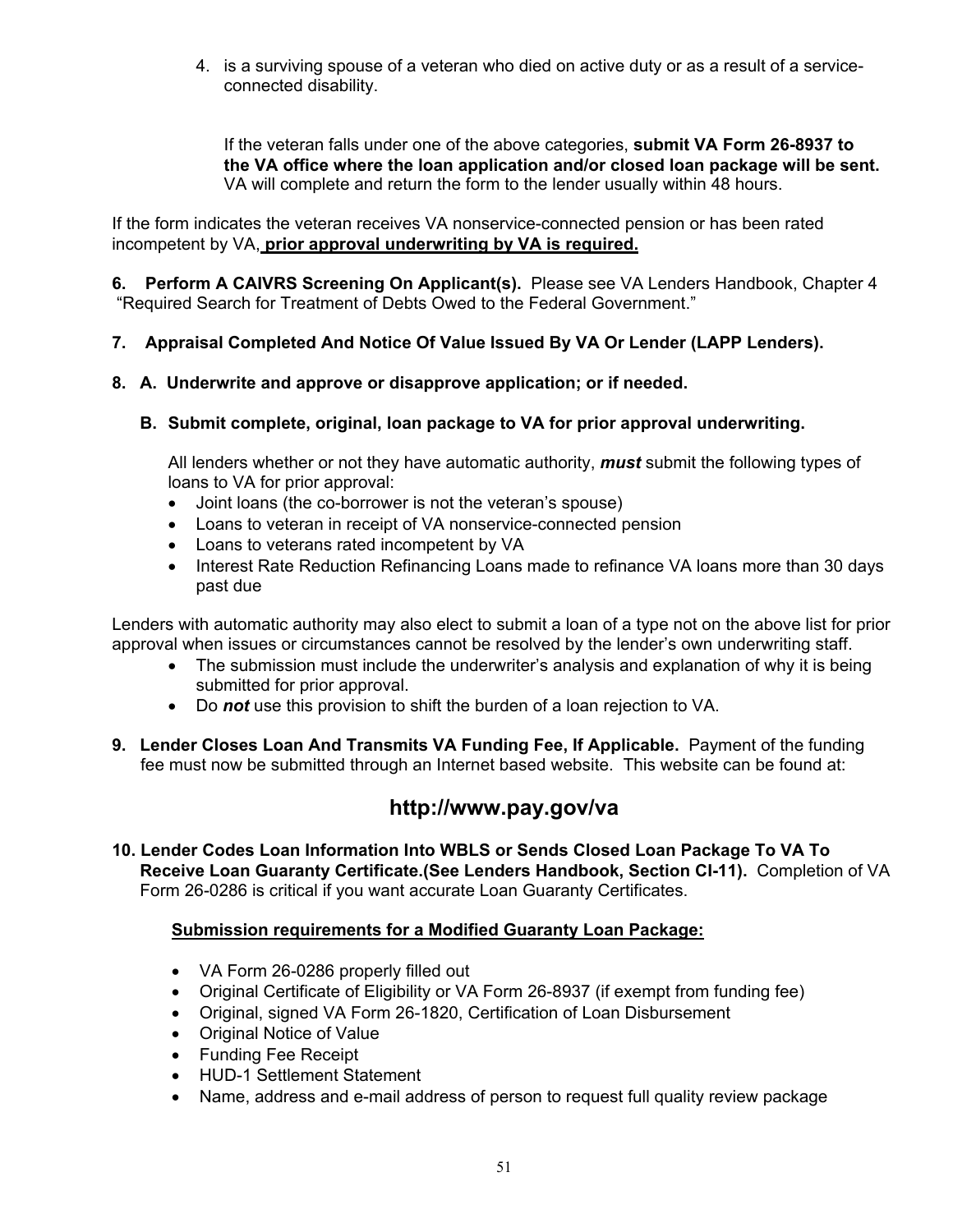# **Submission requirements for IRRRL Loan Package**

- VA Form 26-0285
- VA Form 26-0286
- Certificate of Eligibility or VA approved eligibility e-mail verification
- Funding Fee Receipt or VA Form 26-8937 (if veteran exempt from funding fee)
- "Old vs. New" Statement signed by veteran
- VA Form 26-8923, IRRRL Worksheet
- VA Form 26-1820
- HUD-1 Settlement Statement
- VA Form 26-0503, Federal Collection Policy Notice
- Lender's certification that the loan was not more than 30 days delinguent at time of closing
- Energy Efficiency Mortgage Documents (if required)
- Name, address, and e-mail address of contact if there are questions
- **11. Loan Guaranty Certificate Is Issued.** Don't forget, the Loan Guaranty Certificate is issued to the exact address that is represented by the Lender I.D. annotated on VA Form 26-0286, Line 34.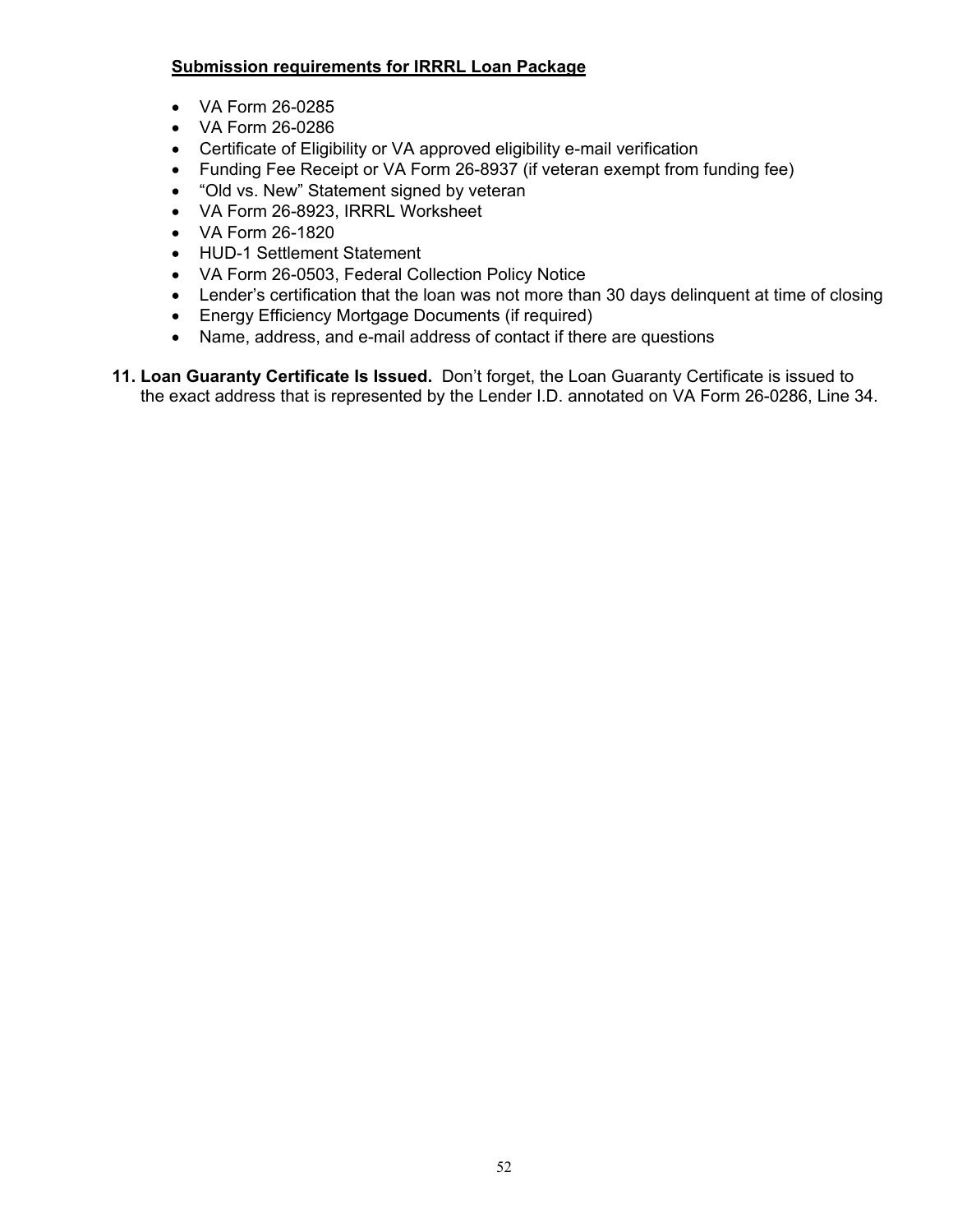# **Chapter 11: Frequently Asked Questions**

### *What is VA's internet site address?*

Lenders can reach VA's Lender and Servicer Home Page at *www.homeloans.va.gov/lenders.htm* At this site you can download VA's Lender Handbook, find out about recent changes, upcoming satellite training and access other useful information.

#### *What is the VA's maximum loan amount?*

VA does not have a maximum loan amount but we understand lenders generally must have at least 25% of the loan guaranteed (backed) by VA in order to sell the loan on the secondary market. Based on this factor the following limits apply:

\*Purchases or construction refinances - For 2005: \$359,650 \*Regular or Cash Out refinances-\$144,000 including VA's Funding Fee \*Interest Rate Reduction Refinance Loans-VA **will** guaranty 25% of the final loan amount as long as it is in compliance with VA regulations

It is suggested that any deviations on loan amounts for purchases, construction refinances or regular/cash-out refinances listed above be discussed with your secondary mortgage market representative prior to closing to assure you have the proper coverage needed to satisfy your investors requirements. Specifics on loan amounts and guaranty percentages can be found in Chapter 3 of VA's Lender Handbook.

#### *Can a veteran and his fiancee purchase a home together using a VA backed loan?*

The veteran can purchase a home with any individual he/she chooses, but VA will only guaranty the portion of the loan attributed to the veteran and a spouse. For example, if the veteran intends to purchase a home with a fiancee prior to their marriage and will share the same interest in the property, VA would only guaranty half of the loan. Questions on the amount of guaranty available should be directed to your office management. If they cannot, assist then contact your local Regional Loan Center. Generally, loan amounts under \$90,000 would have at least 25% guaranty available but there are always exceptions for both higher and lower loan amounts. Specifics on guaranty percentages for joint loans can be found in Chapter 7 of VA's Lender Handbook.

#### *What is the maximum guaranty on a joint loan for two veterans who have never used their Certificates of Eligibility?*

The same loan amounts and guaranty percentages listed above. The use of two certificates does not mean you can double the guaranty or loan amount.

#### *Can a veteran refinance over 90% LTV on a cash out refinance?*

.

The loan amount cannot exceed 90% of the appraised value plus the VA funding fee added to that base. For example, if the appraised value of a home is \$115,000, the base loan amount could be up to \$103,500 (90% of the appraised value). To the base you could add VA's Funding Fee, (i.e. 2% for first time use veteran \$2,070) for a total loan amount of \$105,570.00. Also it is our understanding that the loan amount may not exceed \$144,000 to sell the loan on the secondary mortgage market. The exception to this is an addition for an energy efficient improvement loan.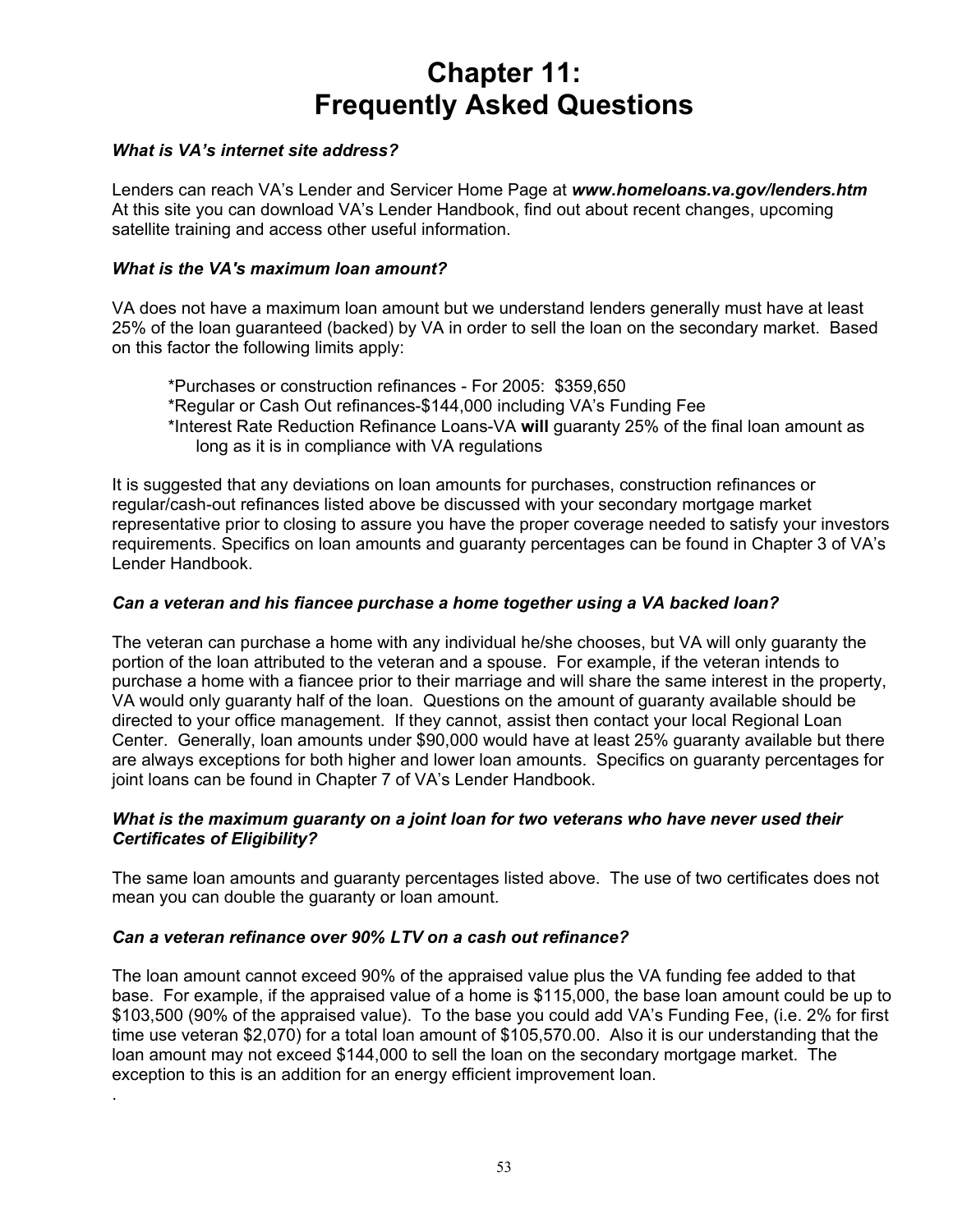# *How do you process a loan for a veteran who has been rated incompetent by VA?*

Obtain proof that the person signing the documents for the veteran is authorized. Process VA Form 26-8937, Verification of VA Benefit Related Indebtedness. A complete package (including a NOV) **must** be sent to VA for review and acceptance prior to the closing.

# *Does VA require 3.30% funding fee if the borrower is currently in the reserves or national guard but the veteran has a green certificate?*

If the veteran has a green certificate it was obtained because s/he served full time active duty and is subject to the lower funding fee. The fact that a person is in the Reserves or National Guard presently does not mean they automatically have to pay the higher funding fee. Please check the certificate as they may have qualified for the benefit as a veteran with full time active duty service. Reserve/National Guard certificates are clearly annotated as such and list the fact that the veteran is subject to a higher funding fee right on the certificate. Any unusual scenarios may be clarified with the VA Regional Loan Center in your area or questionable certificates addressed with one of the Eligibility Centers. Information concerning VA Funding Fee may be found in VA's Lender Handbook, Chapter 8.

#### *What documentation is acceptable to establish exemption from VA's Funding Fee?*

- \*VA Form 26-8937, Verification of VA Benefit Related Indebtedness
- \*A current award letter dated within the past 12 months
- \*Letter from the Veteran Service Center Manager confirming receipt of service connected disability income.
- \*Proof that the veteran elected to receive service retirement pay in lieu of VA compensation, such as a copy of the original VA notification of disability rating and proof of receipt of retirement income.
- \*A certificate of eligibility which indicates that the borrower is eligible for VA's benefit as a unmarried surviving spouse, this is clearly typed on the COE.

#### *How many properties can a veteran own through VA?*

A veteran can reuse the VA benefit multiple times as long as s/he has sufficient benefit to cover the new loan. The new home s/he is purchasing must be their primary residence. If there is less than full benefit remaining for the purchase of the second property, it is suggested the lender consider if the veteran can obtain a restoration or if the remaining benefit will cover the proposed loan amount.

# *Do we still need the off base housing authorization?*

This varies from region to region. You should check with your supervisor, if not contact the VA Regional Loan Center you deal with.

# *Will VA accept a package for credit approval prior to an appraisal being ordered?*

No, to underwrite a loan for commitment VA needs a complete loan package. A listing of required data can be found Chapter 5 of VA's Lender Handbook.

#### *How do I find out information about lender approval, automatic authority, agents or such items?*

Chapter 1 of VA's Lender Handbook contains all the information you need concerning requirements for lender approval, authority and agents. You can access this on our Internet site which also has a checklist and specific points to consider when applying for automatic underwriting authority.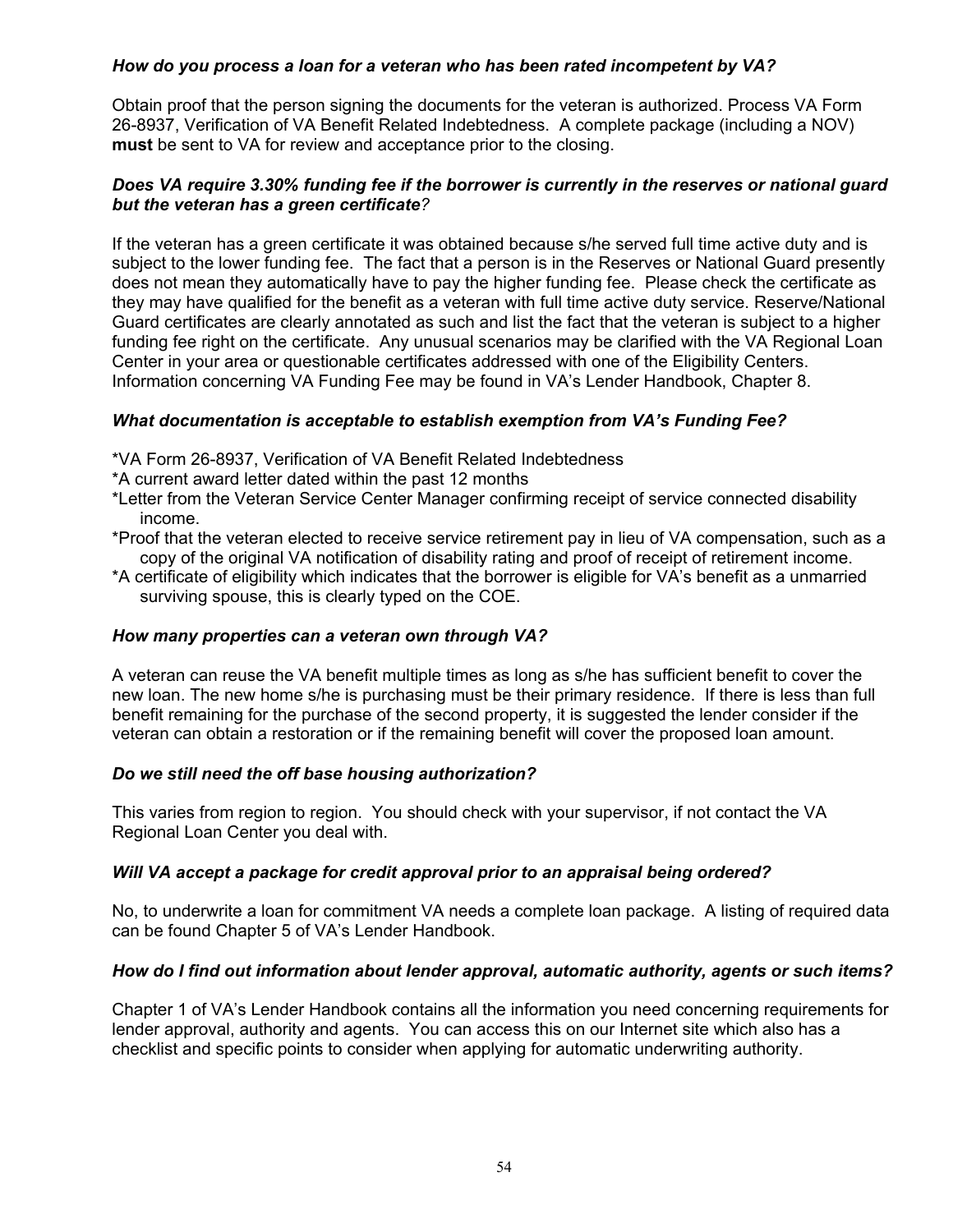### *Can you give a mortgage for an interest rate reduction refinance (IRRRL) when the veteran no longer occupies the property?*

Yes, previous occupancy of the subject property is sufficient. The interest rate reduction refinance loan is the only VA loan where the veteran or his spouse does not have to occupy the property as his primary residence. Specifics on occupancy requirements can be found in Chapter 3 of VA's Lender Handbook.

# **Assets**

# *Should gift funds be verified in the donor's or applicant's account?*

Although there is no specific requirement in VA's Lender Handbook, many lenders do document the donor ability to give and veteran's receipt of funds. This assures the veteran did not obtain other financing to cover the closing costs.

# *Can the veteran's retirement fund be included as liquid assets?*

Retirement funds that are not available to the veteran cannot be included as a liquid asset. Voluntary contributory retirement plans may demonstrate a veteran's ability to accumulate savings and should be considered a compensating factor. If a veteran is taking a loan against the retirement account for sufficient funds to close the loan, you would need to document the withdrawal.

#### **Income**

# *What is considered satisfactory to meet the requirement for experience as a landlord to use rental income?*

This answer will address a property in which a veteran is purchasing a multi-family home to occupy as a primary residence. VA requires the lender document reserves and previous landlord experience when the veteran is purchasing a multi-unit home **only when the rental income is needed to qualify**  the veteran for the home loan. **If the veteran can support the mortgage without any rental income, neither the landlord experience or reserves is required.** For landlord experience, the veteran must have owned a multi-family home, had previous experience managing rental units or other background involving property maintenance/trades and rental or collections experience. In unusual situations the underwriter should evaluate all the circumstances and contact the regional loan center they deal with for guidance if needed. Any landlord experience or equivalent must be properly documented in the file and unusual situations addressed in the remarks section of the loan analysis form, i.e. perhaps the veteran might initiate a contract with a property manager for a year in lieu of the landlord experience. Acceptance of the years contract combined with the reserves may be noted in the remarks section and accepted by the underwriter on a case by case basis in lieu of the standard regulation. Other types of rental properties and specifics on rental income can be found in Chapter 4 of VA's Lender Handbook.

# *Does VA require 6 months PITI to use rental income?*

If the rental income is need to qualify the veteran for purchase of a multi-family primary residence, 6 months PITI in reserves (after closing) must be documented. **If the rental income is not required to qualify the veteran, then the reserves are not required.** Other types of rental properties, such as other multi-family homes (not the subject property) which the veteran owns (subject to 3 months reserves) and specifics on reserve requirements for rental properties can be found in Chapter 4 of VA's Lender Handbook.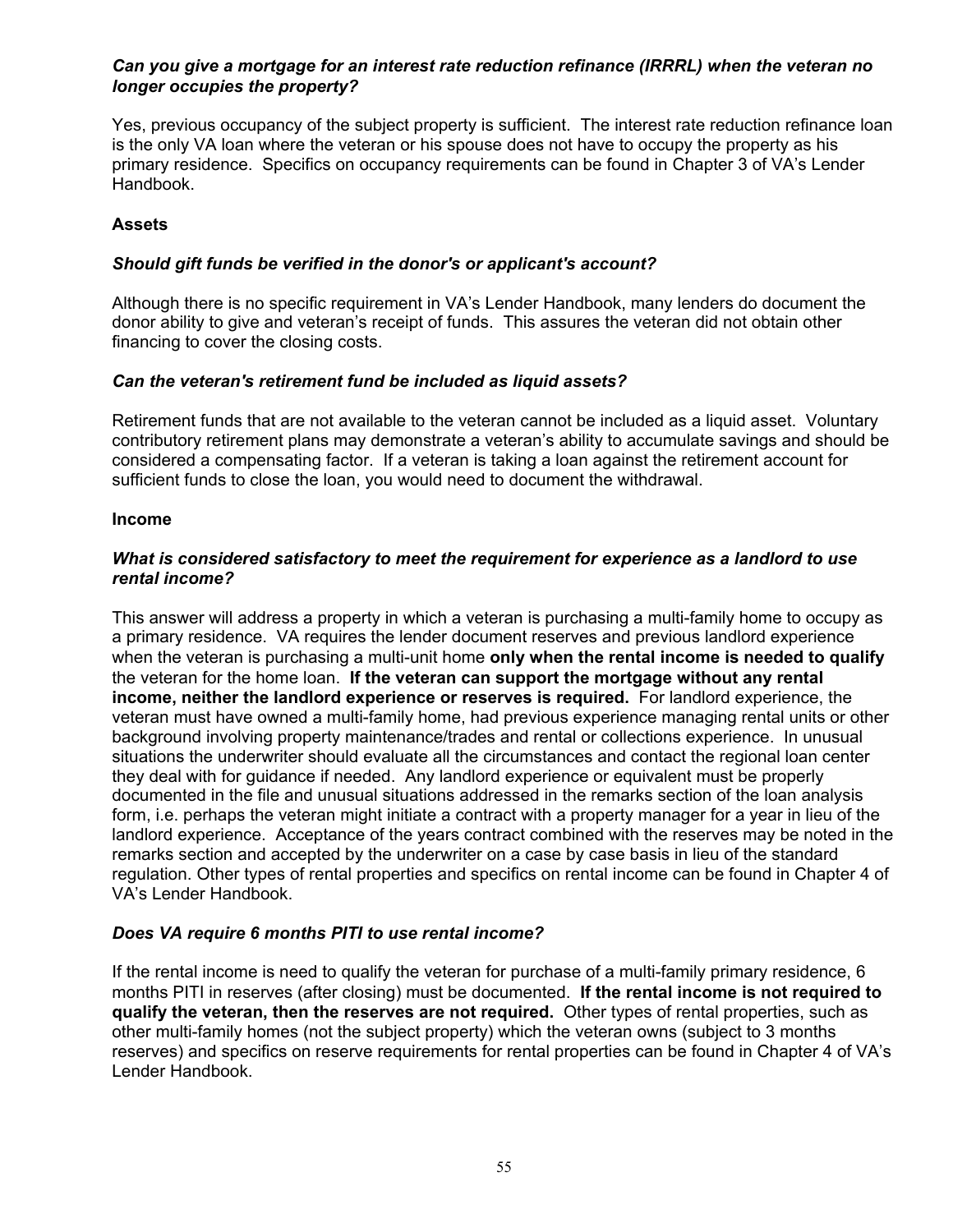### *Can you use the income of the non veteran spouse to qualify for the loan, if the veteran is not employed?*

If the spouse is on the application, you can use the spouse's income.

### *Can we use income from a non-qualifying spouse (a spouse not listed on the application) for qualifying the veteran?*

If the spouse is not on the application you cannot use his/her income when completing the loan analysis form. However, should the spouse **choose** to provide documentation concerning his/her employment , i.e. pay stub and W-2, the underwriter could consider removing the spouse from the residual requirement (reduce the number of family members by one). The spouse cannot be forced to provide this data. The underwriter must document the exception in the remarks section of the loan analysis form.

#### *Can we use income of a trailing spouse?*

This should be considered on a case by case basis and carefully documented if the income is used in any form. Income from a trailing spouse can generally not be considered as the spouse does not have employment in the new location and there is no guaranty of employment when s/he moves. The income could be used to possibly offset the expense of the spouse in his/her current location. In unusual circumstances if the lender can document a demand for the spouse's profession in the new location, the underwriter may consider using the income or offsetting some obligations with the potential income. Use of this income in any form should be considered on a case by case basis and documented in the remarks section of the loan analysis sheet.

### *Can we consider the income of an applicant who has been on his current job less than one year, and the current job is not related to his previous job?*

Generally VA would like to see an applicant on a job for a year. Consideration can be given if there has been a recent change when the applicant is in the same line of work or has specialized training in his/her field. The underwriter should also consider the employer's evaluation of the probability of continued employment, how much of that applicant's income is needed and if there are any compensating factors. Just because the veteran does not have a full year on his/her current job, even if it is not related, does not require an automatic denial. Careful review and judgment, especially on the example noted above, is required by the underwriter. These cases require careful scrutiny and reasons for the decision should be annotated in the remarks section of the loan analysis worksheet. Specifics concerning income stability can be found in Chapter 4 of VA's Lender Handbook. In all cases employment must be verified for a two year period and any gaps of employment addressed by the applicant in a written format.

# *Can commission income be used if the applicant has not been receiving it for two years?*

If the applicant has not been receiving commission income for a two year period, the underwriter must carefully review the applicants previous work experience and commission history. If the applicant has been receiving commission from current employer for at least one full year and has a background in the field, it may be possible to use that income or offset some debt. If the veteran has not been receiving commission for at least a year, it is highly unlike that this source of income may be used. The underwriter should address the use of any income with less than a two year history in the remarks section of the loan analysis and assure there is supportive documentation in the loan file. Specifics on commission income, including the required paperwork, can be found in Chapter 4 of VA's Lender Handbook.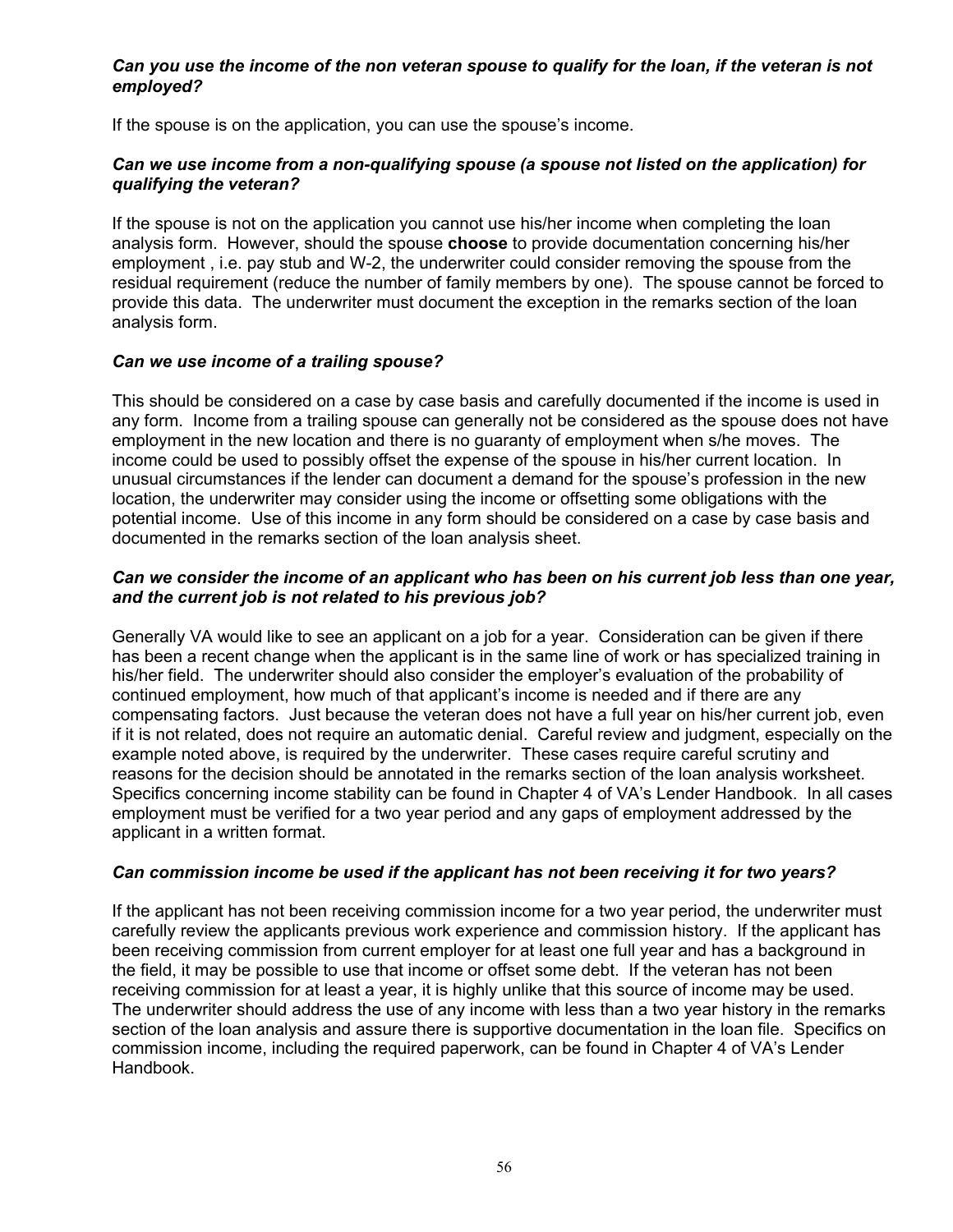# *How long does a person have to be self employed before we can consider the income?*

VA prefers to see an applicant to be self employed for a two year period. However, the underwriter may consider a candidate that has a full year of documented self-employment and past regular employment or education in the same line of work. Specifics concerning self-employment income can be found in Chapter 4 of VA's Lender Handbook.

# *What can be added back to net income for a self-employed applicant, i.e., depreciation, interest, etc.*

Depreciation claimed on the tax returns and financial statements may be included in effective income. Should the underwriter choose to add back in additional items, they must be specified on the loan analysis form with documentation contained in the file.

### *For self employed persons, do you put any weight on YTD earnings based on the profit and loss statement? Does the P&L have to be audited or prepared by an accountant?*

VA will average the earning based on a year to date profit and loss statement if they are consistent with previous earnings. Generally VA does not require financial statements to be audited however in unusual circumstances the underwriter may feel it is necessary to obtain an audited financial statement to clarify income or resolve discrepancies. See Chapter 4 of VA's Lender Handbook.

# *Applicant has a full time job, and has also had a part time job for the past 11 months. Why can't income from both jobs be used?*

VA requires that overtime, part time and bonus income be documented as consistently being received for a full two year period and likely to continue. This is to show that the income is stable and the veteran is able to work beyond the normal work hours over a long period. If the income has been received consistently for 12 months and is likely to continue, the underwriter may choose to offset debt with this income. Any income received for less than a 12 month period may be considered as a compensating factor by the underwriter. Specifics concerning overtime, second job or bonus income can be found in Chapter 4 of VA's Lender Handbook.

#### *Is there a minimum time required for receiving disability income to use this as a source of income?*

There is no time of receipt required to use disability income. The lender must document the funds are currently being received and that this income will continue generally for a three year period or be able to draw the conclusion that it will continue in the foreseeable future. If you cannot document this through the insurance company or social security, you may have to obtain written confirmation from a doctor addressing the applicant's probability of returning to work. If the disability will not continue for a three-year-period ("foreseeable future"), the underwriter may choose to offset some debts. As each case is distinct, the should be considered on a case by case basis. The underwriter's decision of using income in unusual scenarios or considering it as a compensating factor should be documented in the remarks section of the loan analysis form. Specifics concerning disability income can be found in Chapter 4 of VA's Lender Handbook.

# *Can a veteran buy a home that is over 50 miles away from his place of employment and commute?*

Yes, as long as the veteran can commute to his primary residence. If the veteran is going to be making an unusually long commute, the underwriter must consider commuting expenses in the loan analysis. It is the underwriter's responsibility to know what is considered a "normal" commute from the subject property.

# *Can we use the income from a spouse who is not a US citizen? Do we require a green card?*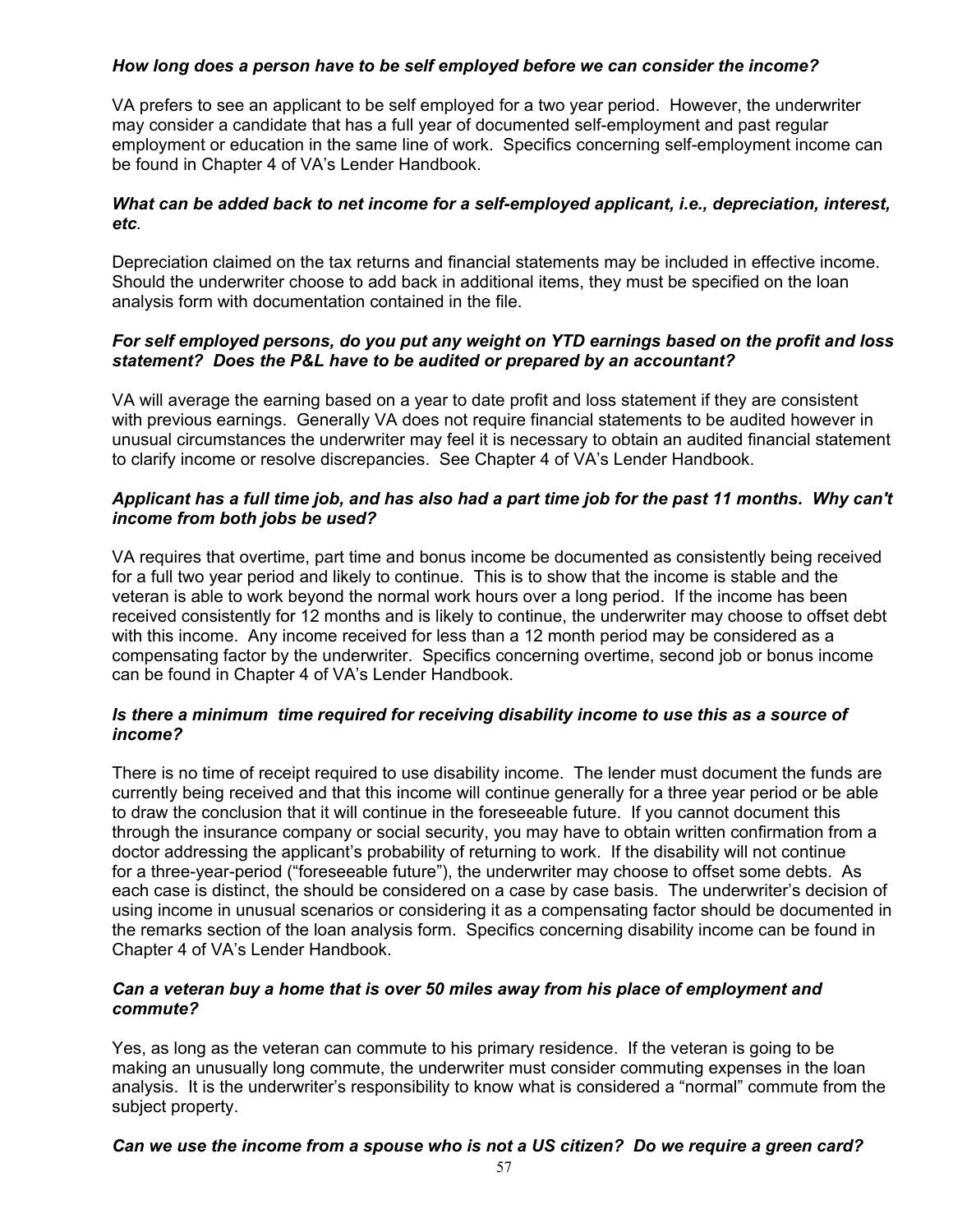Yes, you may use the income of a spouse if they are on the loan application even though they are not a US citizen. VA does not require a green card. Lenders should check with their investors to insure that both of these issues are in compliance with the secondary mortgage market.

# *A veteran is employed by a "temp" agency for more than 9 months with a well established employer, can the income be used?*

Generally, it maybe difficult to use earnings from temp with less than an established two-year history. Stability of income and a pattern of earnings may be established after a year. However, if a person is a career temp employee, the overall earnings and employment history should be evaluated. Any income used without a year's history should be addressed in the remarks section of the loan analysis form. The underwriter would have to give careful consideration to these scenarios and address how stability and the average income was determined.

#### *How long does child support have to continue for in order to be used as income?*

Child support must continue for a three year period or into the foreseeable future. If the support is going to be for a time frame less than that, the underwriter may consider offsetting the child(ren) in the residual guideline if receipt of funds on a consistent basis can be proven. If the underwriter chooses to offset the child in the residual guideline or offset an intermediate obligation, this should be noted in the remarks section of the loan analysis form.

#### **Debts**

# *Does VA consider child-care cost a debt? If so what is required?*

Yes, VA continues to consider child-care expenses as a debt. The lender must obtain a letter from the veteran documenting the child-care expense or explaining why no expense is incurred. Also assure the present arrangement will still be logical based on the location of the new home. If applicable, the name and address of the child care provider should be obtained. This expense must be listed on Loan Analysis Section D, line 30, job-related expense.

#### *Do we obligate the veteran for a mortgage that has been assigned to the ex-spouse by the courts?*

No, generally you do not have to obligate the veteran for a debt that the courts assigned to an exspouse even if that debt is delinquent. This is specified in VA's Lender Handbook, Chapter 4.

#### *For military applicants, do we need to consider separate household expenses if the applicant will be living in quarters and says he will not have any expense?*

If the veteran states that he/she will be living in military quarters at no cost and his/her spouse will be living in the subject property, you do not have to consider separate household expenses. However, if a review of the Leave and Earnings Statement shows a withdrawal for housing or there is any indication in the file of current expenses, clarification should be obtained.

The underwriter must consider the following for installments with less than 10 months remaining:

- ∗ The payment must not be so large that it will have a severe impact on the financial situation of the household. The amount of "severe impact" is left to the underwriter's discretion.
- ∗ If the payment is large, the underwriter may consider if there are reserves to cover the debt after closing or a source of income they were unable to use in the analysis.
- ∗ The final determination is the underwriter's and if a debt is not used and the logic is not highly visible, a notation should be made in the remarks section of the loan analysis form.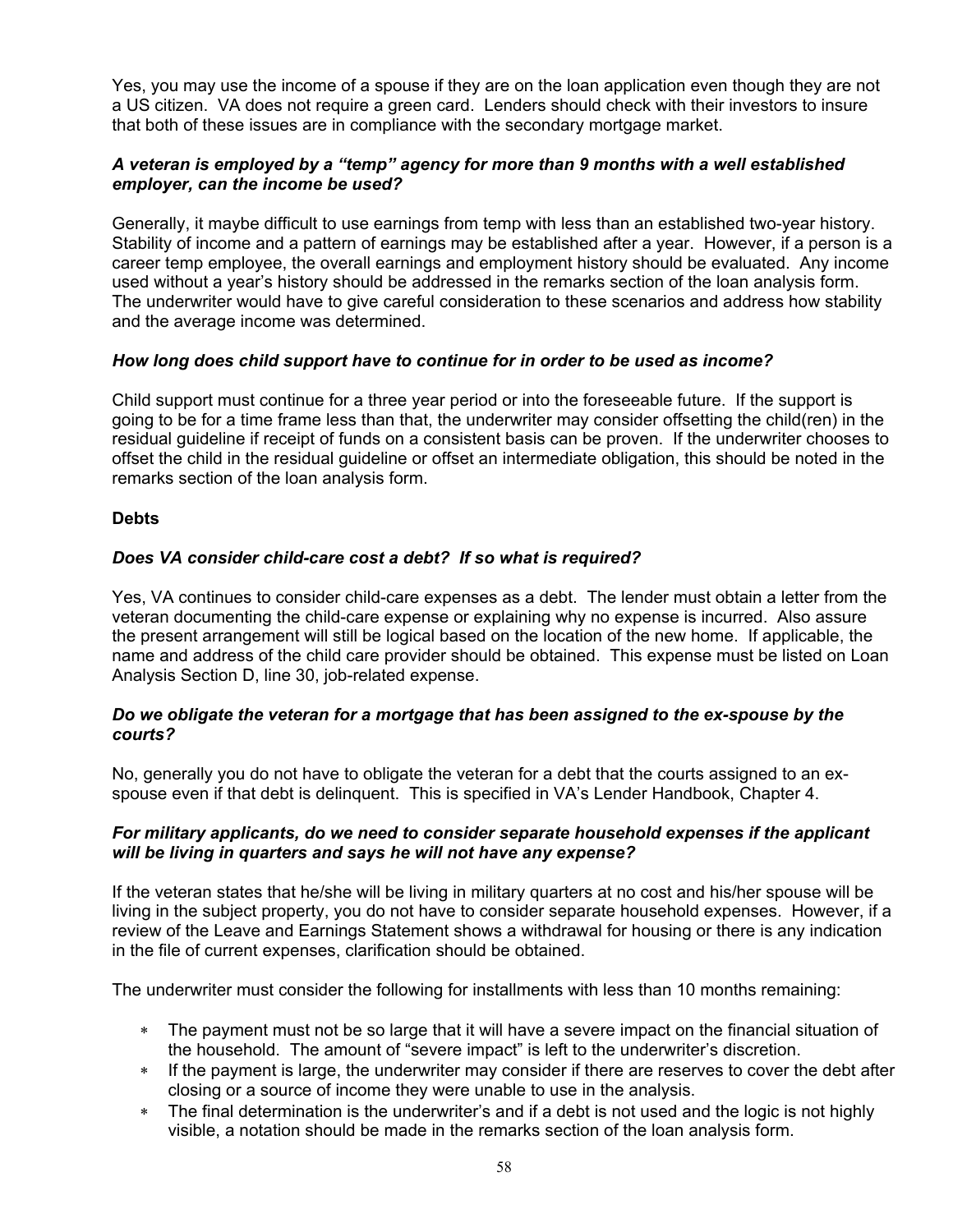∗ For revolving or open ended accounts with a continued pattern of use, the underwriter must include the regular monthly payment/minimum payment on the loan analysis form.

# *If a veteran co-signs a loan, how do we not include this as part of his obligations?*

In order to disregard a debt that the veteran has co-signed for another individual, there must be proof that the payments are being made by someone else, i.e. canceled checks for a year, and there is no reason to believe this will not continue. See VA's Lender Handbook, Chapter 4.

# *How does VA look at student loans? 401K loans?*

Student loans must be reviewed on a case-b- case basis. The underwriter must consider the whole scenario and use judgment when making this decision. Factors to consider include whether or not the payment is deferred and if there will be new or additional income to offset this expense? Loans deferred for more than a year may generally be disregarded. Should the underwriter choose not to include a student loan(s) as an obligation, a notation should be made in the remarks section of the loan analysis form. 401K loans may be disregarded.

# *Are union dues, life insurance or medical insurance included in the debt section?*

No. Expense for these items is considered in the residual income guidelines. The residual is the net income after shelter, debts and taxes is removed. It is supposed to cover items the veteran and family need such as food, clothing, health care, gas, etc. Additional information concerning residual income may be obtained in VA's Lender Handbook, Chapter 4.

# *How is child support considered from a credit standpoint as well as a debt consideration?*

Child support is considered as a debt and must be listed in section D of the loan analysis form. If late payments appear on the credit report it should be addressed and considered in the overall credit' picture.

# **Credit**

# *Do unpaid obligations, such as collections and charge-offs, listed on a credit report have to be paid off? What about judgments or liens?*

Charge-offs and collection accounts are not required to be paid off by VA. The underwriter should obtain the veteran's explanation and supporting documentation if needed. If it has been under a steady repayment plan, this may be considered as a positive factor. If there has not been repayment scheduled, paying them off now does not alter the unsatisfactory credit. Judgments, Federal debts and liens **must** be paid in full or have a written repayment agreement. Written repayment agreements must be included in the debt section of the loan analysis form. This is specified in VA's Lender Handbook, Chapter 4.

# *I have a CAIVRS "hit"; what do I do now?*

- \*Contact the veteran or co-applicant regarding the claim, ask them if they are aware of it or have any proof it has been paid in full/resolved.
- \*If the applicant is not aware of the item or needs to resolve it, someone must contact the federal agency listing the debt. The Lender's Handbook, Chapter 4, has a listing of the agencies and a contact phone number.
- \*If it is determined that there is no claim against the veteran, the lender should document this by written confirmation from the agency or the lender telephone certification.
- \*HUD'S CAIVRS line may not update their system quickly so do not hold up an approval or closing for the CAIVRS data to be changed.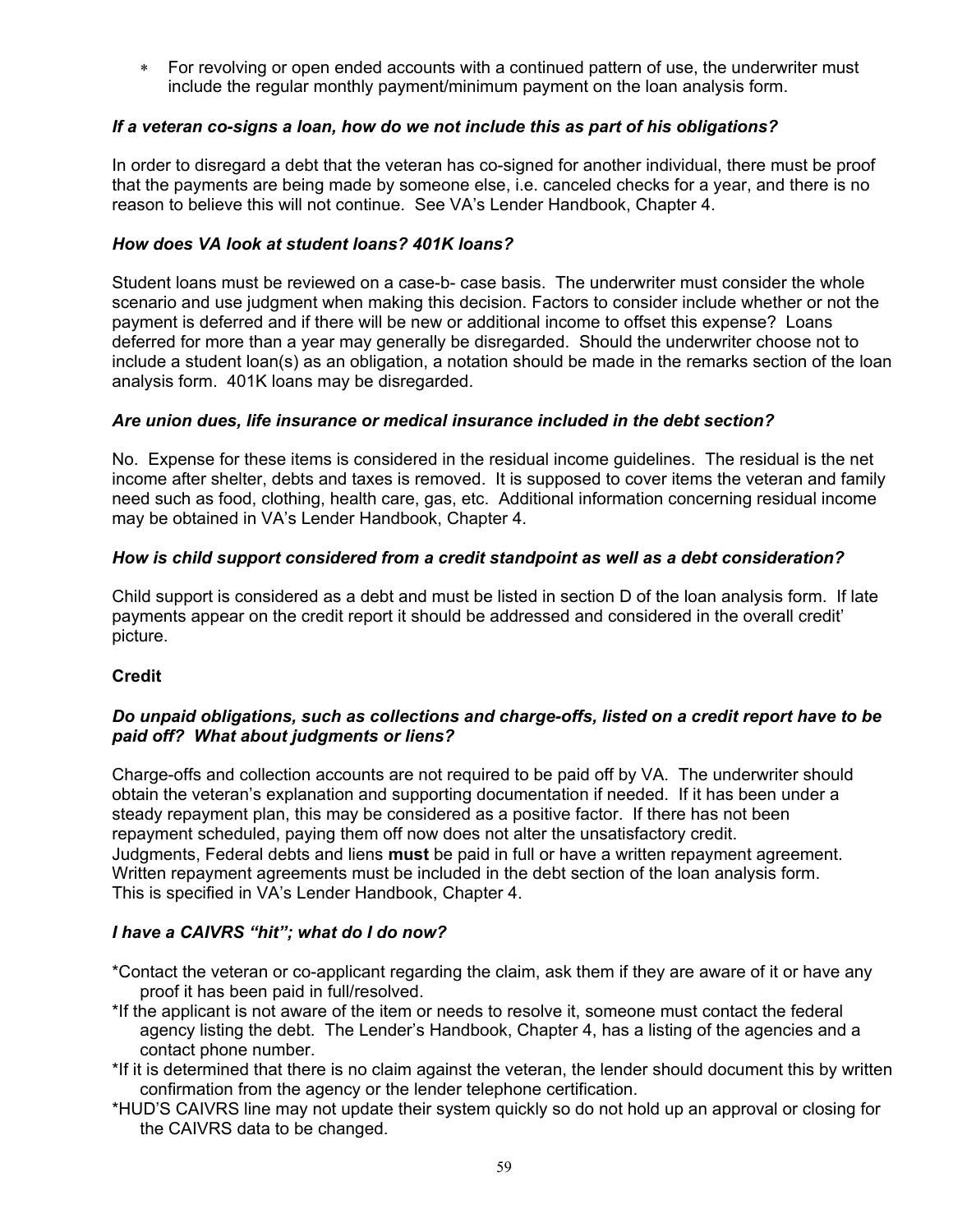\*If indeed there is a loss to the government, the lender must obtain proof of payoff or a written repayment agreement.

# *When can a person with a bankruptcy on their credit report apply for a VA loan?*

The guidelines for bankruptcy may be found in VA's Lender Handbook, Chapter 4. The date of the discharge and type of bankruptcy is a determining factor. If a Chapter 7 Bankruptcy was discharged more than 2 years ago, it may be disregarded. If it was discharged between 1-2 years ago, the veteran must have reestablished credit by some means, and the cause of the bankruptcy must be documented as beyond the control of the applicant, i.e. job loss or medical issues. If the bankruptcy was discharged less than a year ago, it will not generally be possible to determine that the applicant(s) are a satisfactory credit risk. Marginal cases should be addressed in the remarks section of the loan analysis.

# *How do you treat CCCS?*

If an applicant is currently in consumer credit counseling, they must have a 12-month history of timely payments under the plan and the counseling agency must approve of the new credit. Occasionally, individuals choose to participated in consumer credit counseling to assist them with their finances although they are not behind in their payments. In these cases consumer credit counseling may be considered a neutral or even a positive factor. Do not treat this as a negative credit item if the veteran entered the consumer credit counseling plan before reaching the point of having bad credit.

# *Is a veteran eligible for a loan if s/he is behind on their child support payment by \$1,000 or more?*

Child support is a credit obligation and if it is in arrears, it must be addressed. The veteran may have a legal action pending and if documented, this should not be considered a derogatory item. However, if they are merely behind due to financial matters, the underwriter must take into account

- ∗ If there is a repayment schedule, how will it be repaid?
- ∗ Consider the reason the payment is delinquent. Will the cause have an impact on the veteran's proposed loan scenario? This is a judgment the underwriter must make on a case-by-case basis.

# *In determining a satisfactory payment history, how many months do we need to review?*

Generally VA requires a 12-month satisfactory payment history. Any lates within the past year should be developed for an explanation and supporting documentation obtained if needed. The underwriter must make a credit decision based on all the documentation of that particular veteran. Comments should be placed in the remarks section of the loan analysis for any loans approved which have lates in the past year. In marginal cases it may be helpful to review the mortgage or rental history carefully as the applicant's past repayment history could establish how motivated the applicant is to make timely mortgage payments in the future. Information on adverse credit or other scenarios such as bankruptcy and foreclosures may be found in VA's Lender Handbook, Chapter 4.

# *The veteran has been living with his/her parents and does not have any loans or credit cards. What does s/he need to provide to be considered credit worthy?*

The underwriter must look at these cases individually considering if there was any past credit or other compensating factors. For VA a lack of credit is not considered a negative factor.

# *Does VA use credit scoring? If so is there a minimum score?*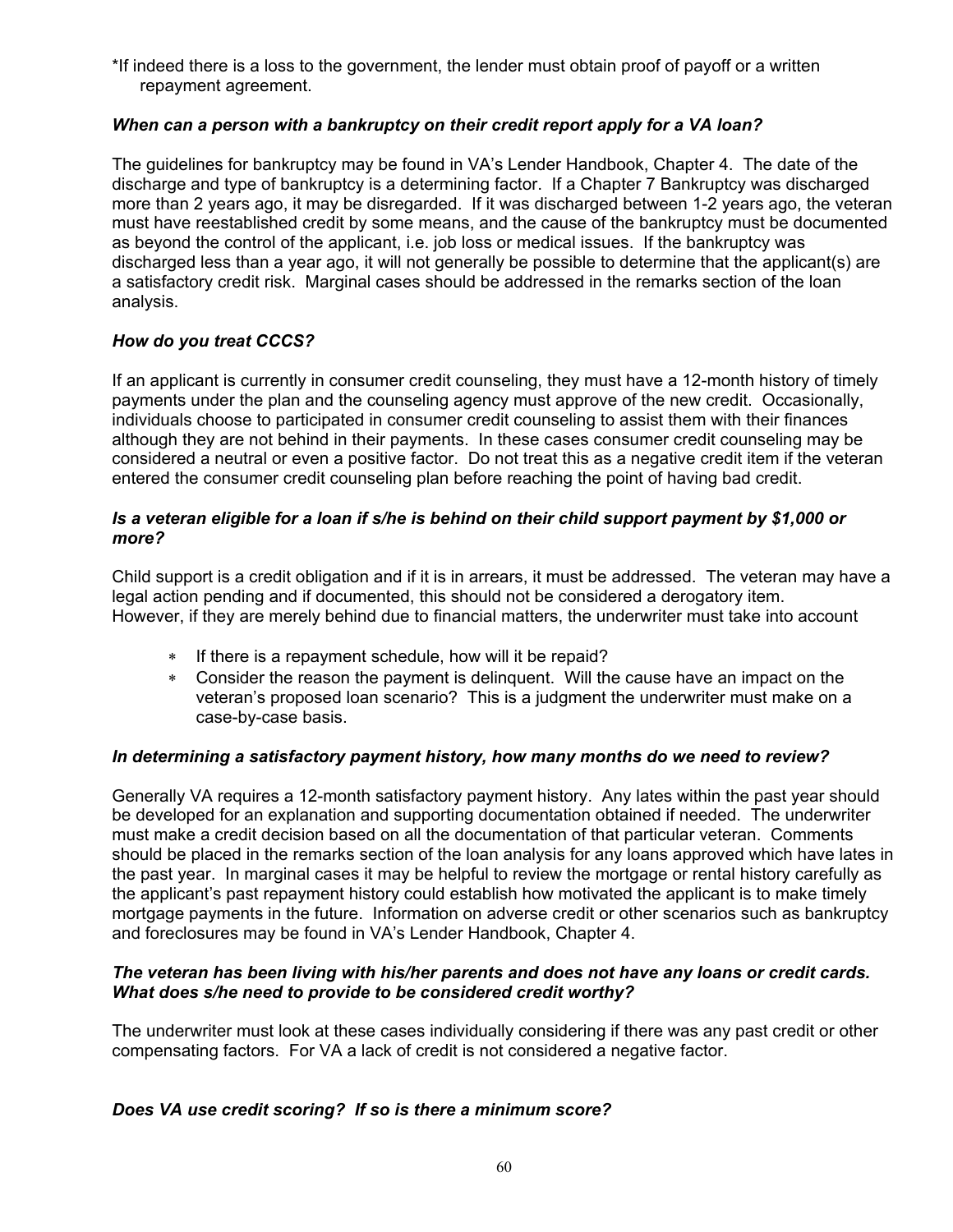No VA does not use credit scoring at this time. The underwriter should review the credit of applicant individually. However, VA does recognize that credit scoring is a part of the standard mortgage industry. If the underwriter is using an automated underwriting system such as Loan Prospector, they follow specific guidelines in accordance with the automated underwriting system.

# *Can payment plans be used on derogatory credit? If so how long do they have to have been established?*

If there are derogatory credit issues, i.e. a collection account, IRS lien, past-due child support, but the veteran has been making payments for a full year, the underwriter may consider this a positive factor. Be sure to list the payment as an obligation. If the borrower has been making payments for less than a year, the underwriter must review all factors for the loan to determine if the overall credit is acceptable. The underwriter must use their judgment on a case by case basis. These decisions should be documented in the remarks section of the loan analysis form.

# **Final Analysis**

### *If a veteran is married and the spouse is not on the application, but that spouse has children living with them, can you use that child support to offset the children in the residual?*

Yes as long as you can document the motivation for payment, i.e. court order, and consistent receipt of the funds.

# *For loans with ratios over 41%, do you consider compensating factors?*

VA is a residual-driven program. For VA loans, the ratio is used as a secondary evaluator. The underwriter should consider the following:

- ∗ If the residual in excess of the guideline by more than 20%, a loan with a high ratio but good credit and job stability could be approved.
- ∗ If the loan does not have residual + 20%, the underwriter must review all the compensating factors and their decision should be documented in the remarks section of the loan analysis form.
- ∗ For loans with ratios over 41% and the residual does not exceed the guideline by 20%, the underwriter's supervisor must sign the loan analysis form concurring with the underwriter's determination and the reasoning for loan approval must listed in the remarks section of the loan analysis form.

Specifics on ratios, second signatures and compensating factors may be found in VA's Lender Handbook, Chapter 4.

# *Can non-taxable income be grossed-up?*

Non-taxable income can be grossed-up for determining the ratio only. Item 39 of the loan analysis form must list the actual income, not the grossed up figure. There should be two ratios listed on the loan analysis form if you choose to gross up; the first in box 45 would show the actual ratio and the second in box 48 lists the ratio based on the grossed up income figure.

# *The loan received and Accept or Approve ranking from AUS (using VA loan designation). Does this mean the loan is acceptable to VA?*

The ranking from AUS is only as good as the data entered into the system. It is the lender's responsibility to determine and document income amount and stability, assure all potential debts (i.e. child-care expense and pay allotments) are considered, and all assets (included for analysis) verified. *Remember: Inaccurate or unverified data could affect the validity of loan guaranty from VA.* 

# **Appendix A**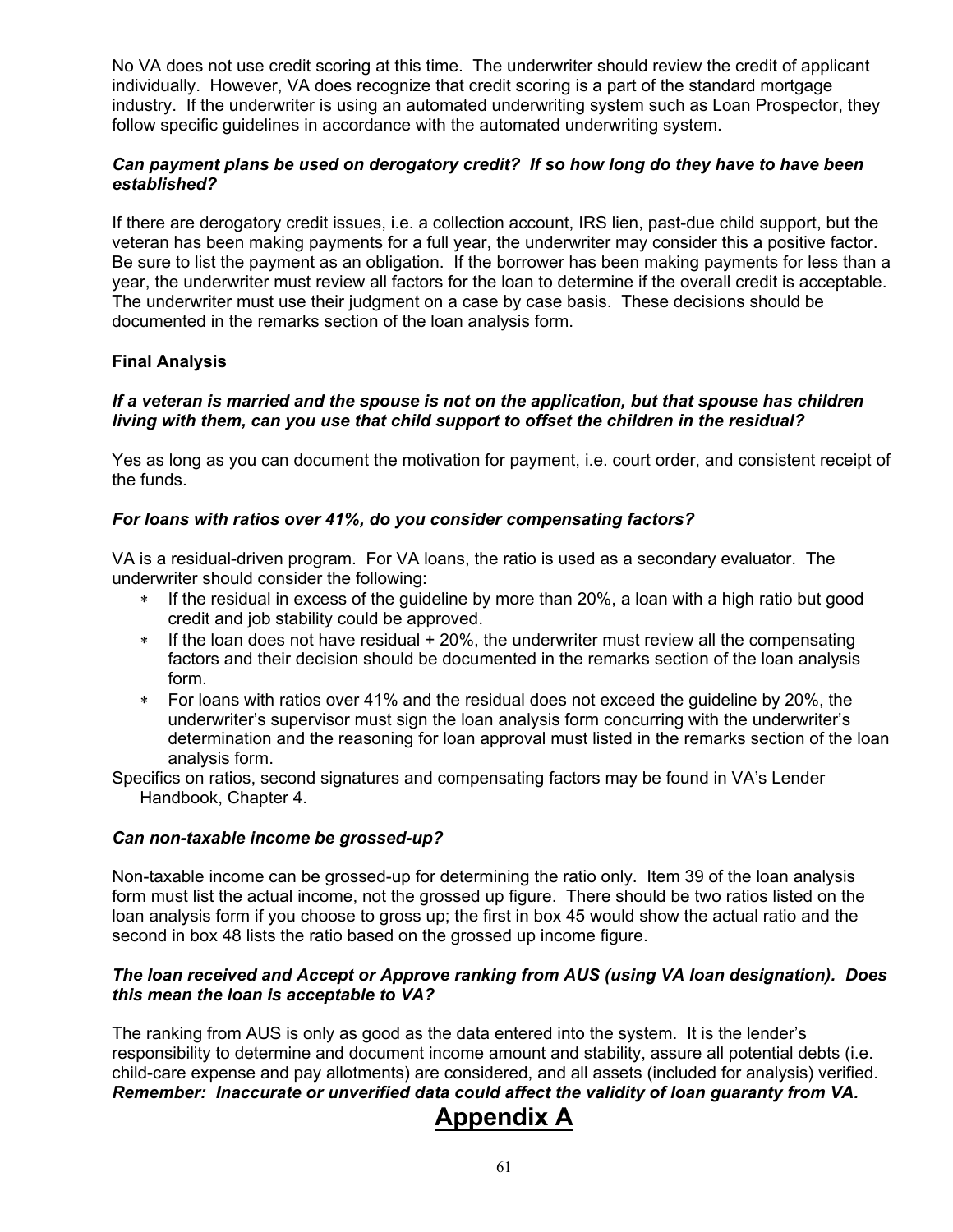

# **Loan Processing Forms**



| <b>VA Form</b> | <b>Title of Form or Description</b>                                          |
|----------------|------------------------------------------------------------------------------|
| 26-0285        | <b>Transmittal Sheet</b>                                                     |
| 26-0286        | <b>Loan Summary Sheet</b>                                                    |
| 26-0500        | Notification to Mortgagee of Funding Fee Shortage                            |
| 26-0503        | <b>Federal Collection Policy Notice</b>                                      |
| 26-0551        | <b>VA Debt Questionnaire</b>                                                 |
| 26-0592        | <b>Counseling Checklist for Military Homebuyers</b>                          |
| 26-1802a       | <b>HUD/VA Addendum to URLA</b>                                               |
| 26-1805        | Request for Determination of Reasonable Value                                |
| 26-1817        | Request for Determination Unmarried Surviving Spouse Application             |
| 26-1820        | Report & Certification of Loan Disbursement                                  |
| 26-1880        | <b>Request for A Certificate of Eligibility</b>                              |
| 26-1843        | Certificate of Reasonable Value                                              |
| 26-1859        | Warranty of Completion of Construction                                       |
| 26-1866        | Certificate of Commitment                                                    |
| 26-6393        | <b>Loan Analysis</b>                                                         |
| 26-8261a       | Request for Certificate of Veteran Status                                    |
| 26-8375        | <b>Termite Soil Treatment Guaranty</b>                                       |
| 26-8497        | Verification of Employment                                                   |
| 26-8497a       | Verification of Deposit                                                      |
| 26-8736        | Application for Authority to Close Loans on an Automatic Basis Nonsupervised |
|                | Lenders                                                                      |
| 26-8736a       | Nonsupervised Lender's Nomination and Recommendation of Credit               |
|                | <b>Underwriter</b>                                                           |
| 26-8812        | VA Equal Opportunity Lender Certification                                    |
| 26-8850        | Wood Destroying Insect Certification                                         |
| 26-8923        | Refinancing Loan Worksheet                                                   |
| 26-8937        | <b>Verification of VA Benefit-Related Indebtedness</b>                       |
| 26-8986        | VA Funding Fee Transmittal Form                                              |
| 26-8998        | Acknowledgment of Receipt of Funding Fee from Mortgagee                      |
| 26-8999        | Acknowledgment of Funding Fee Shortage                                       |

For a complete list of required exhibits and forms please go to VA Pamphlet 26-7, Lenders Handbook. Forms unique to VA loan processing are available on the Internet at:

# *http://www.vba.va.gov/pubs/homeloanforms.htm*

**Forms in Bold** are available at: http://homeloans.va.gov/ls.htm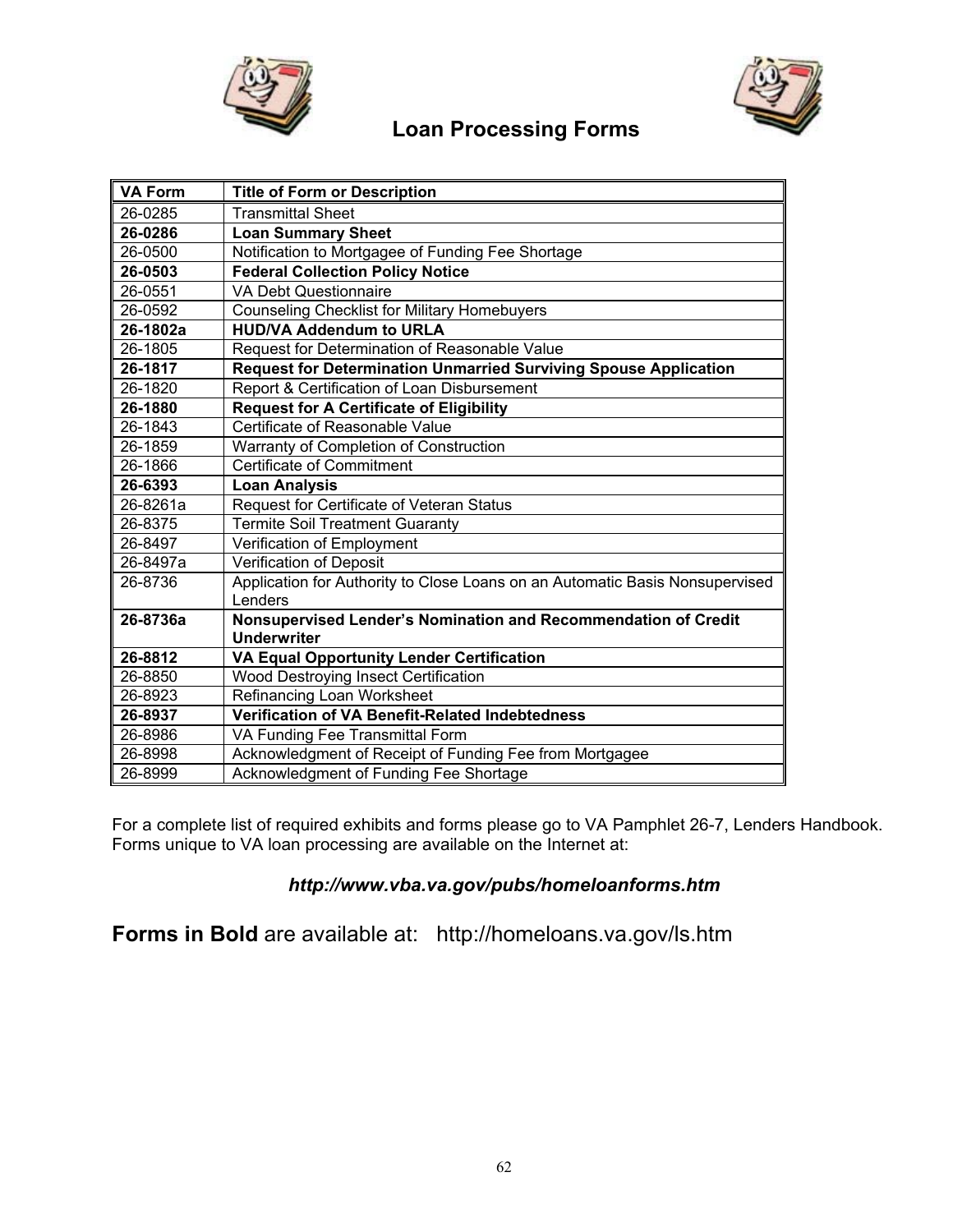The following 3 pages are samples of Statements and Certifications used in VA loan processing which **are not** available on the Internet. You may follow these statements or certifications on your own internal letterhead.

# **IRRRL COMPARISON STATEMENT**

| <b>OLD VA LOAN</b>            | <b>NEW VA LOAN</b>              |
|-------------------------------|---------------------------------|
| VA Case Number:               | VA Case Number:                 |
| Date of loan:                 |                                 |
| Interest Rate:                | Interest Rate:                  |
| Term:                         | Term:                           |
| <b>Original Loan Amount</b>   | New Loan Amount                 |
| Principal & interest payment: | Principal and interest payment: |

I hereby acknowledge that I understand the effects of this refinancing loan on my loan payments and interest rate.

Borrower(s) Date

# **For IRRRL's with principal & interest payment increasing 20% or more:**

| "I, (underwriter's name) certify to having determined that the veteran qualifies for the |  |  |
|------------------------------------------------------------------------------------------|--|--|
| higher payment:                                                                          |  |  |

 $\mathcal{L} = \{ \mathcal{L} = \{ \mathcal{L} \mid \mathcal{L} = \{ \mathcal{L} \mid \mathcal{L} = \{ \mathcal{L} \mid \mathcal{L} = \{ \mathcal{L} \mid \mathcal{L} = \{ \mathcal{L} \mid \mathcal{L} = \{ \mathcal{L} \mid \mathcal{L} = \{ \mathcal{L} \mid \mathcal{L} = \{ \mathcal{L} \mid \mathcal{L} = \{ \mathcal{L} \mid \mathcal{L} = \{ \mathcal{L} \mid \mathcal{L} = \{ \mathcal{L} \mid \mathcal{L} = \{ \mathcal{L} \mid \mathcal{L} =$ Underwriter's Signature Date

\_\_\_\_\_\_\_\_\_\_\_\_\_\_\_\_\_\_\_\_\_\_\_\_\_\_\_\_\_\_\_\_\_ \_\_\_\_\_\_\_\_\_\_\_\_\_

**Mandatory Reservist Duty Certification – All Loans (See VA Pamphlet 26-7, Chapter 4)** 

I am not currently serving in the Reserves or National Guard, nor have I received orders to activate my status relative to the Reserves or National Guard.

Veteran Date

\_\_\_\_\_\_\_\_\_\_\_\_\_\_\_\_\_\_\_\_\_\_\_\_\_\_\_\_\_\_\_\_\_\_\_\_\_\_\_\_\_\_\_\_\_\_\_ \_\_\_\_\_\_\_\_\_\_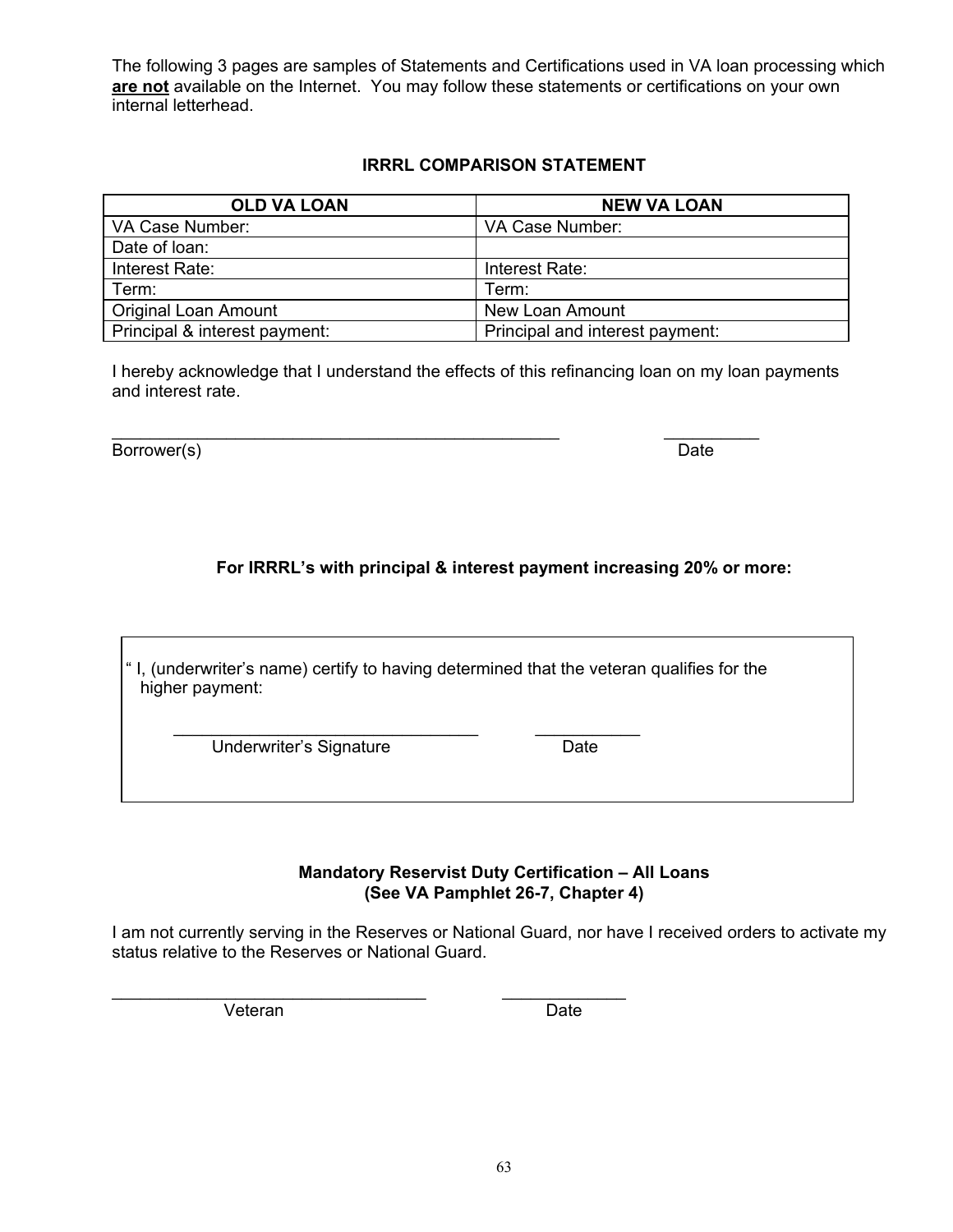# **Interest Rate And Discount Disclosure Statement**

1. This statement regarding the interest rate and discount points that you may pay on a mortgage guaranteed by VA ( Dept. of Veterans Affairs) must be delivered to you prior to the execution of the borrowers certification on the HUD/VA Addendum to the Uniform Residential Loan Application.

2. VA does not establish the interest rate for mortgage loans to be guaranteed, or set either a minimum on the interest rate or on discount points that may be paid by you. This means that you may pay such interest rate and discount points as you and the lender agree upon. The seller may also pay the discount points, or a portion thereof, if you and the seller agree to such an arrangement.

3. It is important for you to understand that the interest rate and discount points and the length of time the lender will honor the loan terms are all freely negotiable with the lender. Lenders may agree to offer the loan terms for a definite period of time (i.e., 30, 60, or 90 days) or may refuse to do so. This arrangement is commonly referred to as a lock-in agreement. Keep in mind that your agreement with the seller will also affect the date you can close your loan.

4. The terms of your agreement with the lender will determine the degree, if any, that the interest rate and discount points may change before closing. An increase of more than 1 percent in the interest rate requires re-underwriting of the loan approval by VA or by the lender. It may be necessary for the lender to obtain your signature on a new application. If, after re-underwriting, it is determined that you remain qualified from a credit risk standpoint, the conditions of your agreement(s) with the lender may require you to complete the transaction or lose your deposit.

 \_\_\_\_\_\_\_\_\_\_\_\_\_\_\_\_\_\_\_\_\_\_\_\_\_\_\_\_\_\_\_\_\_\_\_\_\_ Veteran

 $\overline{\phantom{a}}$  ,  $\overline{\phantom{a}}$  ,  $\overline{\phantom{a}}$  ,  $\overline{\phantom{a}}$  ,  $\overline{\phantom{a}}$  ,  $\overline{\phantom{a}}$  ,  $\overline{\phantom{a}}$  ,  $\overline{\phantom{a}}$  ,  $\overline{\phantom{a}}$  ,  $\overline{\phantom{a}}$  ,  $\overline{\phantom{a}}$  ,  $\overline{\phantom{a}}$  ,  $\overline{\phantom{a}}$  ,  $\overline{\phantom{a}}$  ,  $\overline{\phantom{a}}$  ,  $\overline{\phantom{a}}$ Co-applicant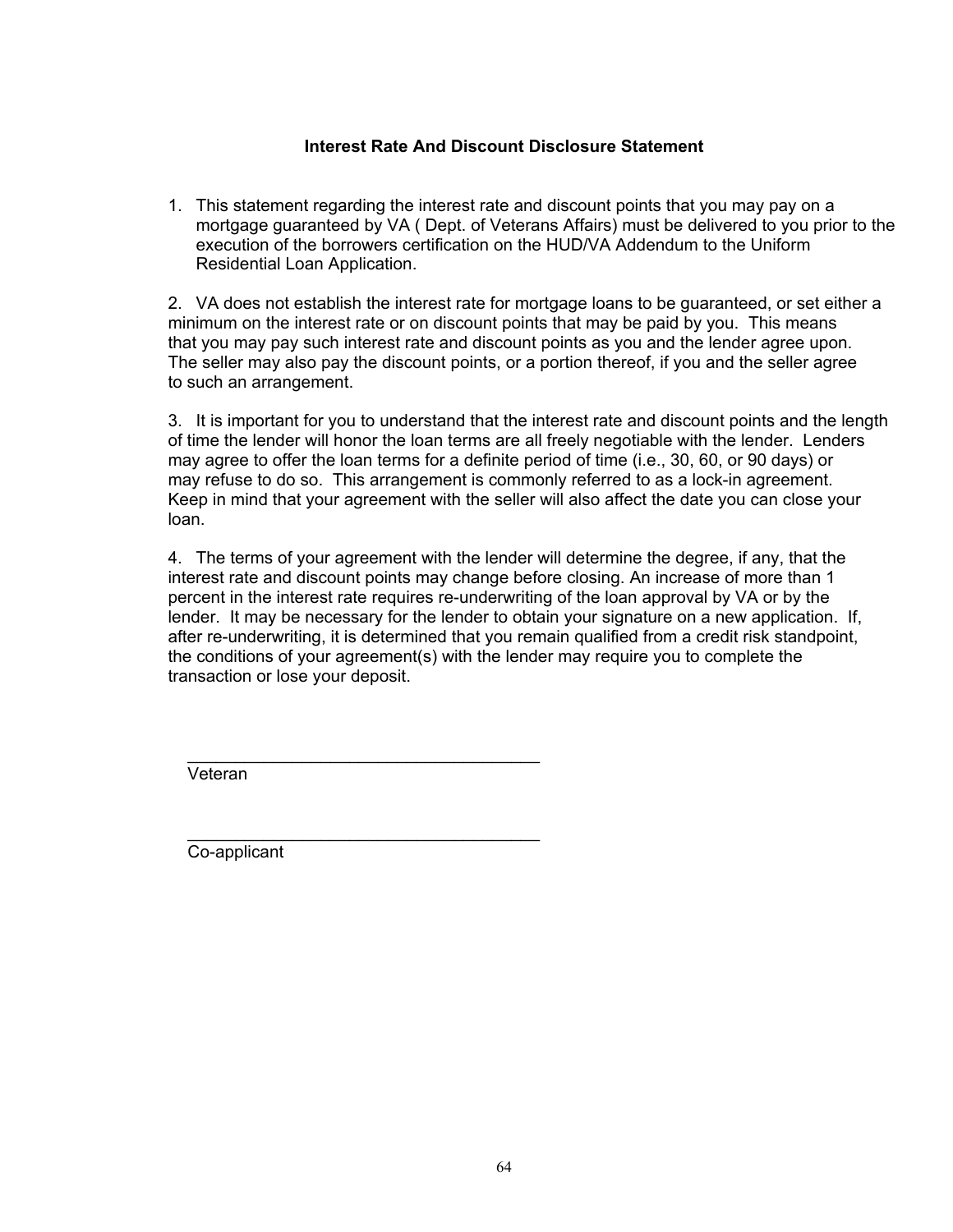# **LENDER'S LOAN QUALITY CERTIFICATION**

"The undersigned lender certifies that this loan application, all verifications of employment, deposit, and other income and credit verification documents have been processed in compliance with 38 CFR part 36; that all credit reports obtained in connection with the processing of this borrower's loan application have been provided to VA; that, to the best of the undersigned lender's knowledge and belief the loan meets the underwriting standards recited in Chapter 37 of Title 38 United States Code and 38 CFR part 36, and that all information provided in support of this loan is true, complete and accurate to the best of the undersigned lender's knowledge and belief."

 $\frac{1}{2}$  ,  $\frac{1}{2}$  ,  $\frac{1}{2}$  ,  $\frac{1}{2}$  ,  $\frac{1}{2}$  ,  $\frac{1}{2}$  ,  $\frac{1}{2}$  ,  $\frac{1}{2}$  ,  $\frac{1}{2}$  ,  $\frac{1}{2}$  ,  $\frac{1}{2}$  ,  $\frac{1}{2}$  ,  $\frac{1}{2}$  ,  $\frac{1}{2}$  ,  $\frac{1}{2}$  ,  $\frac{1}{2}$  ,  $\frac{1}{2}$  ,  $\frac{1}{2}$  ,  $\frac{1$ Lender Signature **Case Contract Contract Contract Contract Contract Contract Contract Contract Contract Contract Contract Contract Contract Contract Contract Contract Contract Contract Contract Contract Contract Contract C** 

# **CERTIFICATION FOR AUTOMATED UNDERWRITING CASES**

"I, the undersigned lender, hereby certify that case number \_\_\_\_\_\_\_\_\_\_\_\_\_\_\_ was processed through \_\_\_\_\_\_\_\_\_\_\_\_\_\_\_\_\_\_\_ , and received an ' Accept ' rating. I further certify that all information entered into the system has been verified, and that any credit discrepancies have been reconciled.

\_\_\_\_\_\_\_\_\_\_\_\_\_\_\_\_\_\_\_\_\_\_\_\_\_\_\_\_\_\_\_\_\_\_\_\_\_ \_\_\_\_\_\_\_\_\_\_\_\_\_\_\_\_\_\_\_\_ Lender Representative Title

**VA OPTION CLAUSE** (required attachment to Purchase Agreement)

"It is expressly agreed that, notwithstanding any other provisions of this contract, the purchaser shall not incur any penalty by forfeiture of earnest money or otherwise or be obligated to complete the purchase of the property established by the Dept. of Veterans Affairs. The purchaser shall, however, have the privilege and option of proceeding with the consummation of this contract without regard to the amount of reasonable value established by the VA."

**RESERVIST/NATIONAL GUARD CERTIFICATION** (required per VA Pamphlet 26-7, Chapter 4-2m)

- 1. Are you currently a member of the Reserves or National Guard? **Yes or No**
- 2. Have you received orders to activate as a member of the Reserves or National Guard? **Yes or No**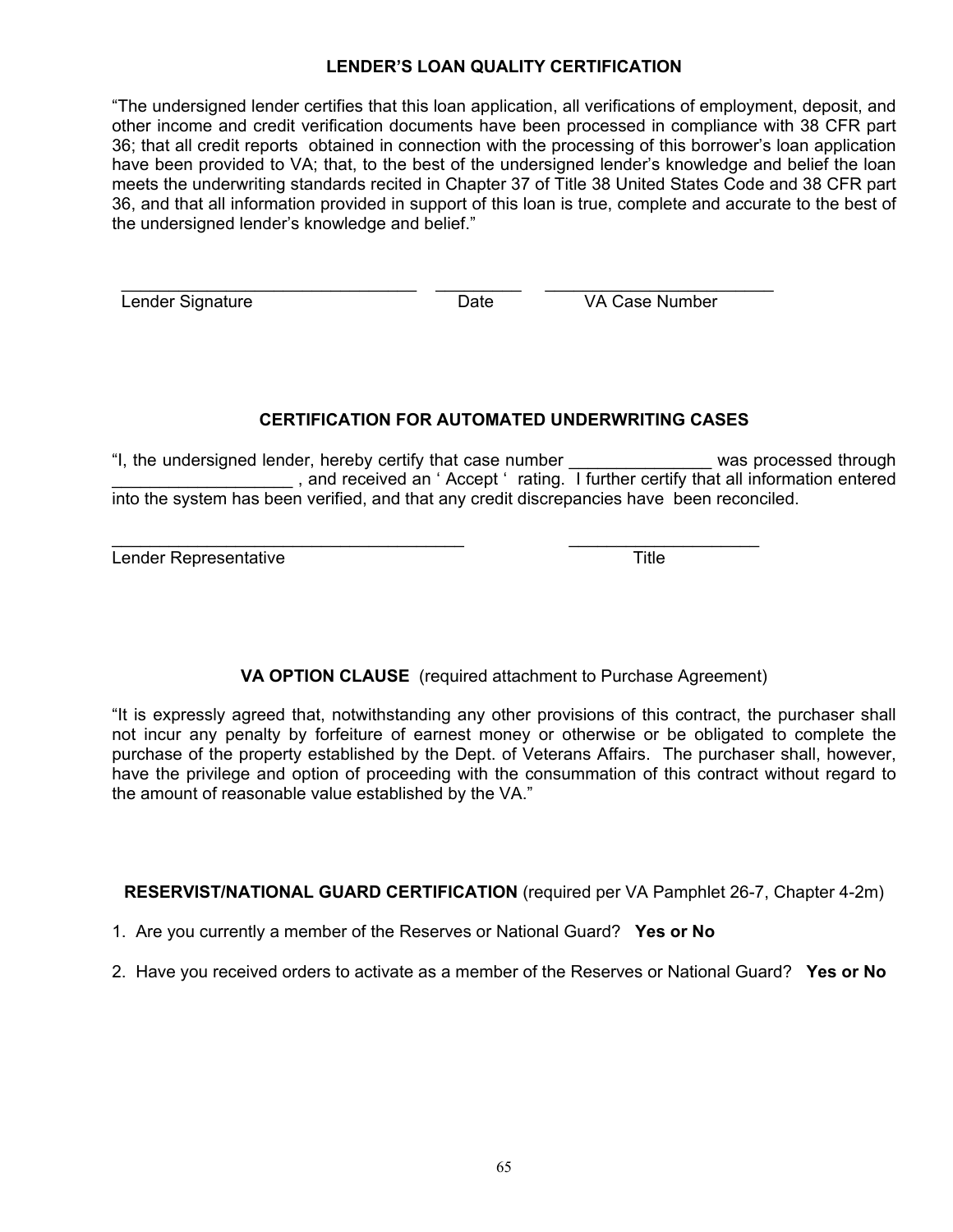# **Appendix B**

# **Acronyms**

| <b>ARM</b>    | Adjustable Rate Mortgage                               |
|---------------|--------------------------------------------------------|
| <b>BAH</b>    | <b>Basic Allowance for Housing</b>                     |
| <b>BAQ</b>    | <b>Basic Allowance for Quarters</b>                    |
| <b>BAS</b>    | <b>Basic Allowance for Subsistence</b>                 |
| <b>CAIVRS</b> | Credit Alert Interactive Voice Response System         |
| C&V           | <b>Construction and Valuation Section (Appraisals)</b> |
| <b>COE</b>    | Certificate of Eligibility                             |
| <b>CRV</b>    | Certificate of Reasonable Value                        |
| <b>CVS</b>    | Certificate of Veteran Status                          |
| <b>ETS</b>    | <b>Expiration of Term of Service</b>                   |
| <b>GPM</b>    | <b>Graduated Payment Mortgage</b>                      |
| <b>IRRRL</b>  | Interest Rate Reduction Refinance Loan                 |
| <b>LAPP</b>   | Lender Appraisal Processing Program                    |
| <b>LES</b>    | Leave and Earnings Statement                           |
| <b>LGC</b>    | Loan Guaranty Certificate                              |
| <b>MCC</b>    | Mortgage Credit Certificate                            |
| <b>MCRV</b>   | Master Certificate of Reasonable Value                 |
| <b>NOV</b>    | Notice of Value                                        |
| <b>PITI</b>   | Principal, Interest, Taxes, and Insurance              |
| <b>POA</b>    | Power of Attorney                                      |
| <b>PUD</b>    | <b>Planned Unit Development</b>                        |
| <b>RLC</b>    | Regional Loan Center                                   |
| <b>ROL</b>    | Release of Liability                                   |
| <b>SOE</b>    | <b>Substitution of Entitlement</b>                     |
| <b>SOS</b>    | <b>Statement of Service</b>                            |
| <b>URLA</b>   | Uniform Residential Loan Application                   |
| VA            | Department of Veterans Affairs                         |
| <b>VAAS</b>   | VA Assignment System                                   |
| <b>VHA</b>    | Variable Housing Allowance                             |
| <b>VOD</b>    | Verification of Deposit                                |
| <b>VOE</b>    | Verification of Employment                             |

# **Appendix C**